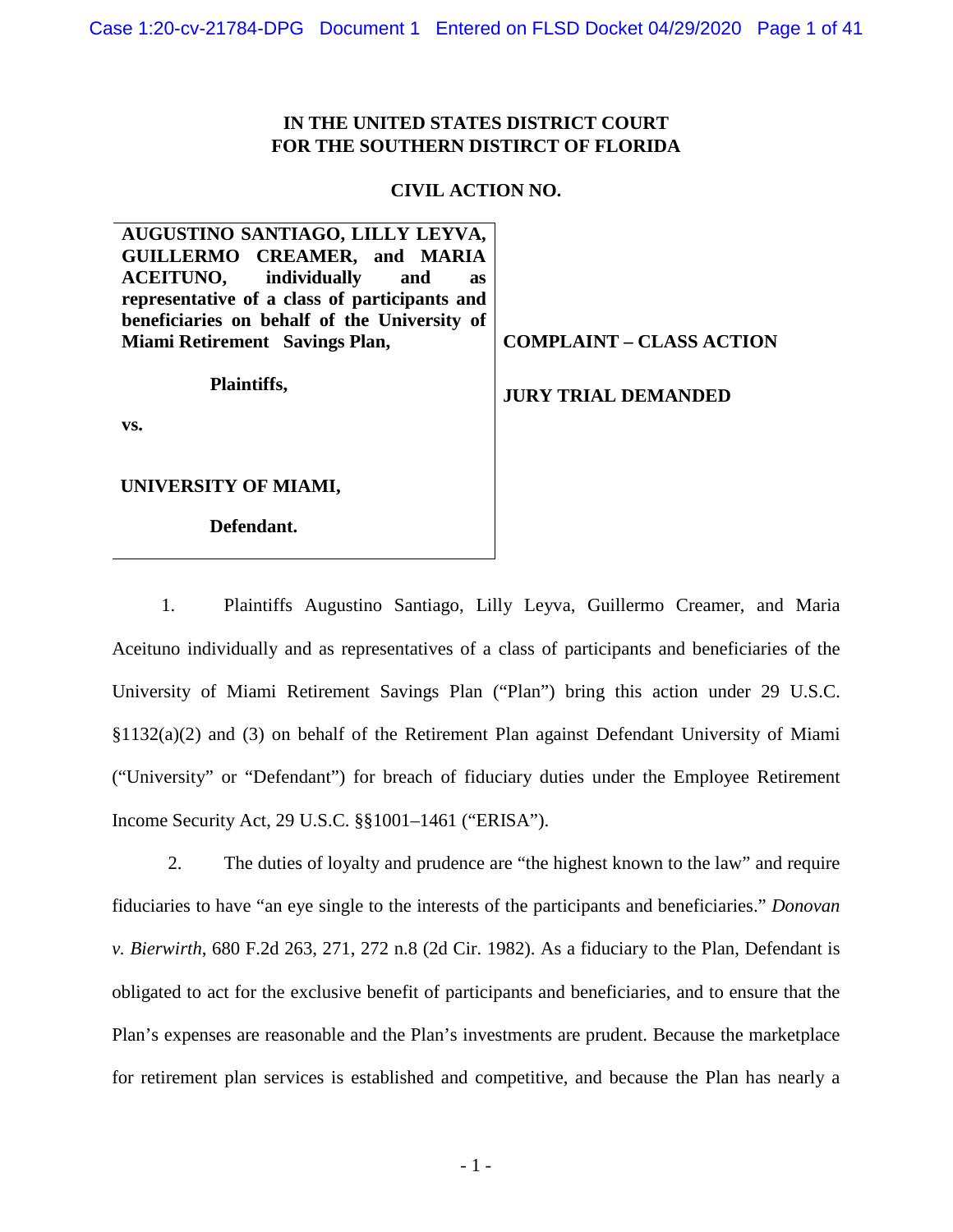billion dollars in assets, the Plan has tremendous bargaining power to demand low-cost administrative and investment management services, and well-performing investment funds. But instead of leveraging the Plan's massive bargaining power to benefit participants and beneficiaries, Defendant failed to investigate, examine, and understand the real cost to Plan's participants for administrative services, thereby causing the Plan to pay unreasonable and excessive fees for investment and administrative services. Defendant caused Plaintiffs to pay an asset-based fee for administrative services that increased as the value of participant accounts rose, even though no additional services were being provided. Further, Defendant selected and retained investment options for the Plan that historically and consistently underperformed their benchmarks and charged excessive investment management fees, as well as share classes that were more expensive than other share classes readily available to qualified retirement plans that provided Plan investors with the identical investment at a lower cost.

3. Defendant was responsible for regularly monitoring all the Plan's investment choices and for periodically reviewing and evaluating the entire investment choice menu to determine whether it provided an appropriate range of investment choices into which participants could direct the investment of their accounts. Defendant, however, failed in those duties.

4. Defendant selected as the Plan's a capital preservation fund an insurance company fixed-income account, the Teachers Insurance and Annuity Association of America and College Retirement Equities Fund ("TIAA-CREF"), TIAA Traditional Annuity, that prohibits participants from re-directing their investment in the Traditional Annuity into other investment choices during employment except in ten annual installments, effectively denying participants the ability to invest in equity funds and other investments as market conditions or participants' investment objectives change. The Traditional Annuity also prohibits participants from receiving a lump sum distribution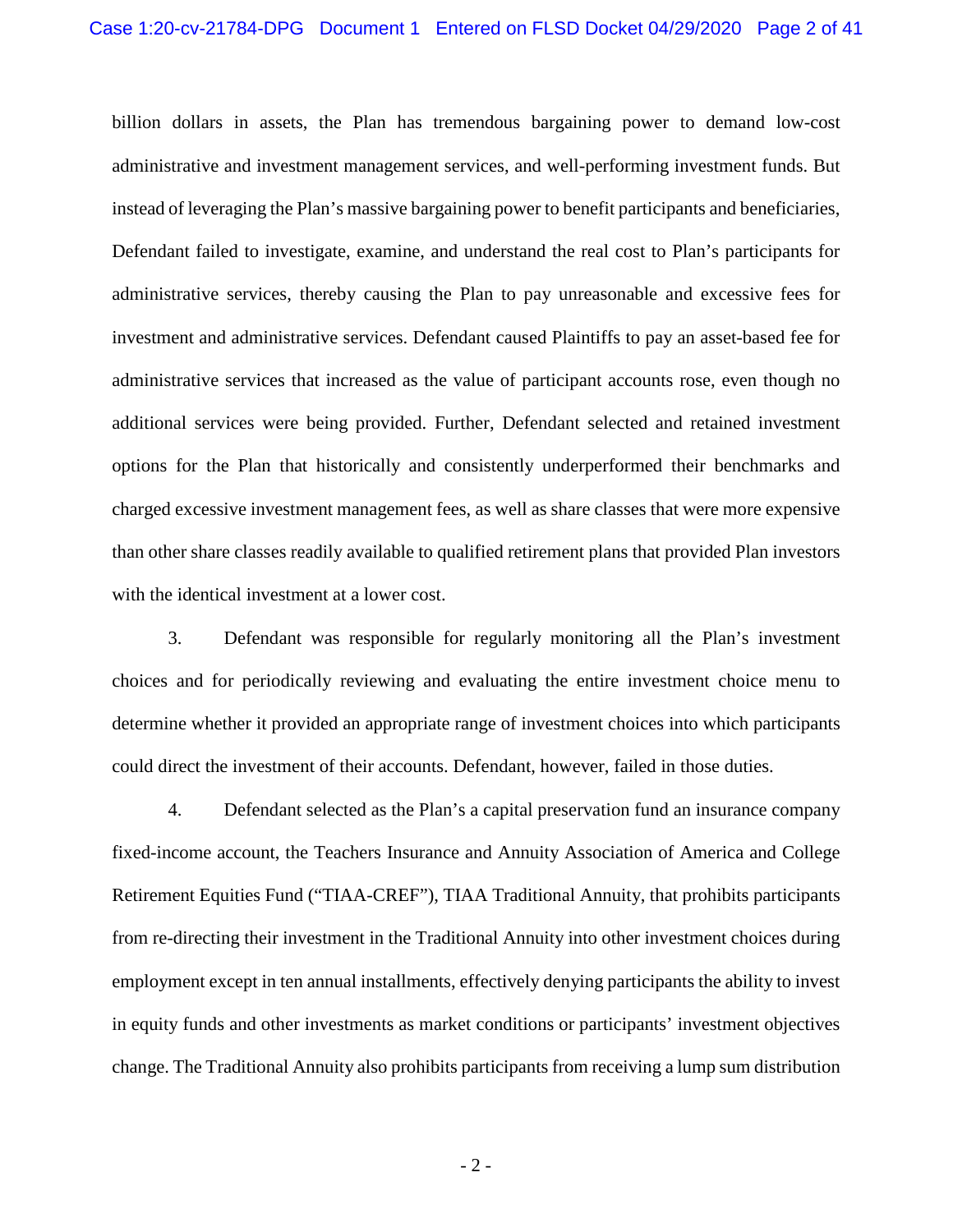of the amount invested in the Traditional Annuity unless they pay a 2.5% surrender charge that bears no relationship to any reasonable risk or expense to which the fund is subject.

5. One could reasonably infer from these circumstances alone that the Defendant's fiduciary decision-making process was either flawed or badly executed, but there is substantial additional evidence of a flawed process, such as incorrect reporting on mandatory Department of Labor disclosures about the amount of administrative fees paid by Retirement Plan participants.

6. To remedy these fiduciary breaches, Plaintiffs, individually and as representatives of a class of participants and beneficiaries in the Retirement Plan, brings this action on behalf of the Plan under 29 U.S.C. §1132(a)(2) and (3) to enforce Defendant's liability under 29 U.S.C. §1109(a) to restore to the Plan all losses resulting from each breach of fiduciary duty. In addition, Plaintiffs seek such other equitable or remedial relief for the Plan as the Court may deem appropriate.

7. This action is similar (but narrower in scope) to a lawsuit filed against Duke University. *See Clark v. Duke University*, Case No. 1:16-cv-01044-CCE-LPA (M.D.N.C.). Judge Catherine C. Eagles presided over the Duke case. Judge Eagles recently approved a final class action settlement in the Duke case. Plaintiffs here seek similar remedies that were court approved in the Duke case.

#### **JURISDICTION AND VENUE**

8. This Court has exclusive jurisdiction over the subject matter of this action under 29 U.S.C. §1132(e)(1) and 28 U.S.C. §1331 because it is an action under 29 U.S.C. §1132(a)(2) and (3).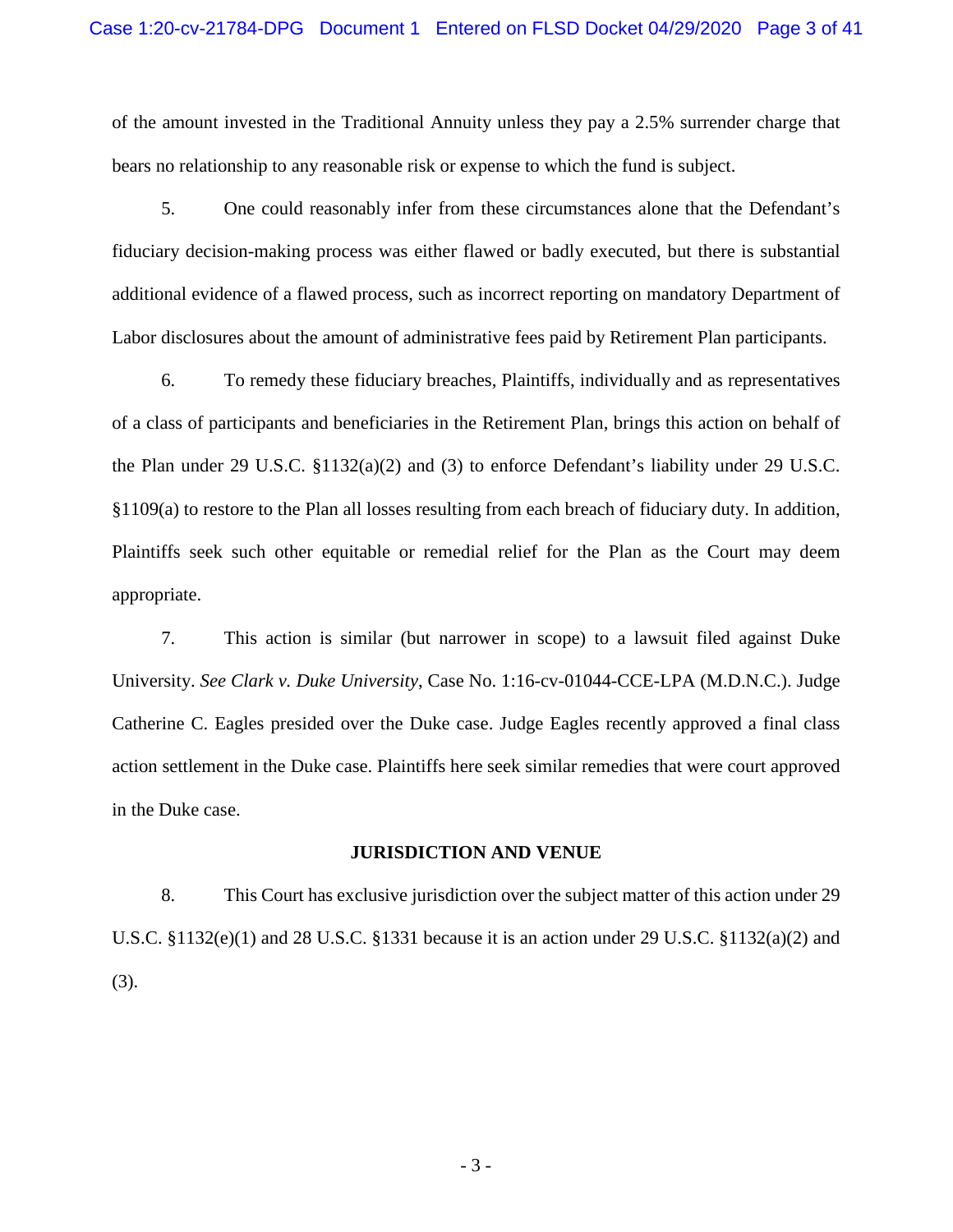9. This judicial District is the proper venue for this action under 29 U.S.C. §1132(e)(2) and 28 U.S.C. §1391(b) because it is the district in which the Plan is administered, where at least one of the alleged breaches took place and where the Defendant resides.

## **THE UNIVERSITY RETIREMENT PLAN**

10. The Plan is a defined contribution, individual account, employee pension benefit plan under 29 U.S.C. §1002(2)(A) and §1002(34).

11. The Plan is established and maintained under written documents in accordance with 29 U.S.C. §1102(a)(1).

12. Eligible faculty and staff members of the University are able to participate in the Plan. The Plan provides the primary source of retirement income for many University employees. The ultimate retirement benefit provided to participants depends on the performance of investment options chosen for the Plan by the University net of fees and expenses. Participants have the right to direct the investment of their accounts among the available investment choices

13. The Plan has nearly one billion dollars of assets and is thus one of the largest defined contribution plans in the United States. Plans of such great size are commonly referred to as "jumbo plans."

## **PARTIES**

## **Plaintiffs**

14. Plaintiff Augustino Santiago is a participant in the Plan under 29 U.S.C. §1002(7) because she and her beneficiaries are or may become eligible to receive benefits under the Plan. She has an active account in the Plan.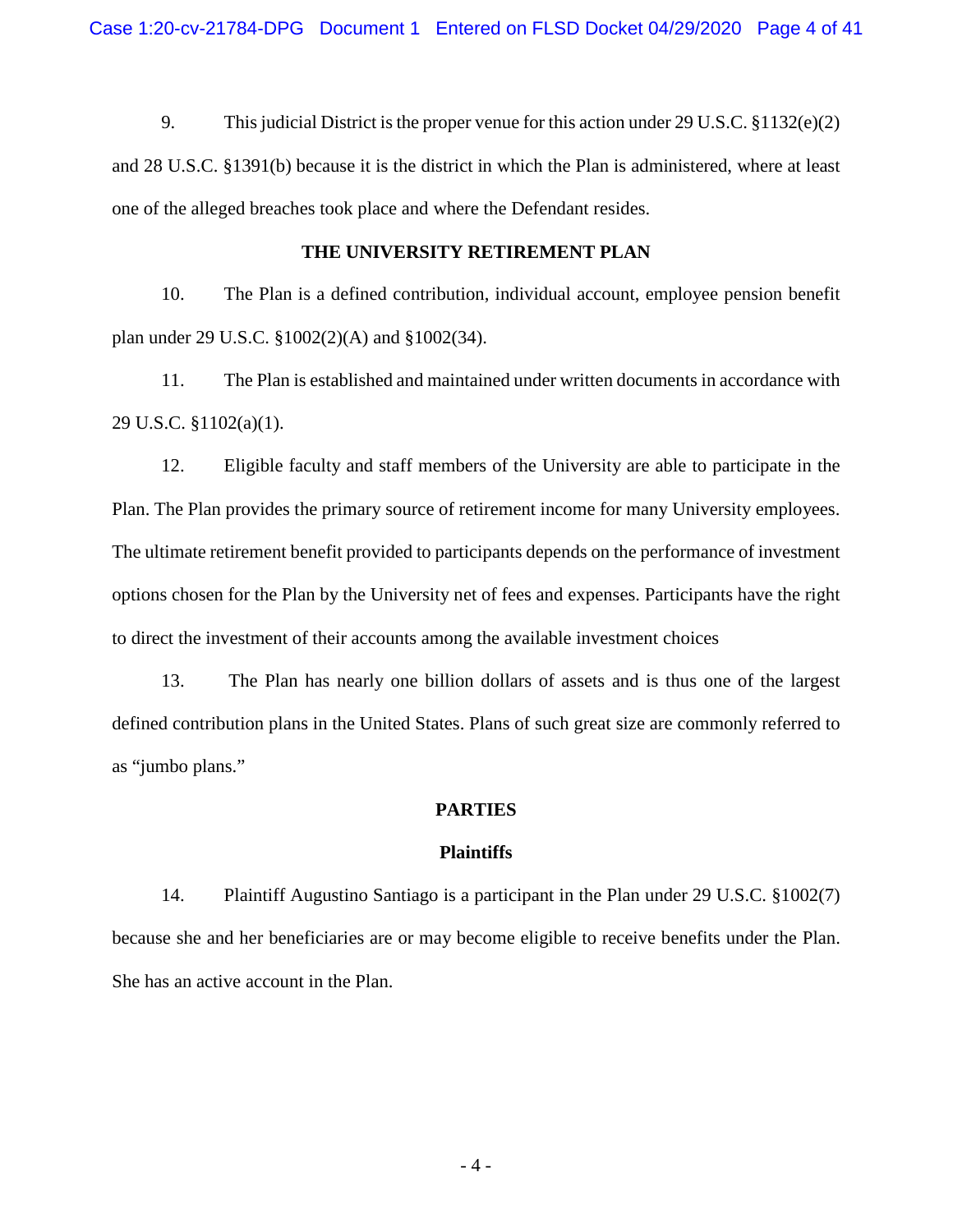15. Plaintiff Lilly Leyva is a participant in the Plan under 29 U.S.C. §1002(7) because she and her beneficiaries are or may become eligible to receive benefits under the Plan. She has an active account in the Plan.

16. Plaintiff Guillermo Creamer is a participant in the Plan under 29 U.S.C. §1002(7) because he and his beneficiaries are or may become eligible to receive benefits under the Plan.

17. Plaintiff Maria Aceituno is a participant in the Plan under 29 U.S.C. §1002(7) because her and her beneficiaries are or may become eligible to receive benefits under the Plan.

#### **Defendant**

18. The University of Miami is a private, not-for-profit, nonsectarian institution of higher learning with its principal place of business in Miami, Florida.

19. The University is the Plan Administrator under 29 U.S.C. §1002(16)(A)(i), and upon information and belief, with exclusive responsibility and complete discretionary authority to control the operation, management and administration of the Plan, with all powers necessary to enable it properly to carry out such responsibilities, including the selection and compensation of the providers of administrative services to the Plan and the selection, monitoring, and removal of the investment options made available to participants for the investment of their contributions and provision of their retirement income.

20. The University is a fiduciary to the Plan because it exercised discretionary authority or discretionary control respecting the management of the Plan or exercised authority or control respecting the management or disposition of its assets, and has discretionary authority or discretionary responsibility in the administration of the Plan. 29 U.S.C. §1002(21)(A)(i) and (iii).

- 5 -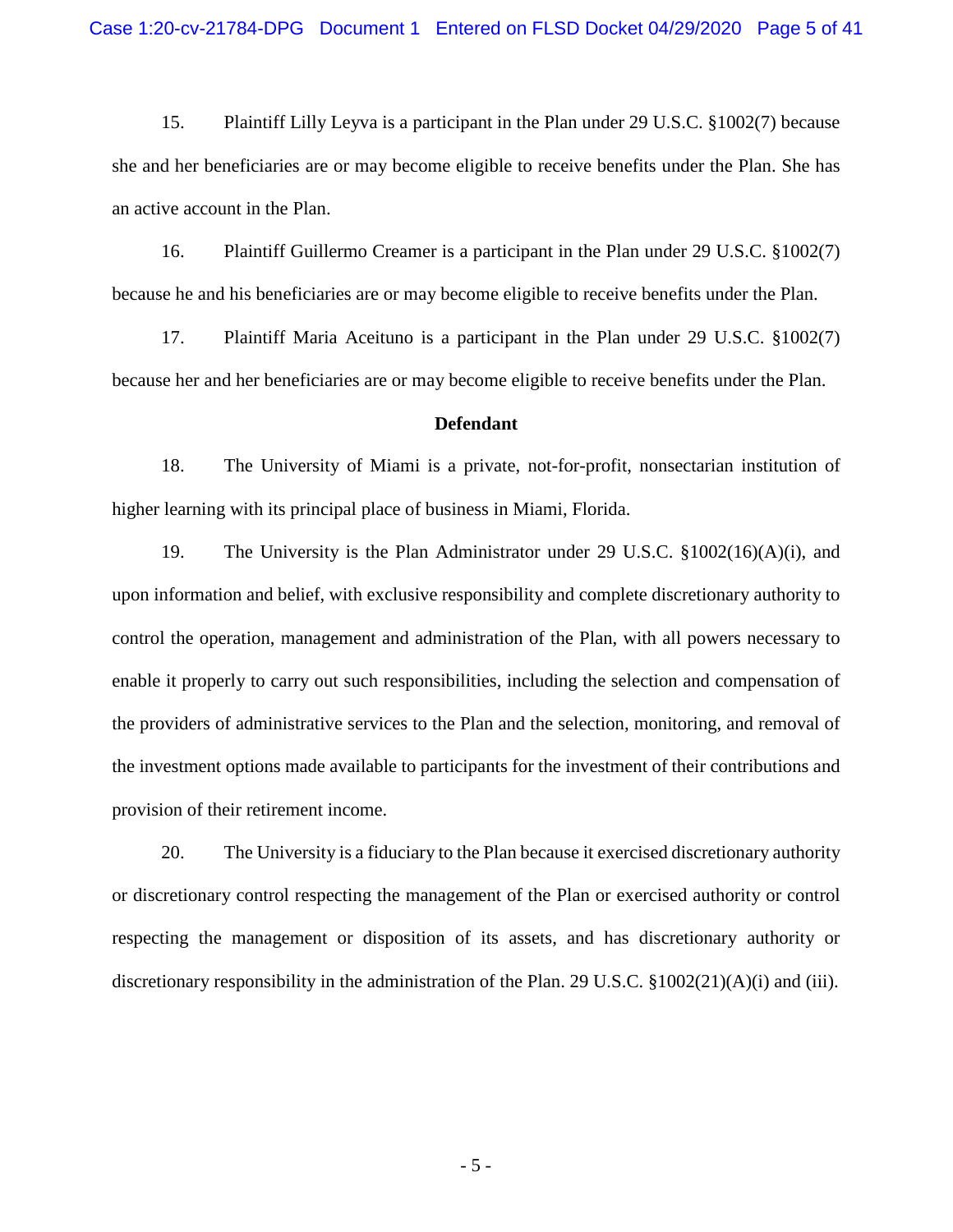## **FACTS APPLICABLE TO ALL COUNTS**

# **I. Defendant's actions caused Plan participants to pay excessive administrative and recordkeeping fees in violation of ERISA's requirement that fees be reasonable.**

21. Recordkeeping is a necessary service for every defined contribution plan. The market for recordkeeping services is highly competitive. There are numerous recordkeepers in the marketplace who are equally capable of providing a high level of service to jumbo defined contribution plans, like the Plan. Recordkeepers primarily differentiate themselves based on price and vigorously compete for business by offering the best price.

22. To ensure that plan administrative and recordkeeping expenses are and remain reasonable for the services provided, prudent fiduciaries of large defined contribution plans solicit competitive bids for the plan's recordkeeping and administrative services at regular intervals of approximately five years.

23. The cost of recordkeeping and administrative services depends on the number of participants. The cost does not depend on the asset balance of the plan or the amount of savings held in a participant's account. Thus, the cost of providing recordkeeping services to a plan with an average account balance of \$50,000 is the same as the cost of recordkeeping for a plan with the same number of participants and a \$5,000 average account balance. For this reason, prudent fiduciaries of defined contribution plans negotiate recordkeeping fees based on a fixed dollar amount per participant rather than as a percentage of plan assets. Otherwise, as plan assets increase through participant contributions or investment gains, the recordkeeping revenue increases without any change in the services provided.

24. Jumbo defined contribution plans, like the Plan, possess tremendous economies of scale for recordkeeping and administrative services. As the number of participants in the plan increases, the per-participant fee charged for recordkeeping and administrative services declines.

- 6 -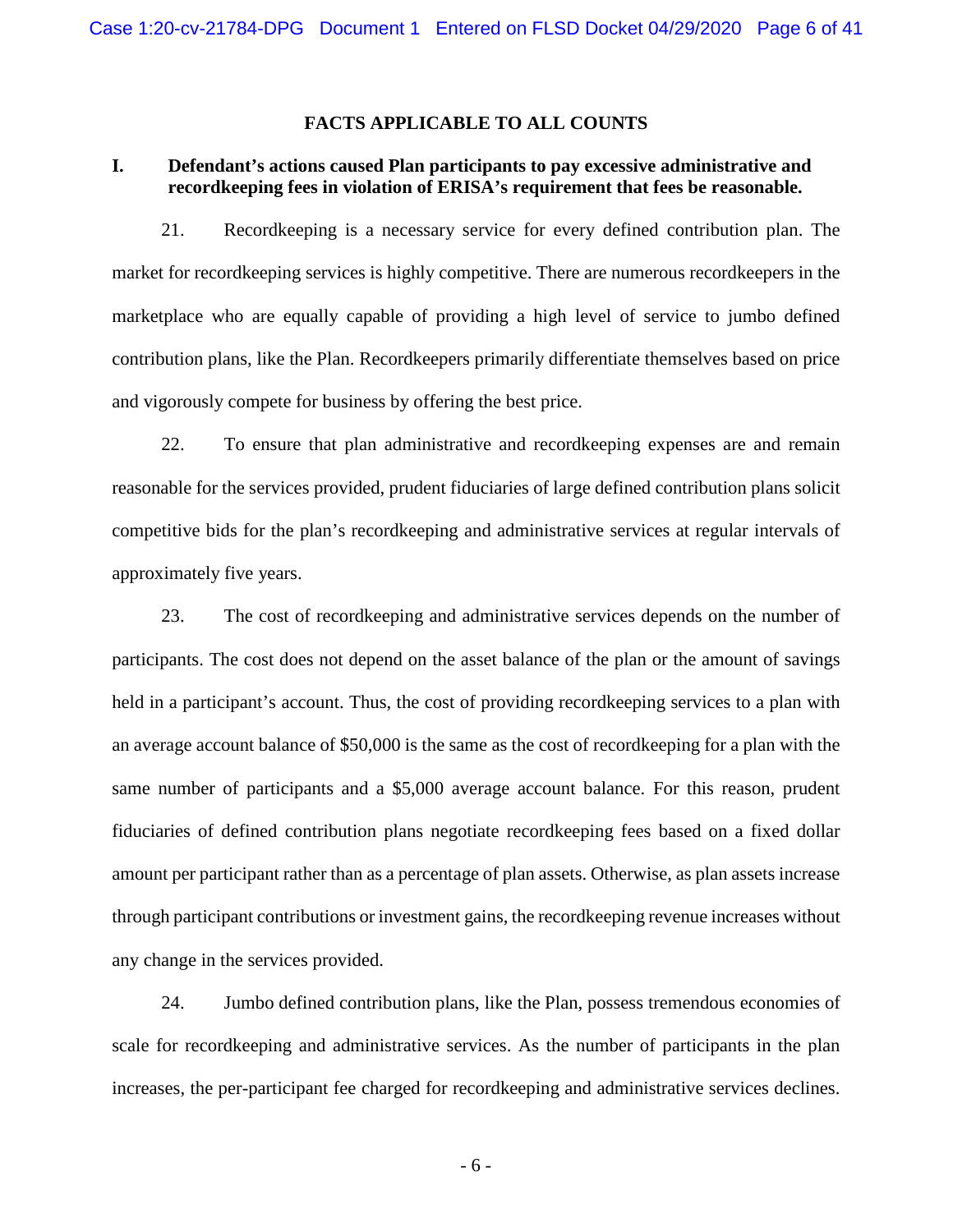These lower administrative expenses are readily available for plans with a greater number of participants.

25. A practice called revenue sharing occurs when a mutual fund or other investment vehicle directs a portion of its asset-based expense ratio to the plan's recordkeeper, putatively for providing recordkeeping and administrative services for the investment. Because revenue sharing arrangements provide asset-based compensation for the recordkeeper, prudent fiduciaries monitor the total amount of revenue sharing a recordkeeper receives to ensure that the recordkeeper's compensation is reasonable for the services provided. A prudent fiduciary must ensure that the recordkeeper rebates to the plan all revenue sharing payments that exceed a reasonable, negotiated recordkeeping fee. Because revenue sharing payments are asset-based, they often bear no relation to a reasonable recordkeeping fee and can provide excessive compensation or may be used as kickbacks to induce recordkeepers to have their high-priced funds included as plan investment options.

26. Prudent fiduciaries of similarly sized defined contribution plans use a single recordkeeper rather than hiring multiple recordkeepers and custodians or trustees. This leverages plan assets to provide economies of scale and ensures that plan participants pay only reasonable recordkeeping fees, while also simplifying personnel and payroll data feeds, reducing electronic fund transfers, and avoiding duplication of services when more than one recordkeeper is used.

27. According to a 2013 survey of 403(b) plans, more than 90% of plans use a single recordkeeper to provide administrative and recordkeeping services to participants. See LIMRA Retirement Research, 403(b) Plan Sponsor Research (20[1](#page-6-0)3).<sup>1</sup>

<span id="page-6-0"></span> $<sup>1</sup>$  Available at</sup>

http://www.limra.com/uploadedFiles/limracom/LIMRA\_Root/Secure\_Retirement\_Institute/New s\_Center/Reports/130329-01exec.pdf.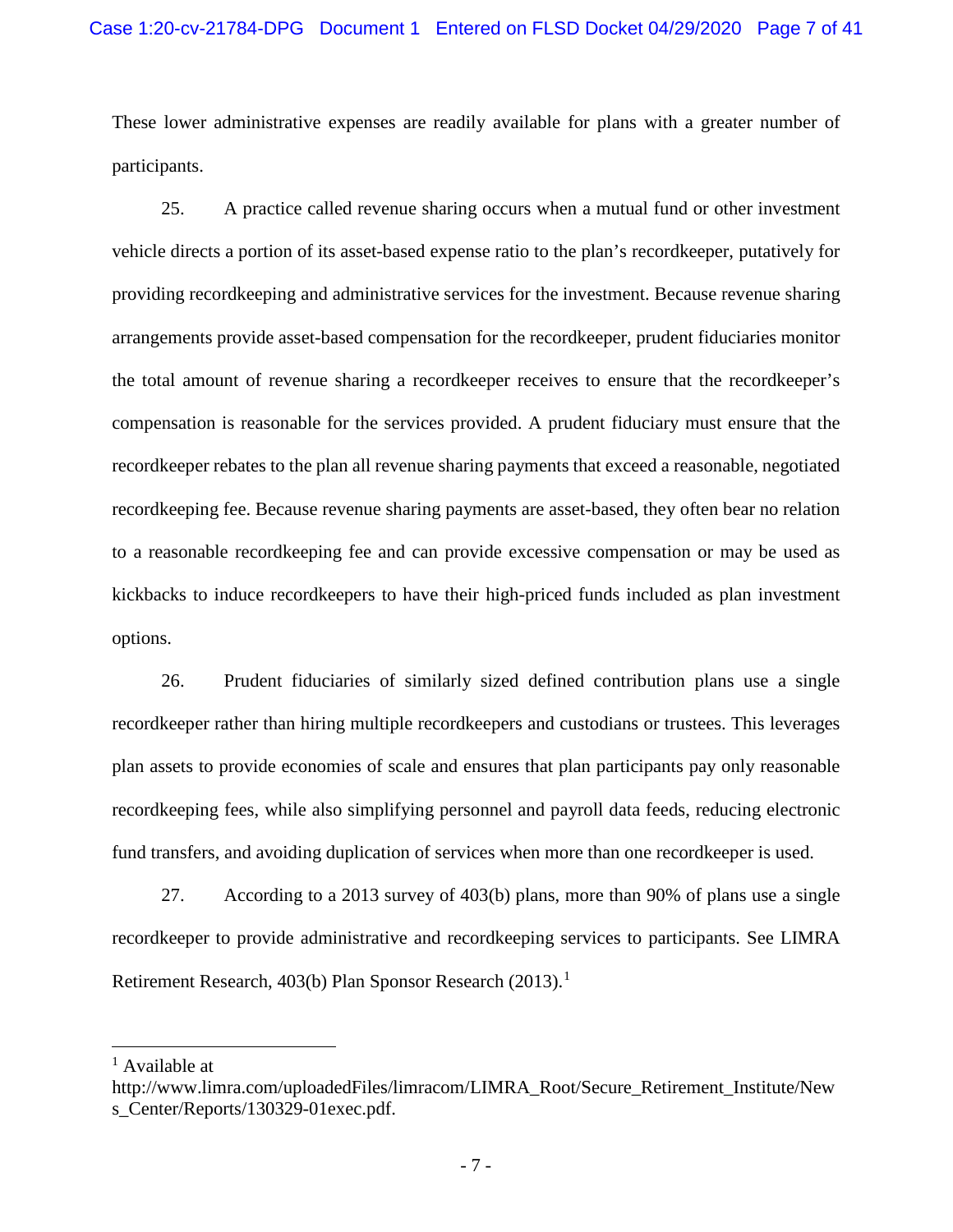28. It is well known in the defined contribution industry that plans with dozens of

choices and multiple recordkeepers "fail" based on two primary flaws:

**1. The choices are overwhelming**. Numerous studies have demonstrated that when people are given too many choices of anything, they lose confidence or make no decision.

**2. The multi-recordkeeper platform is inefficient**. It does not allow sponsors to leverage total plan assets and receive appropriate pricing based on aggregate assets.

The Standard, *Fixing Your 403(b) Plan: Adopting a Best Practices Approach,* at 2 (Nov.

[2](#page-7-0)009)(emphasis in original). $2$ 

29. The benefits of using a single recordkeeper are clear:

By selecting a single recordkeeper, plan sponsors can enhance their purchasing power and negotiate lower, transparent investment fees for participants. Participants will benefit from a more manageable number of institutional-quality investment options to choose from. Participants will also benefit from customized and consistent enrollment, education and ongoing communication materials.<sup>[3](#page-7-1)</sup>

30. In a study titled "How 403(b) Plans Are Wasting Nearly \$10 Billion Annually, and

What Can Be Done to Fix It", Aon Hewitt similarly recognized:

403(b) plan sponsors can dramatically reduce participant-borne costs while improving employees' retirement readiness by:

– Reducing the number of investment options, utilizing an "open architecture" investment menu, and packaging the options within a "tiered" structure.

– Consolidating recordkeepers to improve efficiencies and reduce compliance-related risks.

– Leveraging aggregate plan size and scale to negotiate competitive pricing.

<span id="page-7-1"></span><span id="page-7-0"></span> <sup>2</sup> Available at [https://www.standard.com/pensions/publications/14883\\_1109.pdf.](https://www.standard.com/pensions/publications/14883_1109.pdf) <sup>3</sup> *Id.*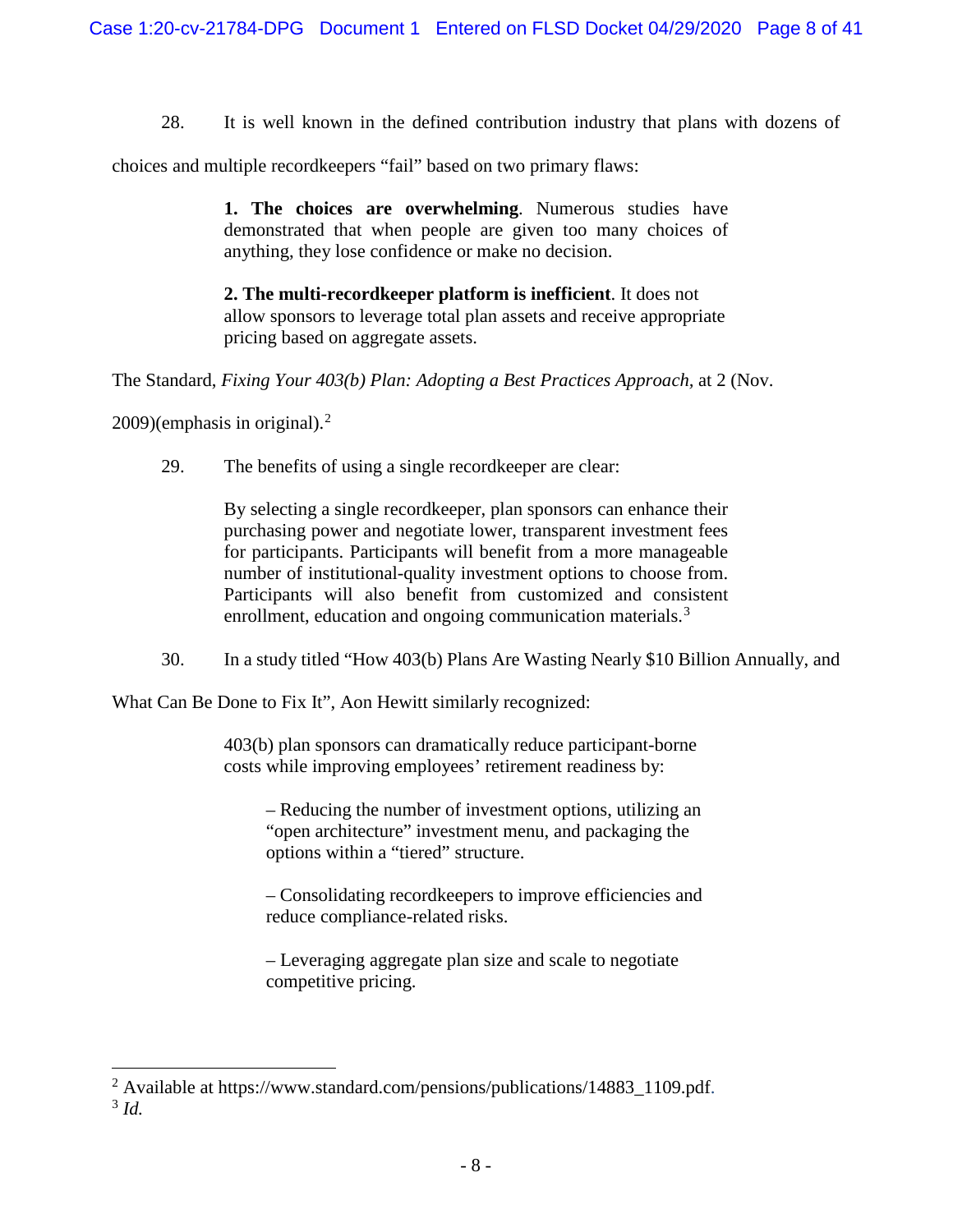AonHewitt, *How 403(b) Plans are Wasting Nearly \$10 Billion Annually, and What Can Be Done to Fix It* (Jan. 2016).<sup>[4](#page-8-0)</sup>

31. Another independent investment consultant, Towers Watson, also recognized that

using multiple recordkeepers has caused:

high investment and administrative costs, and complex choices for plan participants in terms of the number of vendors and the array of investment options. Additionally, this complexity has made it difficult for employers to monitor available choices and provide ongoing oversight . . . . Such designs typically are expensive and fail to leverage plan size. They can also be confusing to the average plan participant, who is likely to fall short of achieving retirement readiness and would benefit from more guidance.

Peter Grant and Gary Kilpatrick, *Higher Education's Response to a New Defined Contribution Environment*, TOWERS WATSON VIEWPOINTS, at 2 (2012).<sup>[5](#page-8-1)</sup>

32. Others in the industry agree. *See, e.g.*, Kristen Heinzinger, Paring Down Providers: A 403(b) Sponsor's Experience, PLANSPONSOR (Dec. 6, 2012)("One advantage of consolidating to a single provider was an overall drop in administrative fees and expenses. Recordkeeping basis points returned to the plan sponsors rather than to the vendor. All plan money aggregated into a single platform, and participants were able to save on fee structure. This also

eliminated the complications and confusion of having three different recordkeepers.");<sup>[6](#page-8-2)</sup> Paul B.

Lasiter, *Single Provider, Multiple Choices*, BUSINESS OFFICER (Mar. 2010)(identifying, among

<span id="page-8-0"></span> <sup>4</sup> 6Available at https://retirementandinvestmentblog.aon.com/getattachment/36ff81a4-db35- 4bc0-aac1-

<sup>1685</sup>d2a64078/How\_403(b)\_Plans\_are\_Wasting\_Nearly\_\$10\_Billion\_Annually\_Whitepaper\_FI NAL.pdf.aspx.

<span id="page-8-1"></span><sup>5</sup> Available at https://www.towerswatson.com/DownloadMedia.aspx?media=%7B08A2F366- 14E3-4C52-BB78-8930F598FD26%7D.

<span id="page-8-2"></span><sup>6</sup> Available at http://www.plansponsor.com/paring-down-providers-a-403b-sponsorsexperience/?fullstory=true.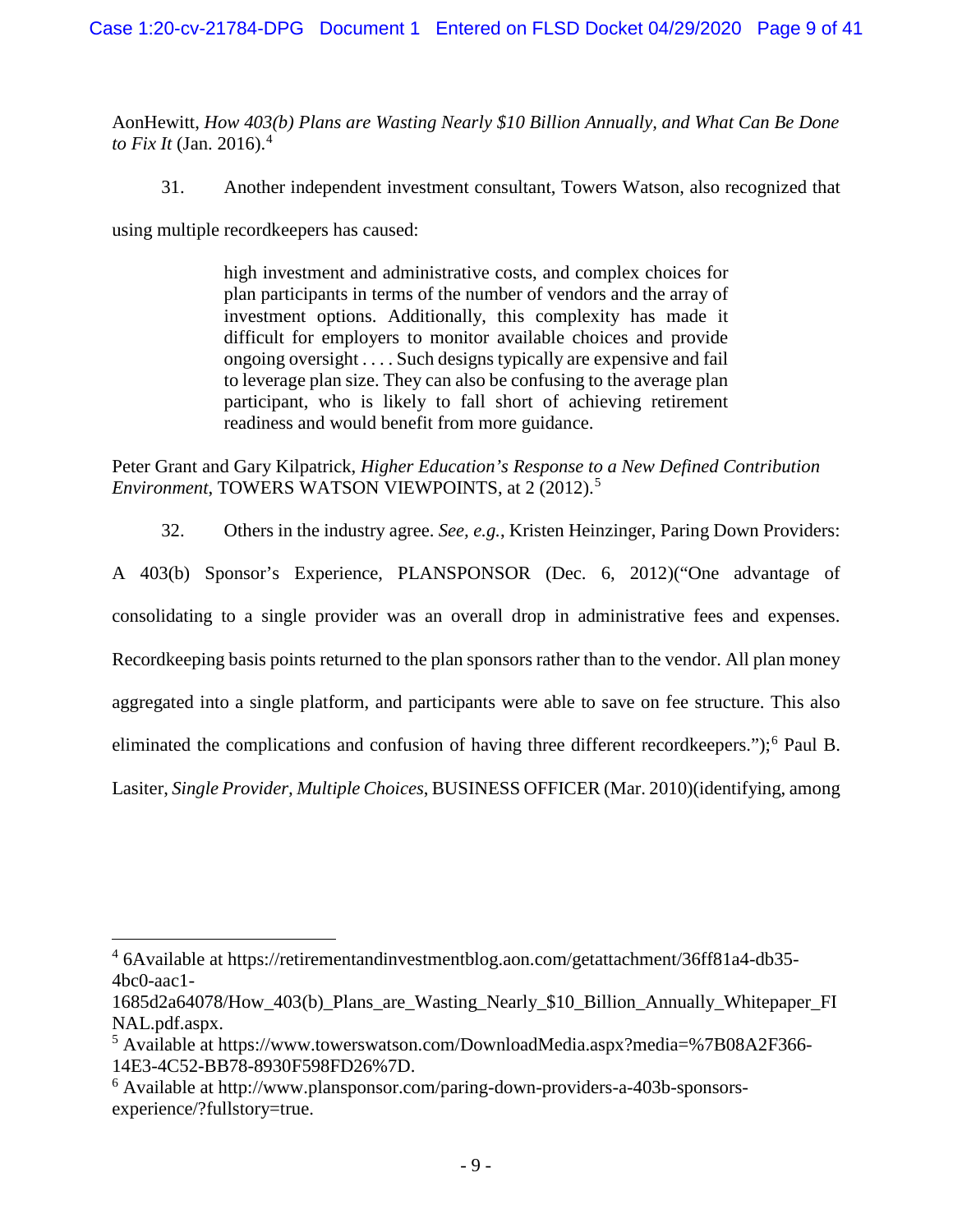other things, the key disadvantages of maintaining a multi-provider platform including the fact that it is "cumbersome and costly to continue overseeing multiple vendors").[7](#page-9-0)

33. Use of a single recordkeeper is also less confusing to participants and avoids excessive recordkeeping fees charged to the Plans. *Vendor Consolidation in Higher Education: Getting More from Less*, PLANSPONSOR (July 29, 2010) (recognizing the following benefits, among others: "The plan participant experience is better" because "employees are benefiting from less confusion as a result of fewer vendors in the mix"; "Administrative burden is lessened" by "bringing new efficiencies to the payroll"; and "Costs can be reduced" because "[w]ith a reduced number of vendors in the equation, plan sponsors are better able to negotiate fees" and many are "reporting lower overall cost resulting in an improved cost-per-participant ratio").<sup>[8](#page-9-1)</sup>

34. Despite the long-recognized benefits of a single recordkeeper for a defined contribution plan, Defendant continues to contract with *six* recordkeepers (Fidelity Management Trust Company, TIAA-CREF, The Lincoln National Life Insurance Company, The Variable Annuity Life Insurance Company, New England Life Insurance Company, and MetLife). The inefficient and costly structure maintained by Defendant has caused Plan participants to pay and continue to pay duplicative, excessive, and unreasonable fees for Plan recordkeeping and administrative services. There is no loyal or prudent reason for Defendant's failure to engage in a process to reduce duplicative services and the fees charged to the Plan or to continue with six recordkeepers to the present.

<span id="page-9-0"></span> $<sup>7</sup>$  Available at</sup>

http://www.nacubo.org/Business\_Officer\_Magazine/Magazine\_Archives/March\_2010/Single\_Pr ovider\_Multiple\_Choices.html.

<span id="page-9-1"></span><sup>8</sup> Available at http://www.plansponsor.com/vendor-consolidation-in-highereducation/?fullstory=true.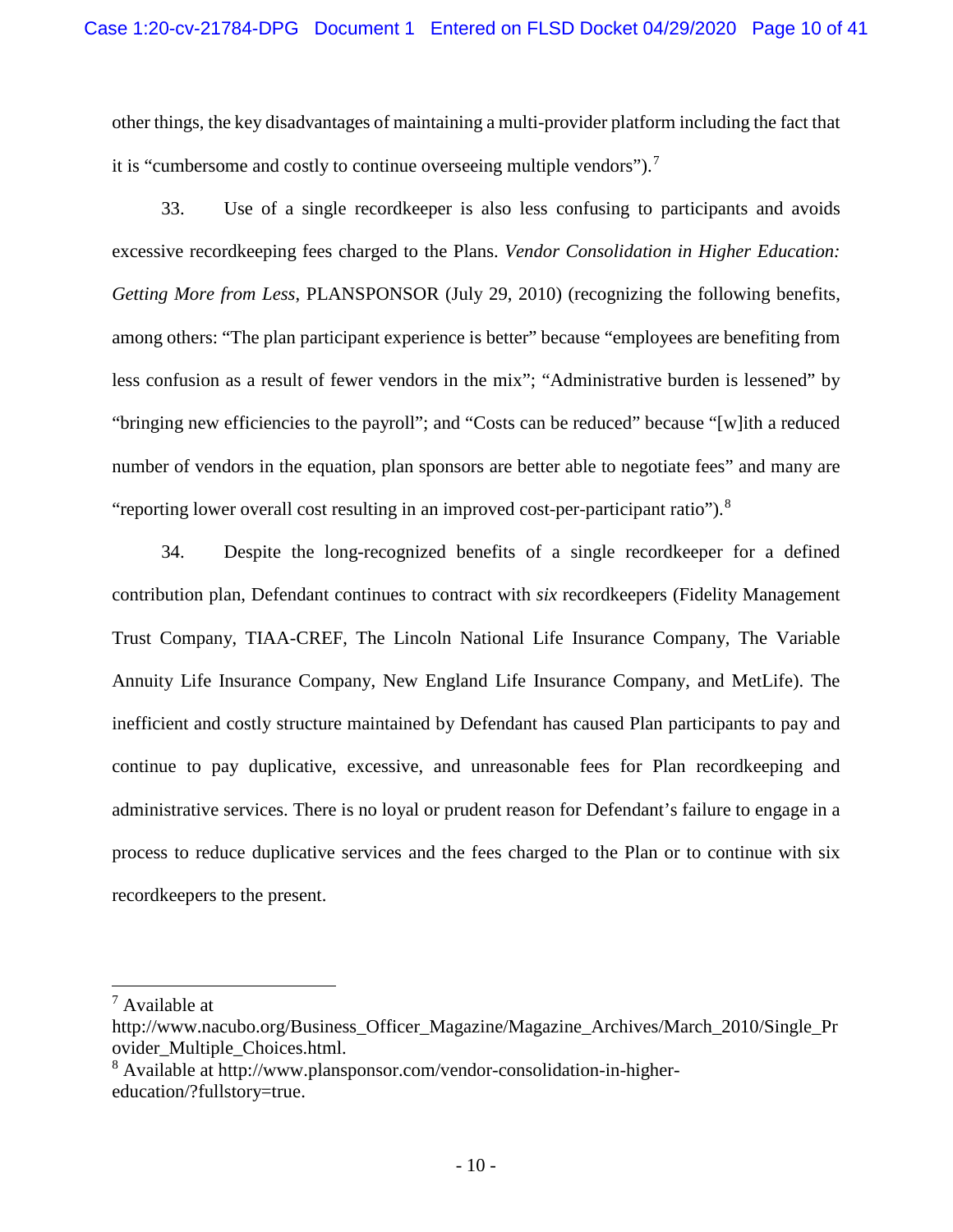35. The Plan's recordkeepers received or currently receive compensation from revenue sharing payments and other sources of indirect and direct compensation from the Plan and their investments for providing these duplicative services.

36. In addition, the Plan's recordkeepers receive additional indirect compensation, including revenue sharing for non-proprietary funds, float, securities-lending revenue, distribution fees, mortality and expense charges, surrender charges, spread and redemption fees.

37. Based on information currently available to Plaintiff regarding the Plan's features, the nature of the administrative services provided by the Plan's recordkeepers, the Plan's participant level, and the recordkeeping market, benchmarking data indicates that a reasonable recordkeeping fee for the Plan would have been a fixed amount between of approximately \$35 per participant with an account balance). Plan participants paid over \$100 per year from 2013 to 2018 for recordkeeping; much higher than a reasonable fee for these services, resulting in millions of dollars in excessive recordkeeping fees each year.

38. The impact of excessive fees on employees' and retirees' retirement assets is dramatic. The U.S. Department of Labor has noted that a 1% higher level of fees over a 35-year period makes a 28% difference in retirement assets at the end of a participant's career. U.S. Dep't of Labor, A Look at  $401(k)$  Plan Fees, at  $1-2$  (Aug. 2013).<sup>[9](#page-10-0)</sup> Even if participants pay only 25 basis points in excessive fees over a thirty-five-year period, it would mean the difference between receiving 12 monthly benefit payments a year and eleven.

39. Defendant also failed to control recordkeeping costs as Plan assets grew. From May 30, 2012 to December 31, 2018, the Plan's assets increased from \$224,116,882 (in 2012) to \$837,292,389 (in 2018). Plan assets increased by more than 300%. Because revenue sharing

<span id="page-10-0"></span> <sup>9</sup> 11 Available at [http://www.dol.gov/ebsa/pdf/401kfeesemployee.pdf.](http://www.dol.gov/ebsa/pdf/401kfeesemployee.pdf)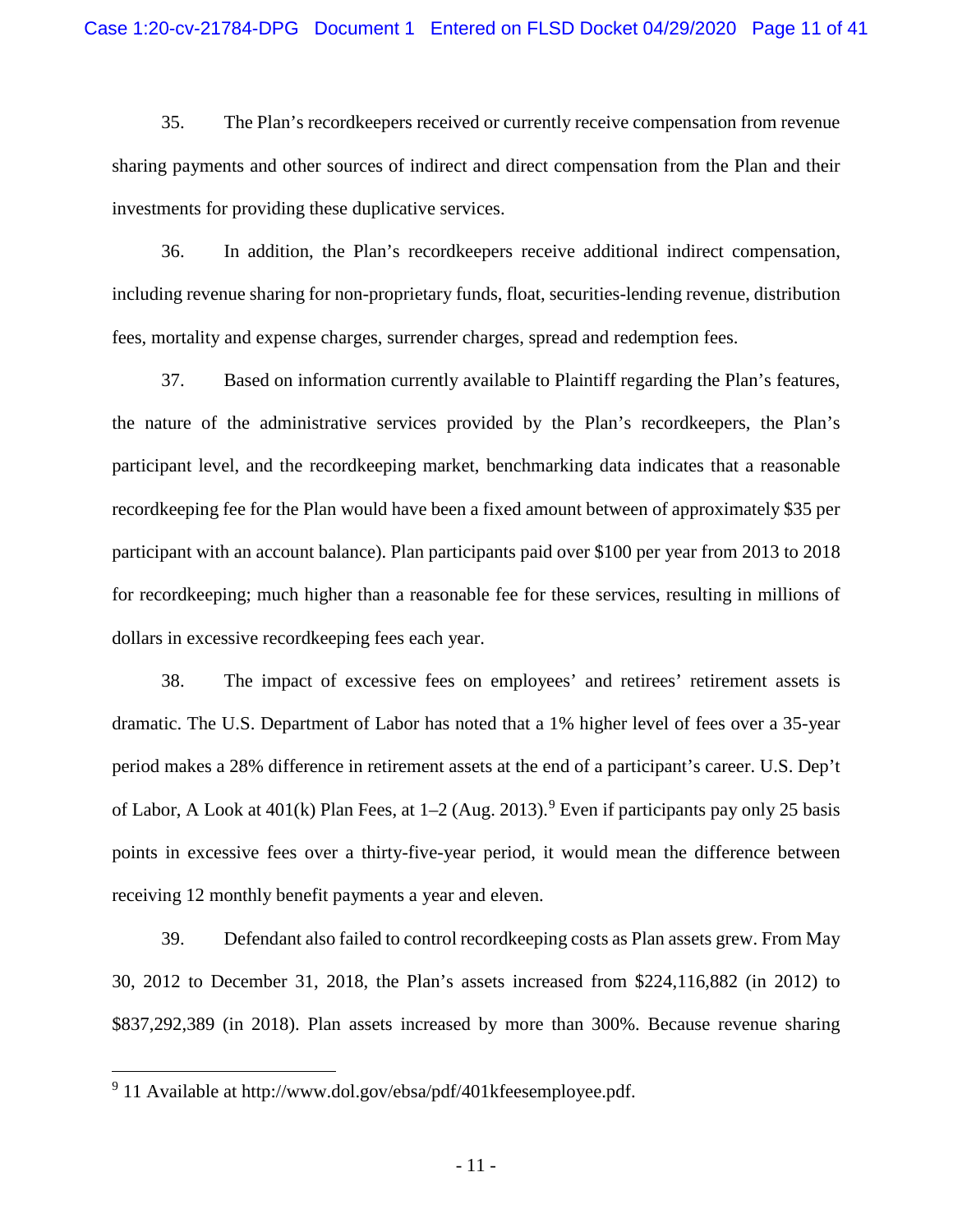payments are asset-based, the already excessive compensation paid to the Plan's recordkeepers became even more excessive as the Plan's assets grew, even though the administrative services provided to the Plan remained the same. Defendant could have capped the amount of revenue sharing to ensure that any excessive amounts were returned to the Plan as other loyally and prudently administered plans do, but failed to do so. Defendant's failure cost the Plan and its participants to sustain millions of dollars in losses.

40. A competitive bidding process for the Plan's recordkeeping services should have produced a more reasonable recordkeeping fee for the Plan. This competitive bidding process would have enabled Defendant to select a recordkeeper charging reasonable fees, obtain a substantial reduction in recordkeeping fees, and rebate any excess expenses paid by participants for recordkeeping services. Considering the level of fees being paid by the Plan for recordkeeping, and the number of recordkeepers (six), a reasonable person could conclude that the University did not employ a competitive bidding process, or if it did, did not act in a manner consistent with the results of that process.

41. Defendant failed prudently to monitor and control the compensation paid by the Plan for recordkeeping and administrative services, particularly the asset-based revenue sharing received by the Plan's recordkeepers. Had Defendant monitored the compensation paid to the Plan's recordkeepers and ensured that participants were only charged reasonable fees for administrative and recordkeeping services, Plan participants would not have lost millions of dollars in their retirement savings over the last six years.

42. Annual Returns on Form 5500 provide substantial evidence of that failure. The Plan's 5500's are essentially the Plan's annual tax returns. Department of Labor ("DOL") rules expressly require that plan services providers report all direct and indirect compensation received

- 12 -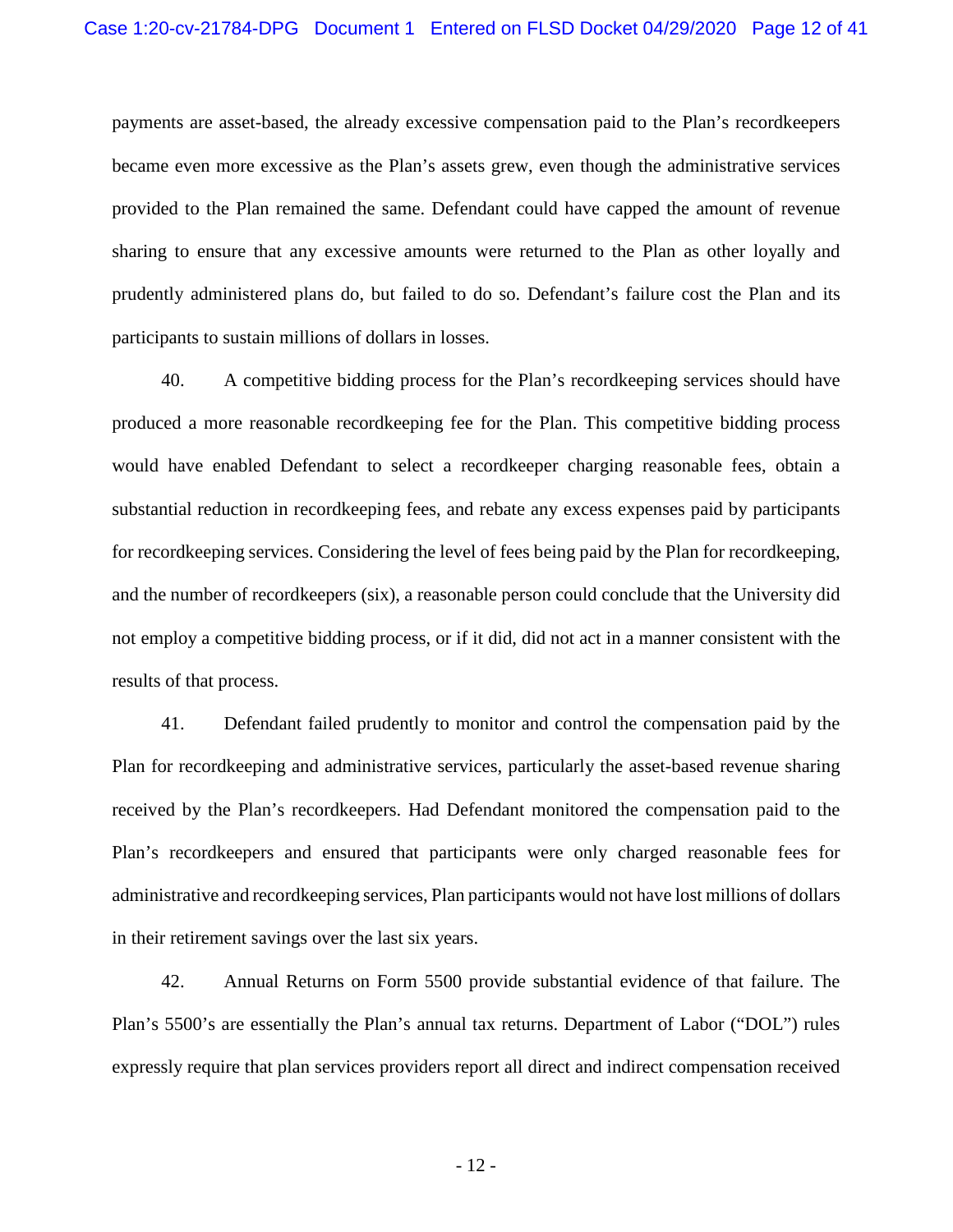for the year in connection with those services. None of the Plan's 5500's filed since 2012 disclose any amount of indirect compensation being received by the Plan's recordkeepers. In fact, all of the 5500's for the Plan affirmatively indicate that recordkeepers receive indirect compensation for recordkeeping services but in a contradiction state the amount received is "\$0". This is patently false.

# **II. The Plan's participant loan program is evidence that Defendant breached its fiduciary duties to the Plan and its participants.**

43. Further evidence of Defendant's ERISA breaches is provided the Plan's participant loan program. The program is administered by TIAA and VALIC; it operates in clear violation of the prohibited transaction rules and the conditions for the regulatory exemption from those prohibited transactions rules regarding plan loans.

44. Ordinarily, when a plan participant borrows from a plan account, the participant is deemed to have invested the account in the loan. The loan proceeds are derived from liquidating the participant's investment, and the loan effectively becomes a "fund" in which the participant has invested. As an example, suppose that a participant has a current plan account balance of \$60,000, allocated equally among three different mutual funds, Fund A, Fund B, and Fund C, and the participant elects to borrow \$6,000 from the plan account. The plan trustee will liquidate \$2,000 from each of the three investment funds and will distribute the \$6,000 to the participant in exchange for a note signed by the participant, obligating the participant to repay the loan at a stated rate of interest.

45. The usual retirement plan loan process is exemplified by the description in the Charles Schwab standardized loan policy for 401(k) plans:

> *Each loan shall be an earmarked investment of the Participant's account.* Subject to any restrictions on withdrawals from a particular investment fund, loan proceeds will be taken pro rata from the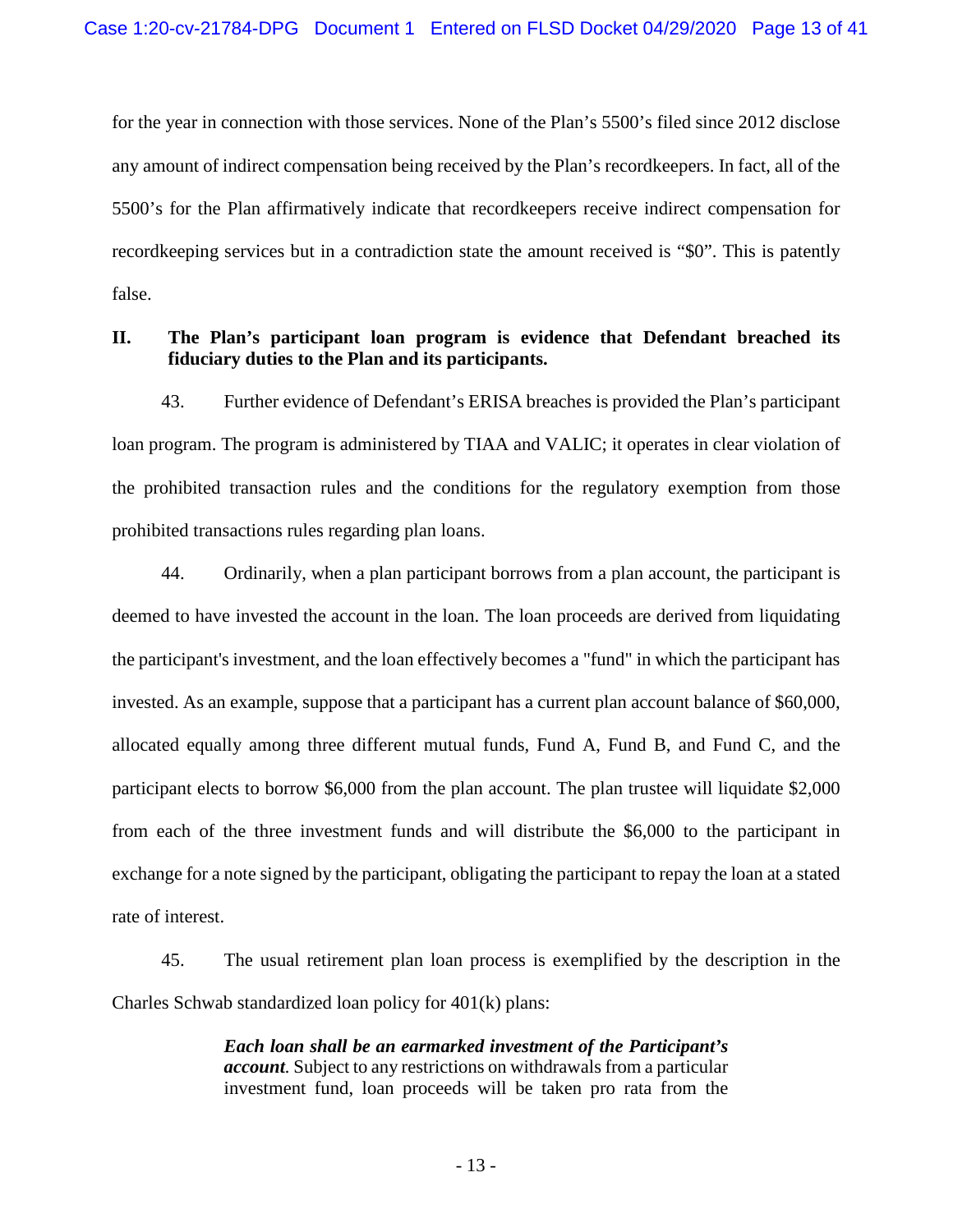investment fund or funds in which the Participant's account balance is invested. However, loan proceeds will *not* be taken from any portion of a Participant's account that is invested in an employer stock investment fund. If a Participant has a Personal Choice Retirement Account®, such Participant will be contacted if funds in this account need to be liquidated to provide loan proceeds. As a loan is repaid a Participant's payments will be allocated to the investments he or she has selected under the Plan (or, where appropriate, investments that are considered the Plan's default investment fund(s)) on a pro-rata basis, based on the investment election in effect on the date a payment is deposited to the Plan. (Emphasis added.)

46. Participant loans are governed by 29 CFR § 2550.408b-1, which requires, among other conditions, that a loan must bear a reasonable rate of interest. As provided in 29 CFR § 2550.408b-1(e), "[a] loan will be considered to bear a reasonable rate of interest if such loan provides *the plan* with a return commensurate with the interest rates charged by persons in the business of lending money for loans which would be made under similar circumstances." (Emphasis added.)

47. Suppose at the time of the participant's loan, the commercial rate for such loans is 6%. As a result of the loan transaction described in paragraph 83, the participant's account will have \$18,000 invested in each of Fund A, Fund B, and Fund C, and will have \$6,000 invested in a loan paying 6% interest. All of the installment loan repayments will be credited to the participant's account, and the participant will earn the rate of interest charged on the loan.

48. Loans made through TIAA and VALIC do not follow this loan process. Instead, TIAA's and VALIC's loan process requires a participant to borrow from TIAA's or VALIC's general account rather than from the participant's own account. In order to obtain the proceeds to make such a loan, TIAA and VALIC require each participant to transfer 110% of the amount of the loan from the participant's plan account—in our example, Fund A, Fund B, and Fund C—to TIAA's or VALIC's general account or an annuity as collateral securing repayment of the loan.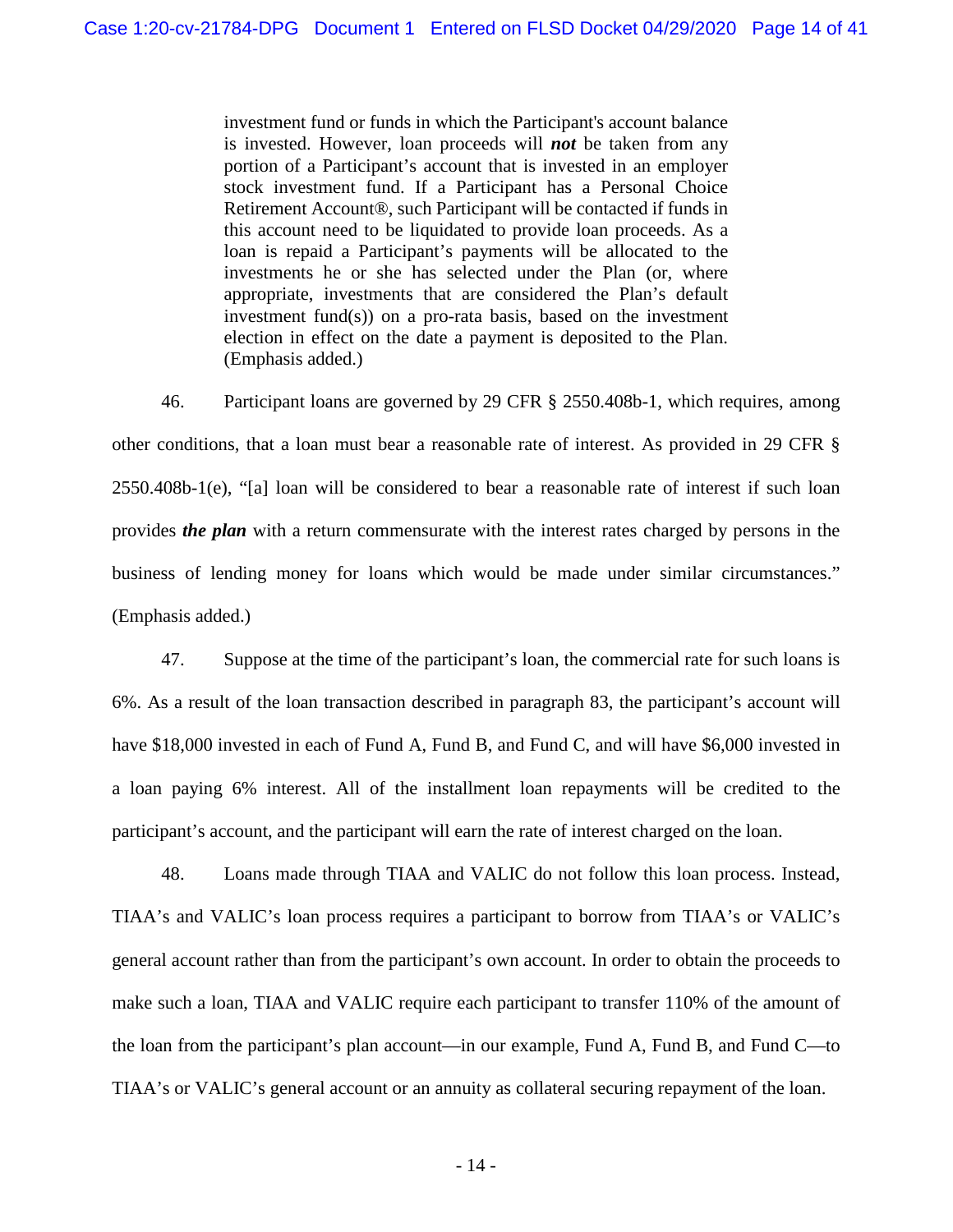49. These annuities are general account products, which means that all of the assets are held in TIAA's or VALIC's general account and are owned by TIAA or VALIC. Therefore, TIAA and VALIC also own all the assets transferred to its general account to "collateralize" the participant loan.

50. Because the participant loan is made from TIAA's and VALIC's general account, the participant is obligated to repay the loan to TIAA's or VALIC's general account, and the general account earns all of the interest paid on the loan, in contrast to the loan programs for virtually every other retirement plan in the country, where the loan is made from and repaid to the participant's account and the participant earns all of the interest paid on the loan

51. Any reasonable plan fiduciary who had performed a diligent and prudent review of this loan process should have been able to recognize the self-dealing inherent in the loan process and the inconsistencies with laws and regulations governing plan loans.

52. These failures are not insignificant nor without consequence. The singular focus of the regulatory efforts of the Employee Benefits Security Administration of the Department of Labor for the past ten years or more has been the enhancement of reporting of plan financial information because of its critical importance to participants, who bear the burden of investment decisions, in effectively planning for their retirement. Even worse than ignorance on the part of participants, however, is the prospect of ignorance on the part of Plan fiduciaries who are charged with protecting the interests of those participants. The complete and utter failure to report TIAA's and VALIC's indirect compensation suggest that the University does not know what that compensation is.

53. Likewise, the approval of a loan process that is in clear violation of ERISA rules and that is designed to generate profits for TIAA and VALIC at the expense of Plan participants

- 15 -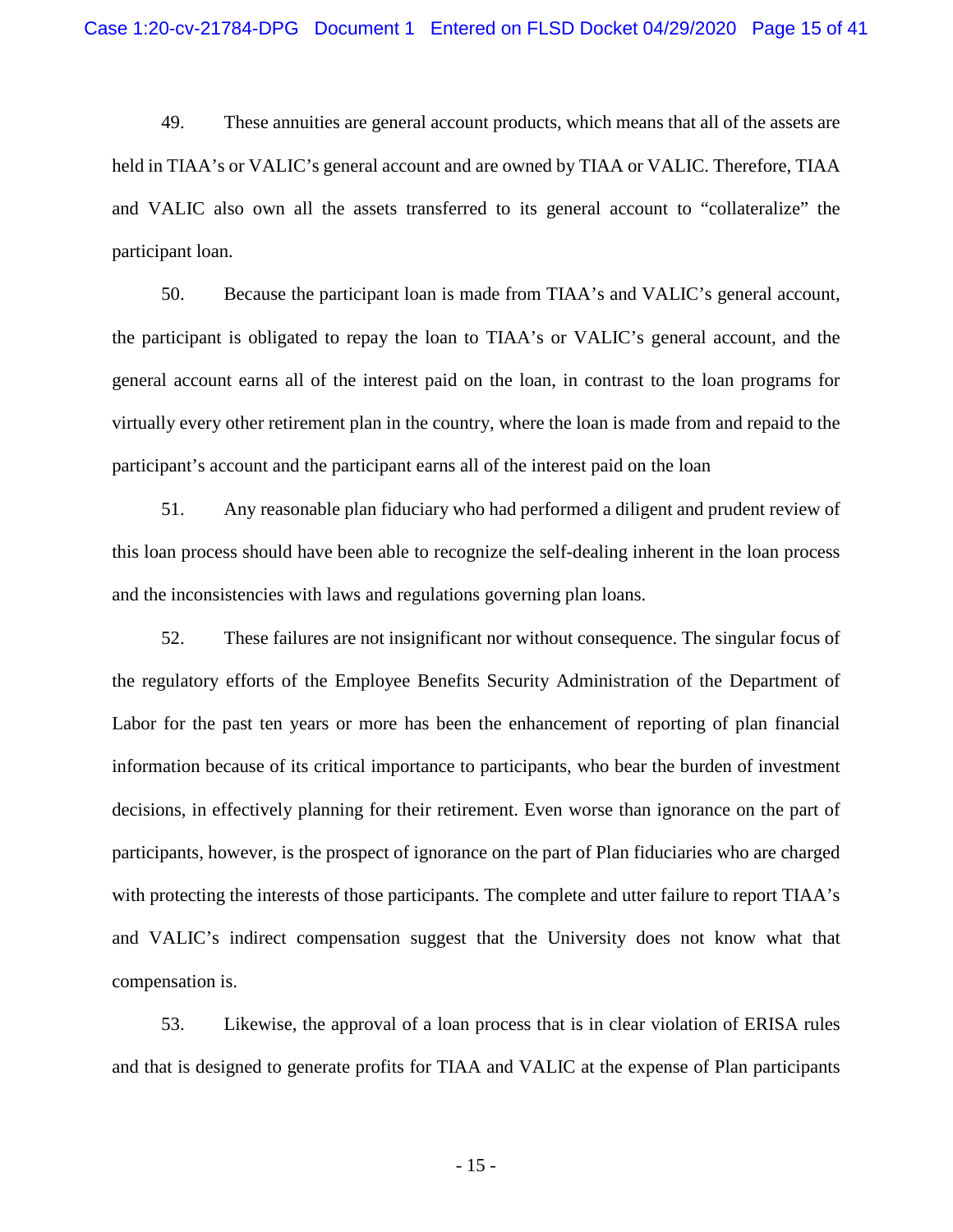provides demonstrable proof of Defendant's flawed fiduciary decision-making process. Defendant's failure to comprehend and act on the compensation scheme created by TIAA and VALIC for its participant loan program simply cannot be explained.

#### **III. Defendant freighted the Plan's investment lineup with imprudent investments.**

54. ERISA requires fiduciaries to independently evaluate the prudence of each investment option offered in a defined contribution plan. As noted above, the Plan includes a staggering array of over 390 investments in its investment lineup.

55. Having such a monumental number of investments in the investment lineup places a monumental burden on the Plan's participants in selecting investments in which to invest. An investment options objectives, goals, investment strategies, principal risks, historical performance, fees and expenses, and managers, among other information are set forth in a prospectus. Prospectuses are designed to educate a potential investor and provide material information to enable her to make an informed, prudent-investment decision. The Plan includes the Fidelity Freedom Index Funds in its investment lineup. For these funds alone, the prospectus spans almost 800 pages. If a Plan participant were to review the prospectuses of all of the 390+ investment options in the Plan investment lineup, this would require reading thousands if not tens of thousands of pages of documents. This is a virtually impossible burden. Even for the University, it is inconceivable that it has read the prospectuses and supporting materials for the investments it selected for the Plan.

56. In comparison to the 390+ investments in the Plan, industry surveys and reports show that defined contribution plans have an average of 15 investment options, excluding target date funds. This benefits participants by avoiding confusion and obtaining lower fees. It is also the output of an evaluation and selection by a prudent fiduciary of the "best in class" investment choice

- 16 -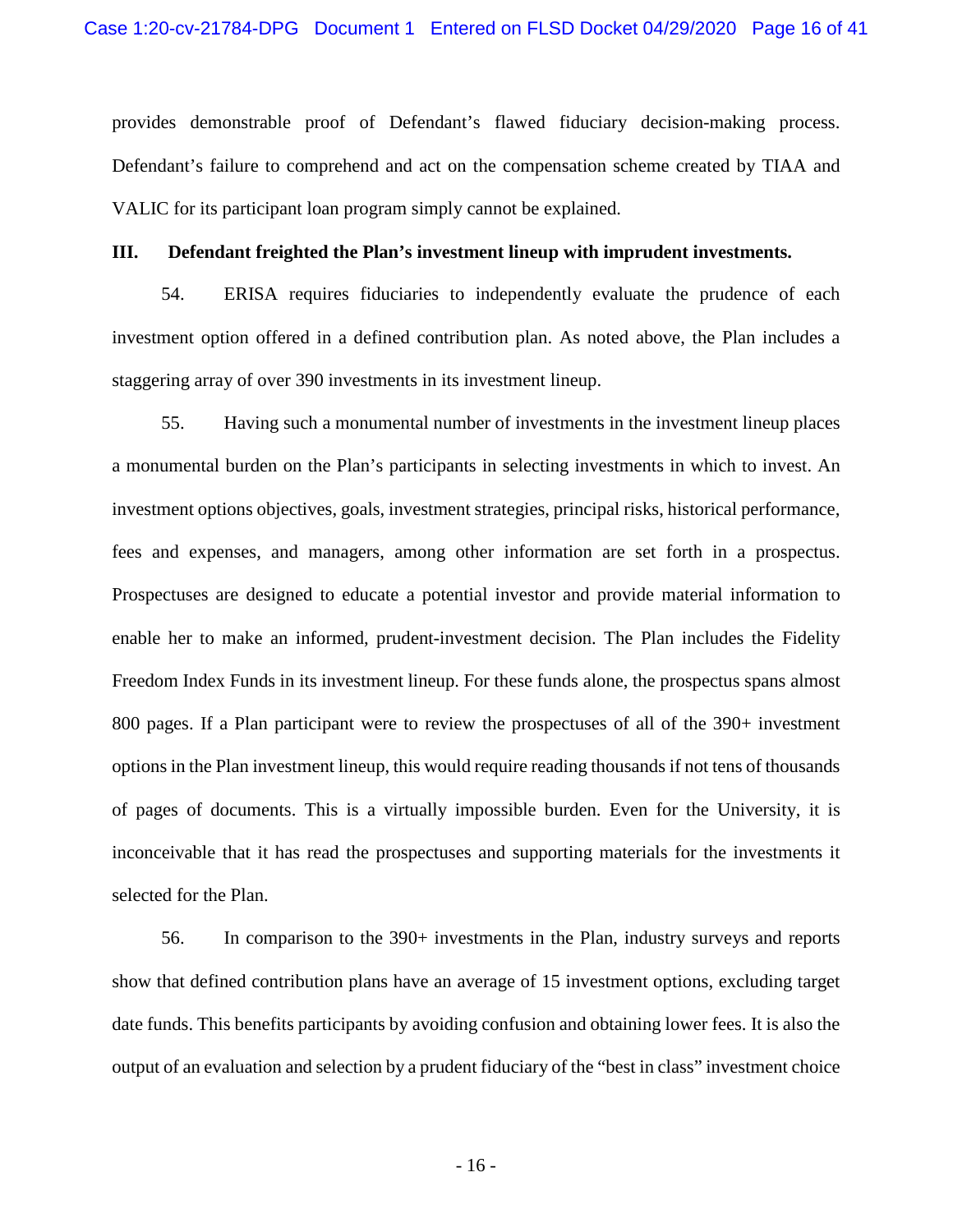in a particular investment style as opposed to what appears to be the case here – a fiduciary simply allowing the investment lineup to be freighted with whatever investments recordkeepers or other third-parties want in the Plan. The Plan investment line up here is strong evidence of almost a *per se* violation of ERISA's fiduciary duties.

57. Defendant allowed the Plan's recordkeepers to freight the Plan's investment lineup with essentially the entirety of their investment options on the Plan's menu, including allowing recordkeepers to put newly created investments in the Plan without any prior screening by a fiduciary. The Defendant caused hundreds of investments to be provided to the Plan without making any independent determination that such investments were prudent, reasonably priced, and provided for the exclusive purpose of providing benefits to Plan participants. This shows that Defendant failed to employ a prudent and loyal process in the selection and retention of Plan investment options.

58. Investment selection must be the result of a detailed due diligence process that considers factors such as risk, investment return and expenses of available investment alternatives, and the fiduciary must give "appropriate consideration" to "the role the investment or investment course of action plays … in the plan's investment portfolio." 29 C.F.R. §§2550.404a-1(b)(i)-(ii). Fiduciaries cannot discharge their duties by the simple expedient of including a very large number of investments alternatives in its portfolio and then shifting to the participants the responsibility of choosing among them. This removes the benefit of pooling assets consistent with the size of the Plan. Assembling a haphazard lineup of over 390 duplicative investments that are proprietary to the recordkeepers and shifting to Plan participants the burden of screening those options does not reflect a prudent investment selection process.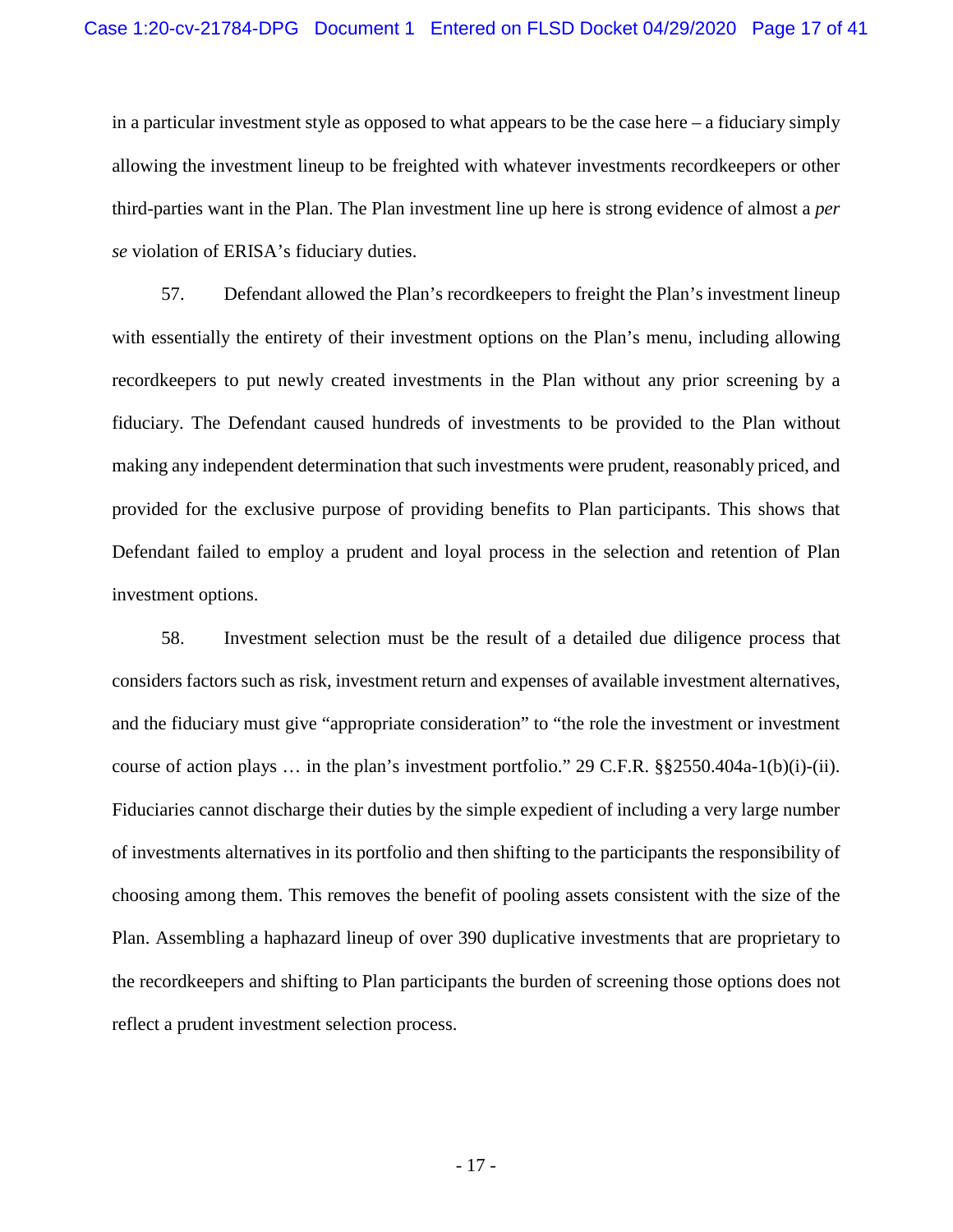59. Additionally, if a plan invests in mutual funds, fiduciaries must review and consider the available share classes. Because typically the only material difference between various share classes is fees, selecting higher-cost share classes results in the plan paying wholly unnecessary fees. Accordingly, absent some compelling reason to opt for the higher-cost version, prudent fiduciaries will select the lowest-cost share class available to the plan.

60. Given that defined contribution plan fiduciaries are held to the standard of a knowledgeable financial expert, a fiduciary should know the basic principle that asset size matters, and must review a fund's prospectus to determine if a lower-cost share class of the same fund is available, to avoid saddling the plan with unnecessary fees.

61. Defendant selected and continues to retain Plan investment options with far higher costs than were and are available for a plan of its size for the exact same mutual funds. Defendants' use of higher-cost share classes instead of available lower-cost share classes for the identical mutual fund caused Plan participants to lose millions of dollars of their retirement savings due to unnecessary fees.

#### **IV. Defendant imprudently retained historically underperforming Plan investments.**

62. Given Defendant's failure to conduct appropriate due diligence in selecting and retaining Plan investments, numerous investment options underperformed lower-cost alternatives that were available to the Plan. Two investments are described below to illustrate the point.

#### **A. CREF Stock Account**

63. The Plan holds \$16,584,502 CREF Stock Account. In its fund fact sheets and participant disclosures, TIAA-CREF classifies the CREF Stock Account as a domestic equity investment in the large cap blend Morningstar category. In its Prospectus, the CREF Stock Account states that it "invests at least 80% of its assets in a broadly diversified portfolio of common

- 18 -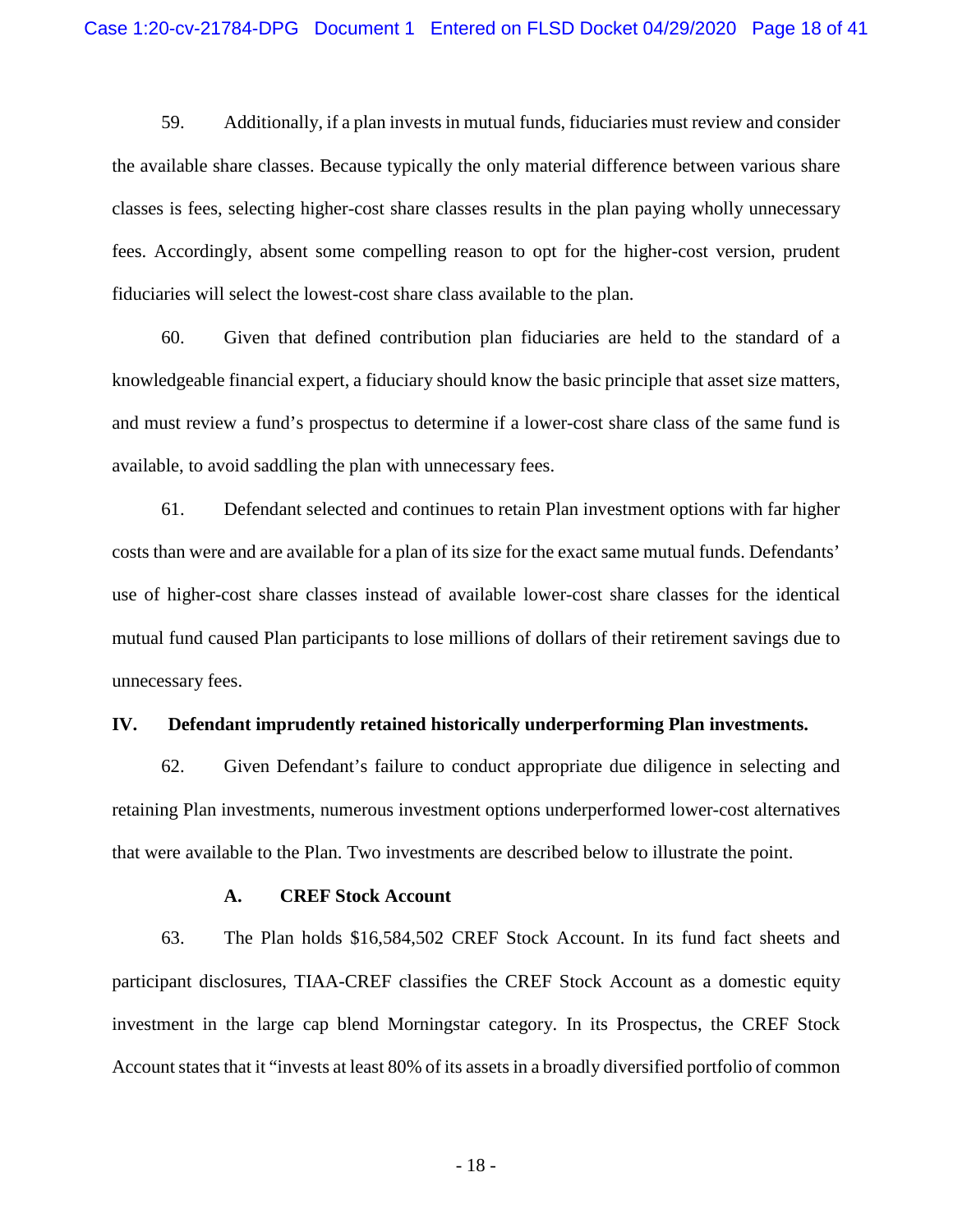stocks." This option has for years historically underperformed and continues to underperform its benchmark and lower-cost actively and passively managed investments that were available to the Plan.

64. TIAA-CREF imposed restrictive provisions on the specific annuities that must be provided in the Plan. Under these terms, TIAA-CREF required that the CREF Stock Account be offered to Plan participants, in addition to the TIAA Traditional and the CREF Money Market Account. Plan fiduciaries provided these mandatory offerings in the Plan without a prudent process to determine whether they were prudent alternatives and in the exclusive best interest of Plan participants and beneficiaries. TIAA-CREF required the CREF Stock Account to be included in the Plan to drive very substantial amounts of revenue sharing payments to TIAA-CREF for recordkeeping services. Prior to creation of three separate share classes for the CREF Stock Account in mid-2015, the CREF Stock Account paid 56 bps for revenue sharing as administrative expense and "distribution fees", which exceeded other TIAA-CREF investments by over 50% (15 bps).

65. Defendant apparently failed to undertake a thorough analysis when it selected and retained the actively managed CREF Stock Account, and thereafter failed to adequately to monitor the fund and persistently ignored the readily available data of the fund's underperformance, particularly due to TIAA-CREF's requirement that the CREF Stock Account be provided in the Plan in order to drive revenue to TIAA-CREF. Defendant also provided the fund option without conducting a prudent analysis despite the acceptance within the investment industry that the large cap domestic equity market is the most efficient market, and active managers do not outperform passive managers net of fees in this investment style.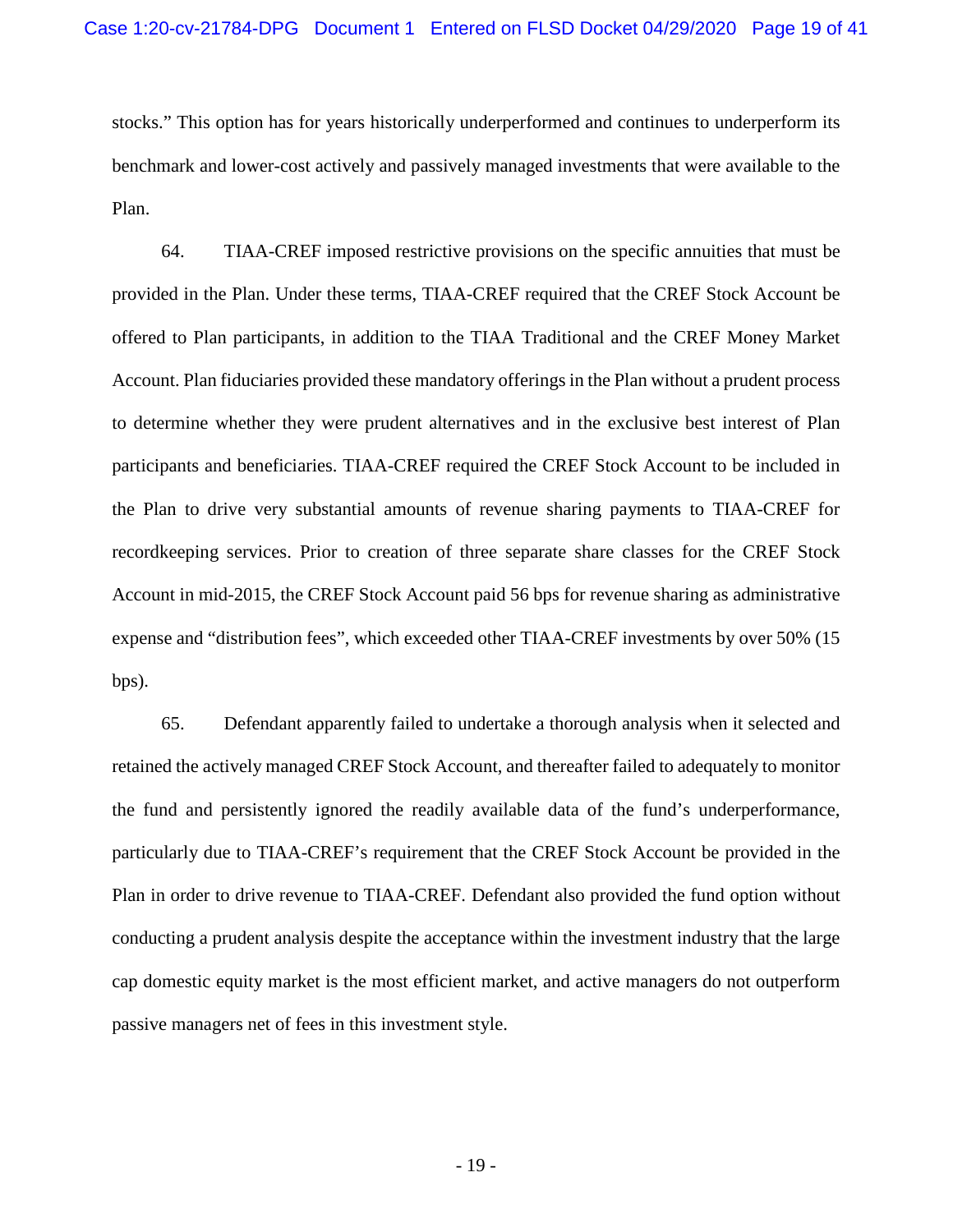66. Had Defendant conducted such an analysis, it would have determined that the CREF Stock Account would not be expected to outperform the large cap index after fees. That is in fact what occurred.

67. Rather than performing poorly in a single year or two, the CREF Stock Account has performed worse, over a period of many years than both available lower-cost index funds and the index benchmark. In participant communications, Defendant and TIAA-CREF identified the Russell 3000 index as the appropriate benchmark to evaluate the fund's investment results. The following performance chart compares the investment returns of the CREF Stock Account to its benchmark and two other passively managed index funds in the same investment style for the one- , five-, and ten-year periods ending December 31, 2014.[10](#page-19-0) The passively managed index funds used for comparison purposes are the Vanguard Total Stock Market Index Fund (Inst Pl) (VITPX) and the Vanguard Institutional Index (Inst Pl) (VIIIX). Like the CREF Stock Account, these options are large cap blend investments. For each comparison, the CREF Stock Account dramatically underperformed the benchmark and index alternatives.

<span id="page-19-0"></span><sup>&</sup>lt;sup>10</sup> 18 Performance data provided as of December 31, 2014.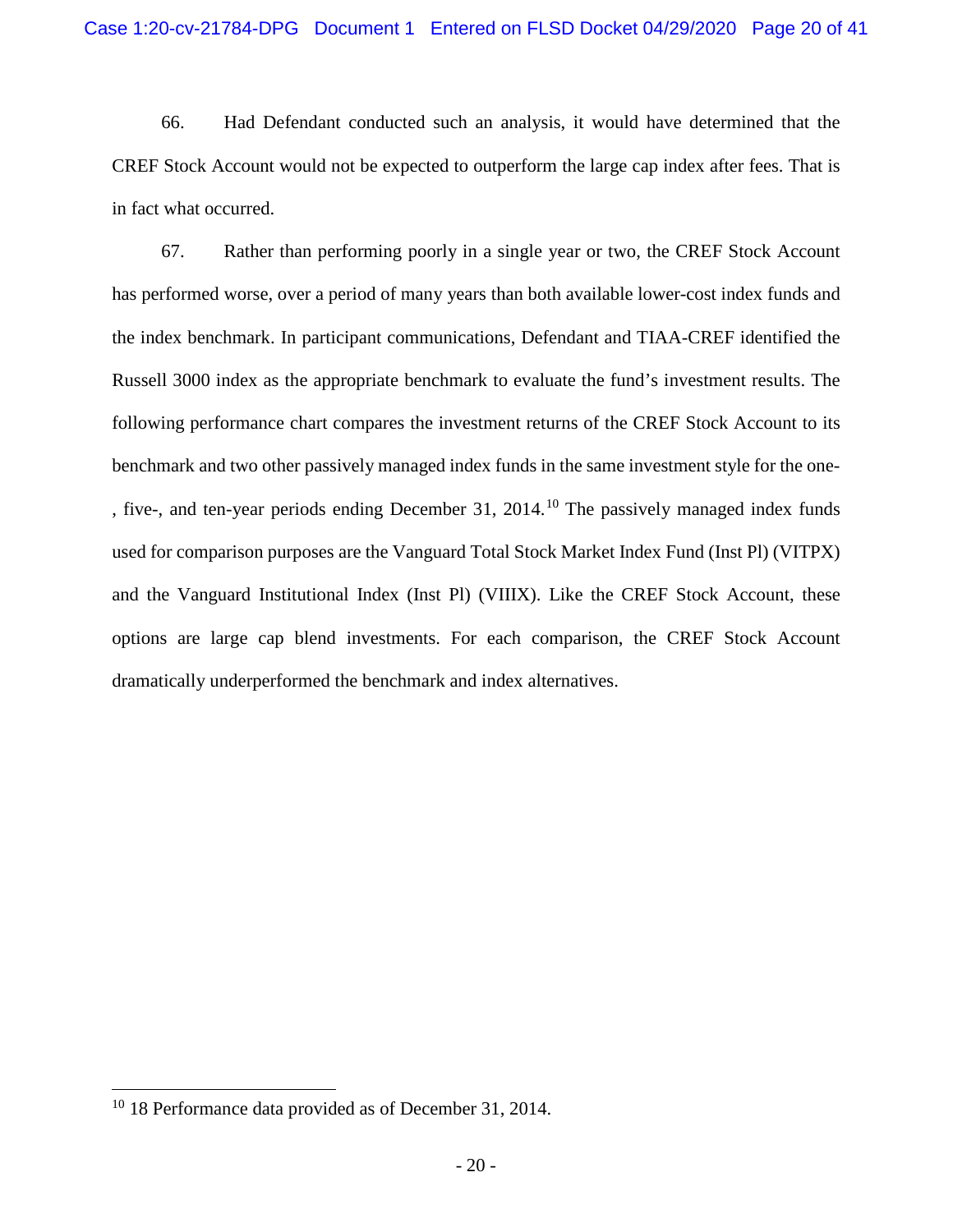

68. The CREF Stock Account, with an expense ratio of 70 bps during most of the relevant period, and dropping to 38 basis points in 2015, was and is dramatically more expensive than far better performing index alternatives: the Vanguard Total Stock Market Index Fund (Inst Plus) (2 bps) and the Vanguard Institutional Index (Inst Plus) (2 bps).

69. Apart from underperforming passively managed index funds, the fund also significantly underperformed comparable actively managed funds over the one-, five-, and tenyear periods ending December 31, 2014. These large cap alternatives with similar underlying asset allocations to the CREF Stock Account include the Vanguard Diversified Equity (Inv) (VDEQX), the Vanguard PRIMECAP (Adm) (VPMAX), and the Vanguard Capital Opp. (Adm) (VHCAX).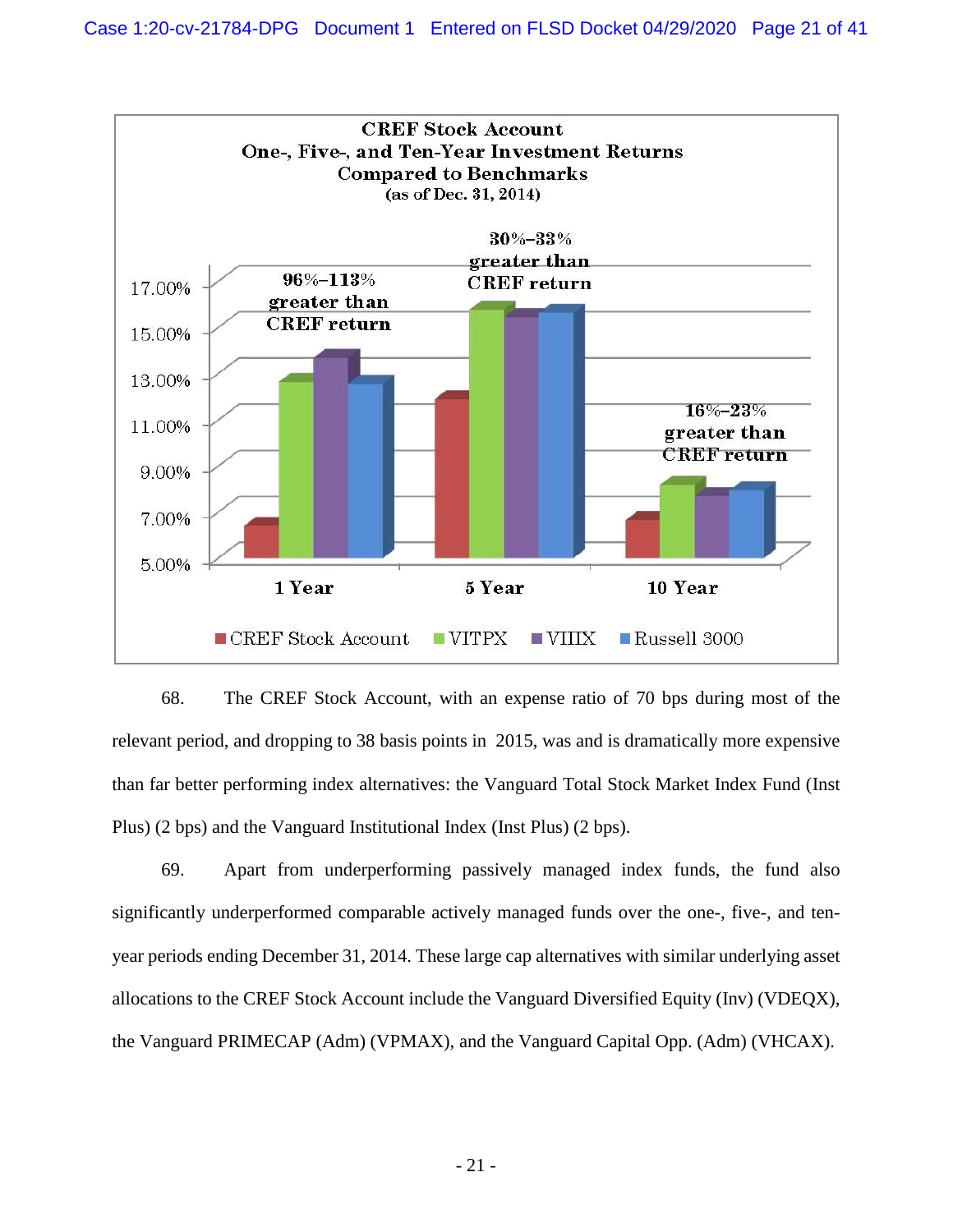

70. The CREF Stock Account also had a long history of substantial underperformance compared to these actively managed alternatives over the one-, five-, and ten-year periods ending December 31, 2009.<sup>[11](#page-21-0)</sup>

<span id="page-21-0"></span><sup>&</sup>lt;sup>11</sup> Because the Vanguard Diversified Equity Fund's inception date was June 10, 2006, it was excluded from the five- and ten-year periods. For the Vanguard PRIMECAP (Adm) and Vanguard Capital Opportunity Fund (Adm), the investment returns of the investor share class for ten-year performance were used because the admiral share class for each of these funds was not offered until November 12, 2001. The return since inception for the Vanguard PRIMECAP (Adm) was 3.23%, and for the Vanguard Capital Opportunity Fund (Adm), was 5.89%.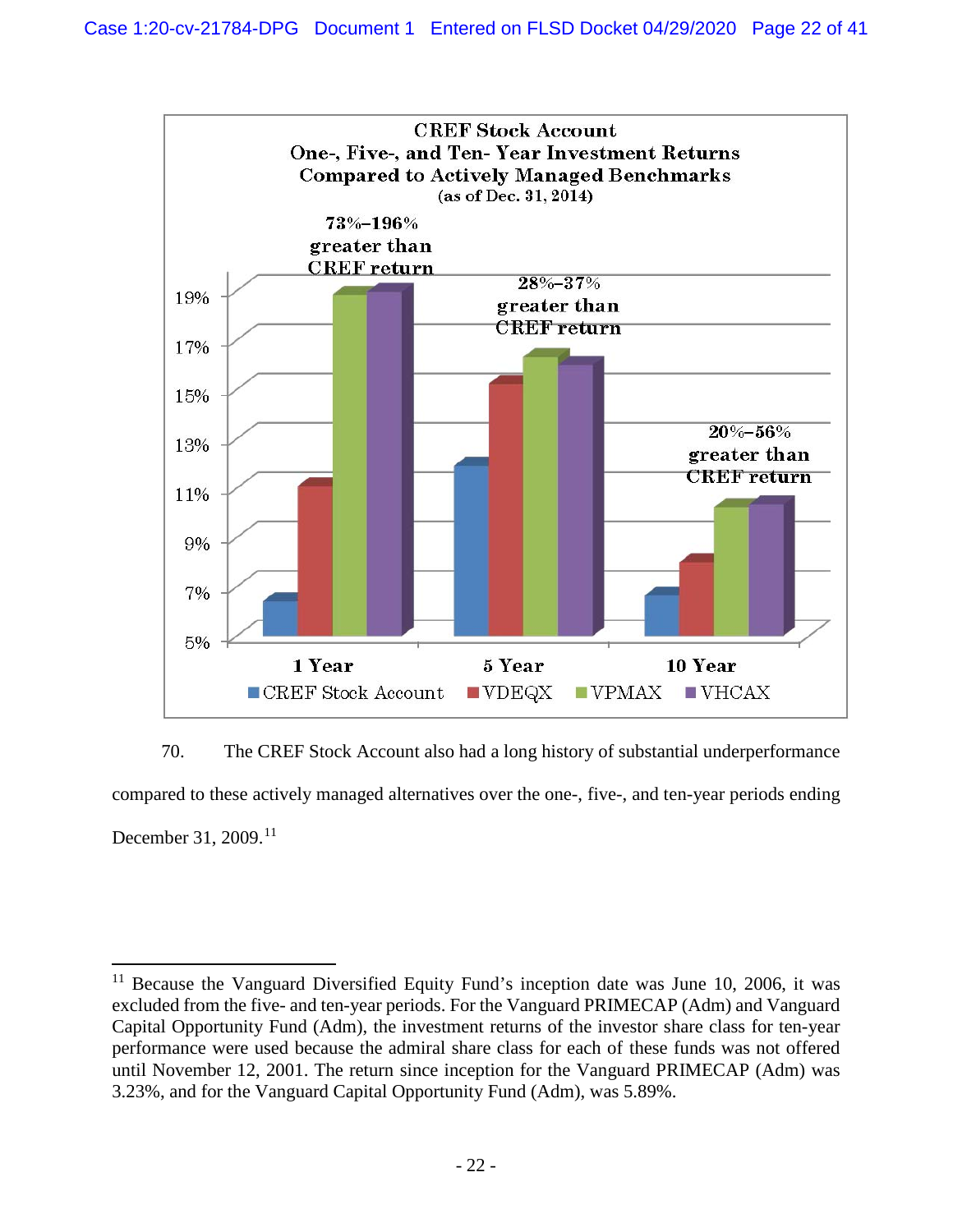

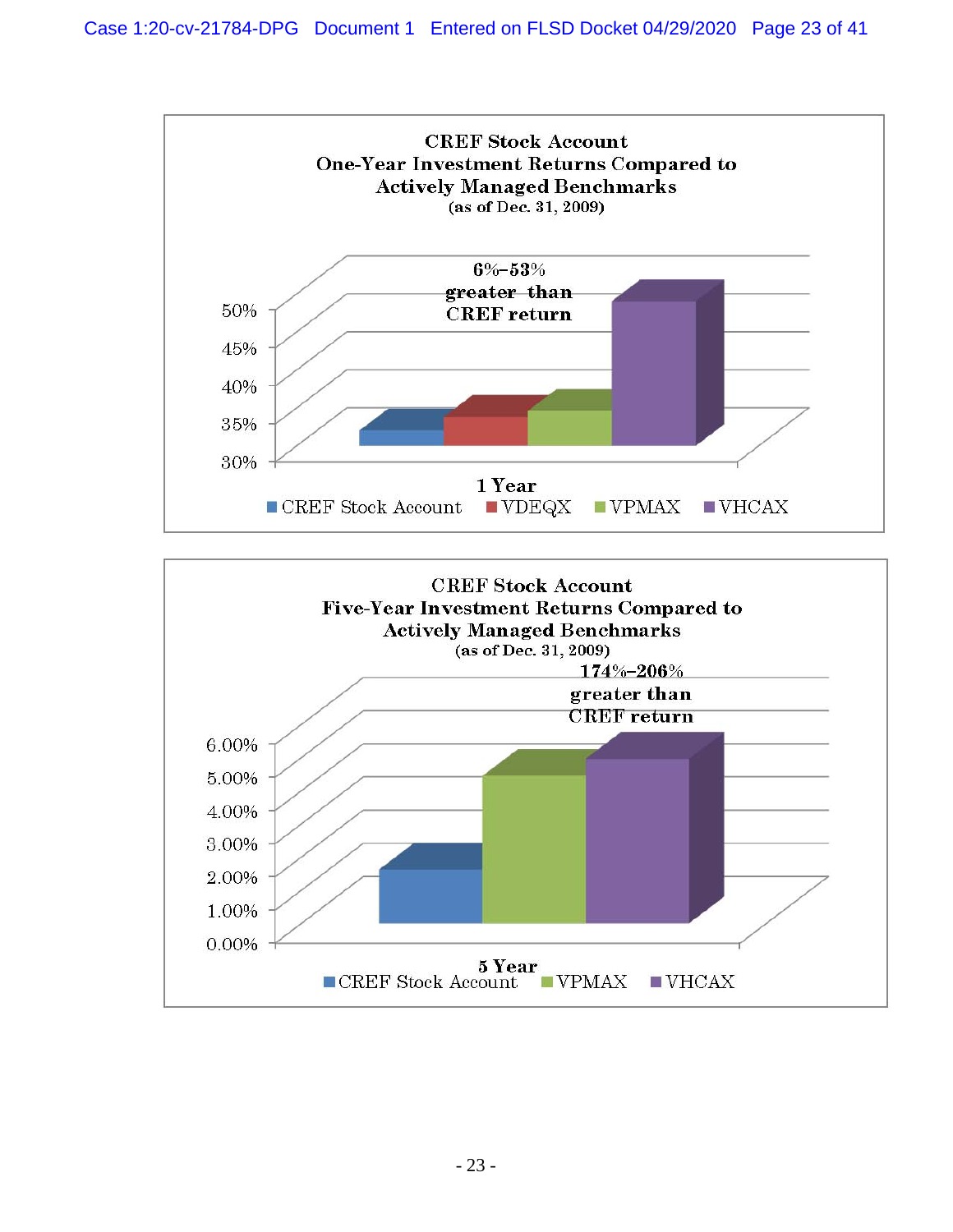

71. Despite the consistent underperformance, the CREF Stock Account, with an expense ratio of 70 bps during most of the relevant period, and dropping to 38 basis points in 2015, was more expensive than better performing actively managed alternatives: the Vanguard Diversified Equity (Inv) (36 bps), and the Vanguard PRIMECAP (Adm) (33 bps).

72. Reflecting the abysmal long-term underperformance of the CREF Stock Account compared to both index funds and actively managed funds, the fund was recognized as imprudent in the industry.

73. In March 2012, an independent investment consultant, Aon Hewitt, recognized the imprudence of the CREF Stock Account and recommended to its clients that they remove this fund from their retirement plan. Aon Hewitt, TIAA-CREF Asset Management, INBRIEF, at 3 (July  $2012$  $2012$ .<sup>12</sup> This recommendation was due to numerous factors, including the historical

<span id="page-23-0"></span> <sup>12</sup> Available at [http://system.nevada.edu/Nshe/?LinkServID=82B25D1E-9128-6E45-](http://system.nevada.edu/Nshe/?LinkServID=82B25D1E-9128-6E45-1094320FC2037740) [1094320FC2037740.](http://system.nevada.edu/Nshe/?LinkServID=82B25D1E-9128-6E45-1094320FC2037740)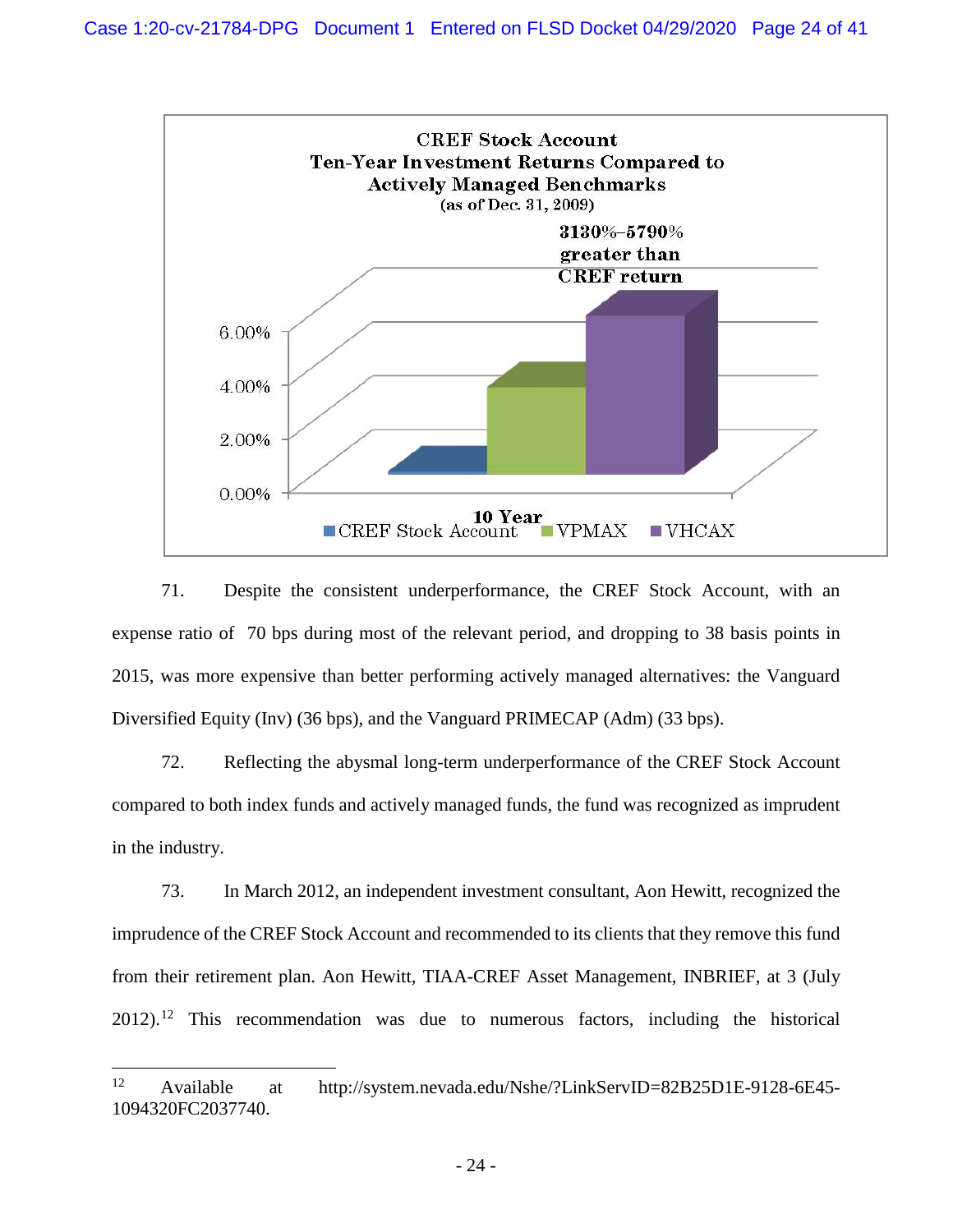underperformance, high turnover of asset management executives and portfolio managers, and the fund's over 60 separate underlying investment strategies, greatly reducing the fund's ability to generate excess returns over any substantial length of time. *Id.* at 4–5.

74. The Supreme Court recently and unanimously ruled that ERISA fiduciaries have "a continuing duty to monitor investments and remove imprudent ones[.]" *Tibble v. Edison Int'l*, 135 S. Ct. 1823, 1829 (2015). In contrast to the conduct of a prudent fiduciary, Defendant failed to conduct a prudent process to monitor the CREF Stock Account and continues to retain the fund despite its continuing underperformance compared to lower-cost investment alternatives readily available to the Plan and the opinion of one of the foremost authorities in the retirement investment industry that *no* retirement plan should own this fund.

75. Prudent fiduciaries of defined contribution plans are required to and do continuously monitor the investment performance of plan options against applicable benchmarks and peer groups to identify underperforming investments. Based on this process, prudent fiduciaries replace those imprudent investments with better performing and reasonably priced options. Under the standards used by prudent independent fiduciaries, the CREF Stock Account would have been removed from the Plan.

76. Had the Defendant removed the CREF Stock Account and the amounts been invested in any of the actively managed lower-cost alternatives or the passively managed lowercost alternatives, as set forth herein, Plan participants would not have lost millions of dollars' worth of their retirement savings.

#### **B. TIAA Real Estate Account**

77. Defendant selected and continues to offer the TIAA Real Estate Account as a real estate investment option in the Plan. The Plan has roughly \$5.5 of assets in the fund. The fund has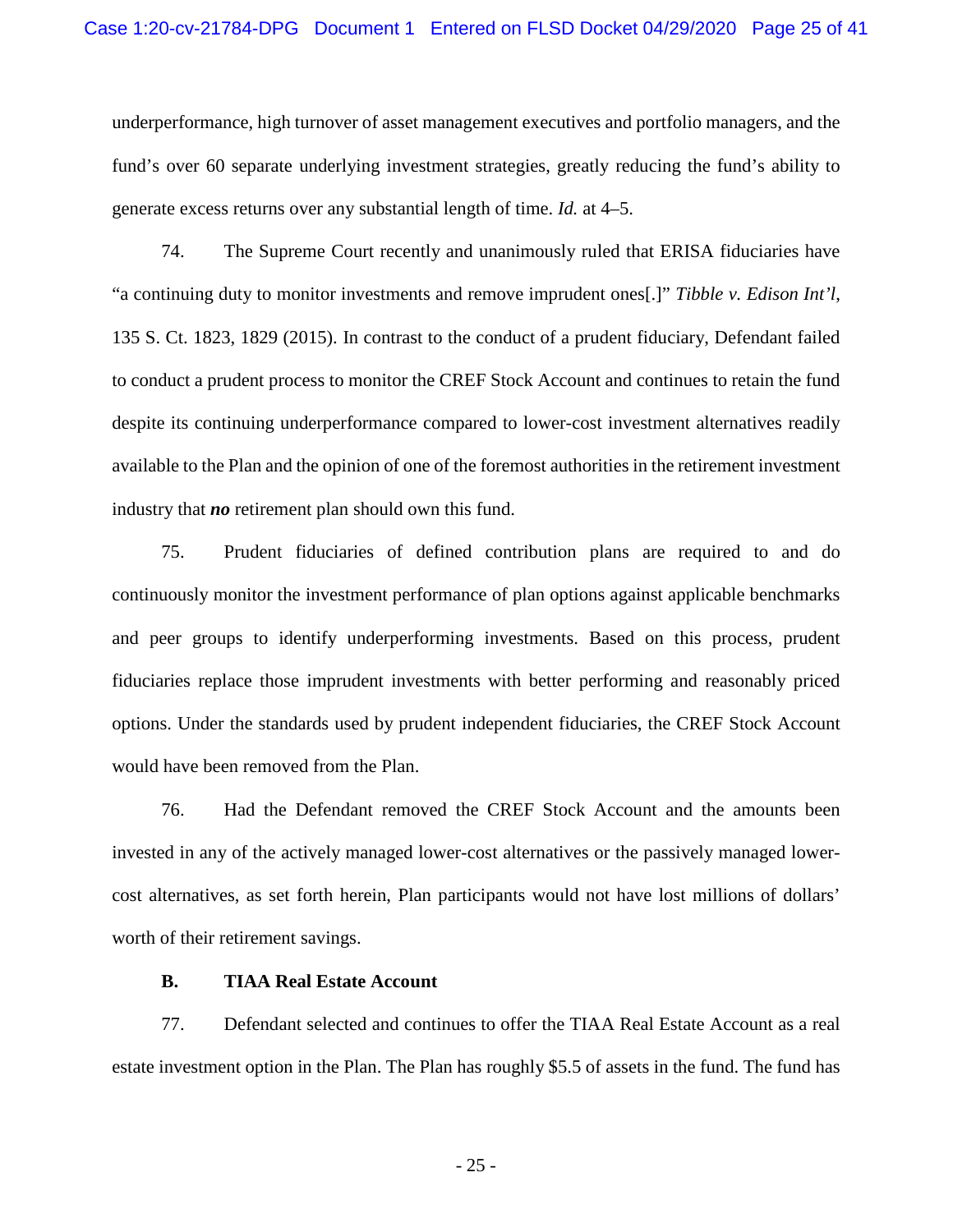far greater fees than are reasonable, has historically underperformed, and continues to consistently underperform comparable real estate investment alternatives, including the Vanguard REIT Index (Inst) (VGSNX).

78. With an expense ratio of 88.5 bps as of December 31, 2015, the TIAA Real Estate Account charges excessive an unreasonable fees. It is also over 10 times more expensive than the Vanguard REIT Index (Inst) with an expense ratio of 8 bps.



79. The TIAA Real Estate Account had a long history of substantial underperformance relative to the Vanguard REIT Index over the one-, five-, and ten-year periods ending December 31, 2009.[13](#page-25-0) Despite this, Defendant selected and continues to retain it in the Plan.

<span id="page-25-0"></span><sup>&</sup>lt;sup>13</sup> The return of the investor share class was used for ten-year performance because the institutional share class was not offered until December 2, 2003. The return since inception for the Vanguard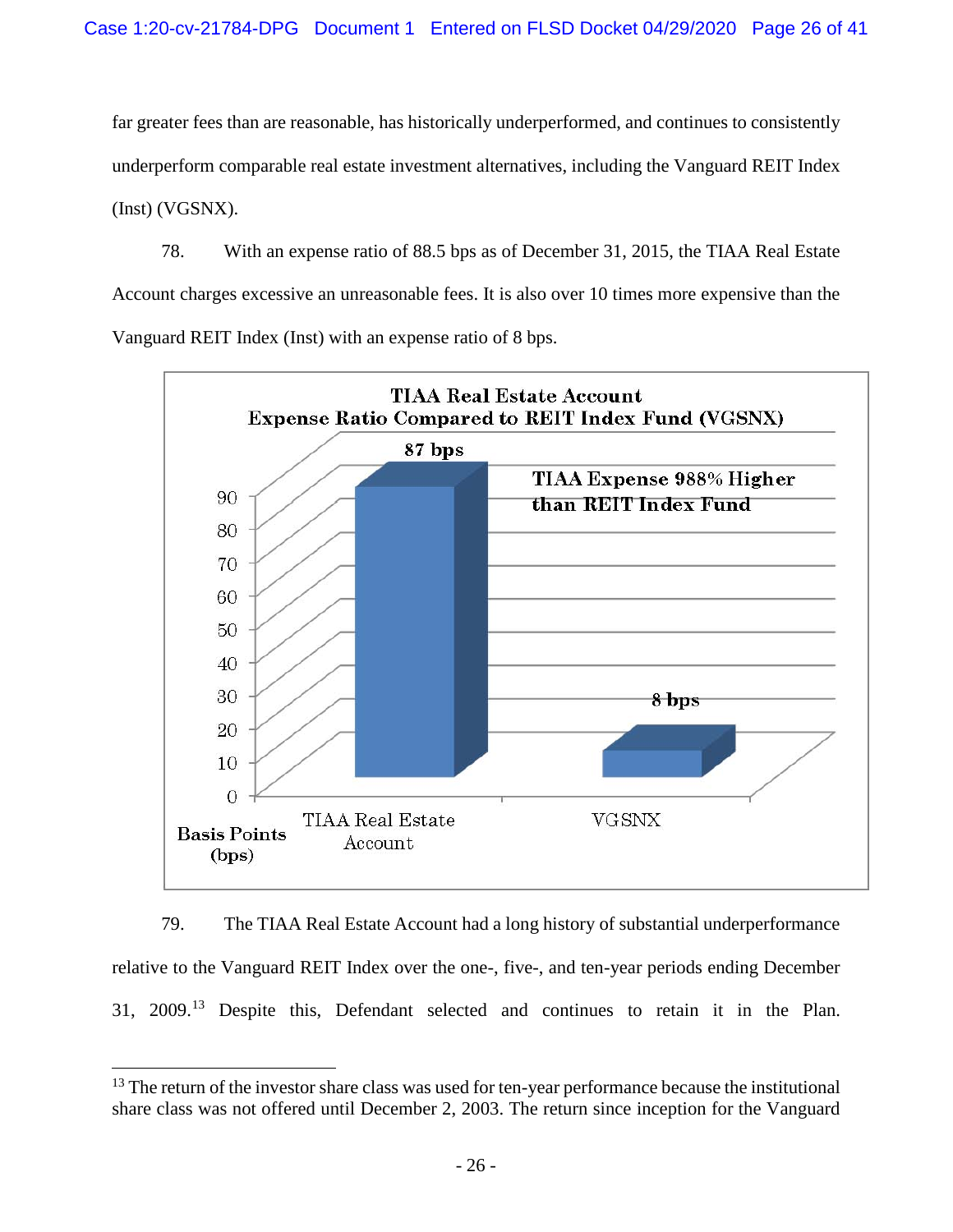

80. This underperformance occurred for years before 2009 and has continued afterward. The TIAA Real Estate Account vastly underperformed the Vanguard REIT Index (Inst) over the one-, five-, and ten-year periods ending December 31, 20[14](#page-26-0).<sup>14</sup>

REIT Index (Inst) was 5.49%.

 $\overline{a}$ 

<span id="page-26-0"></span><sup>&</sup>lt;sup>14</sup> Performance data provided as of December 31, 2014 to correspond to the most recent filing of the Plan's Form 5500 with the Department of Labor.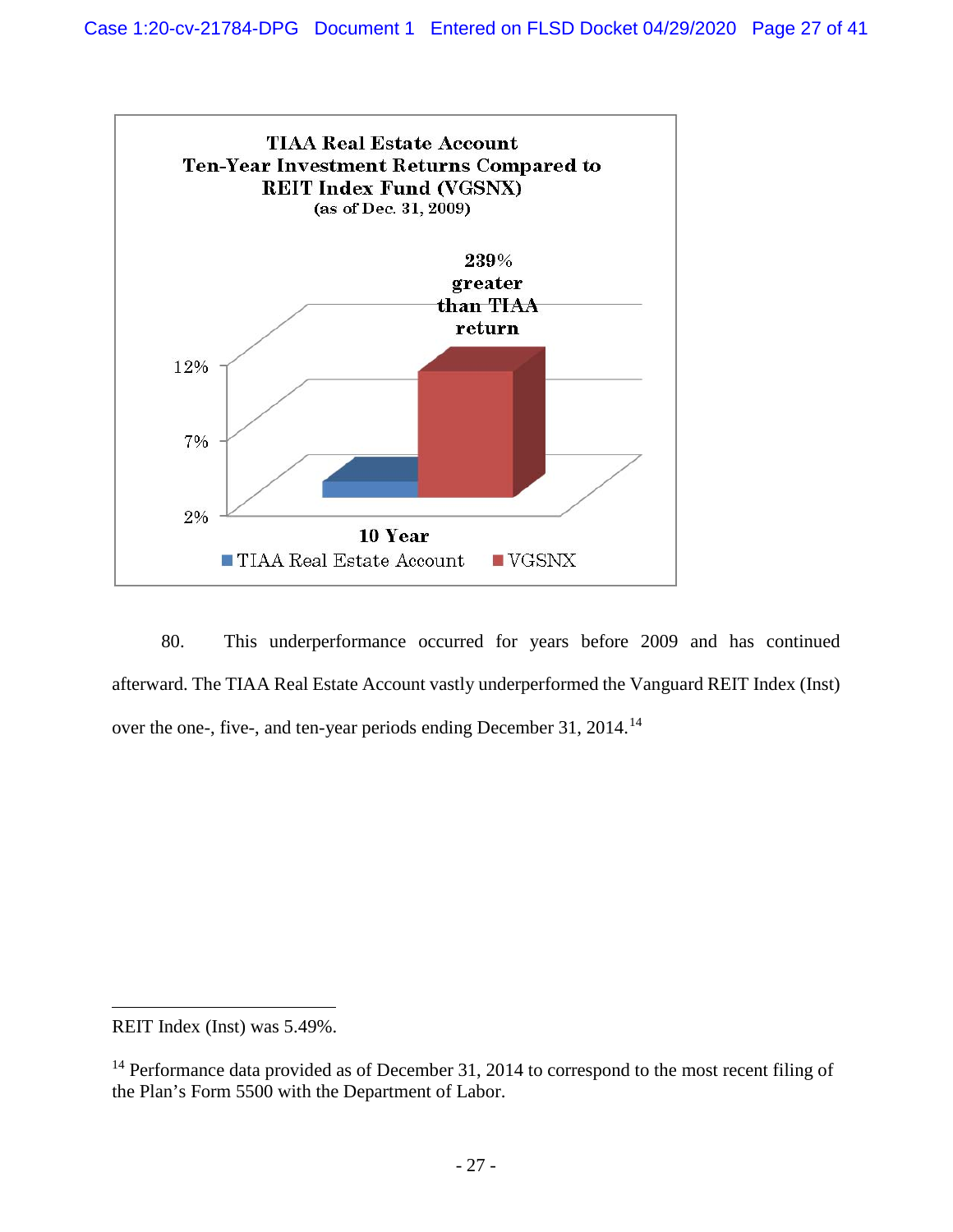

81. The very design of the TIAA Real Estate Account creates such operational difficulties, and burdens investors in the fund with such significant additional expense, that a reasonable plan fiduciary should have questioned whether the fund was an appropriate investment at all for participant-directed individual account plans like the Plan.

82. The TIAA Real Estate Account is an insurance company pooled separate account, meaning that all the assets held in the account are plan assets and all the transactions involving those assets are subject to the prohibited transaction rules of ERISA § 406. As a result, TIAA has had to obtain an individual prohibited transaction exemption from the Employee Benefit Security Administration of the DOL just to be able to offer the fund as an investment choice to ERISA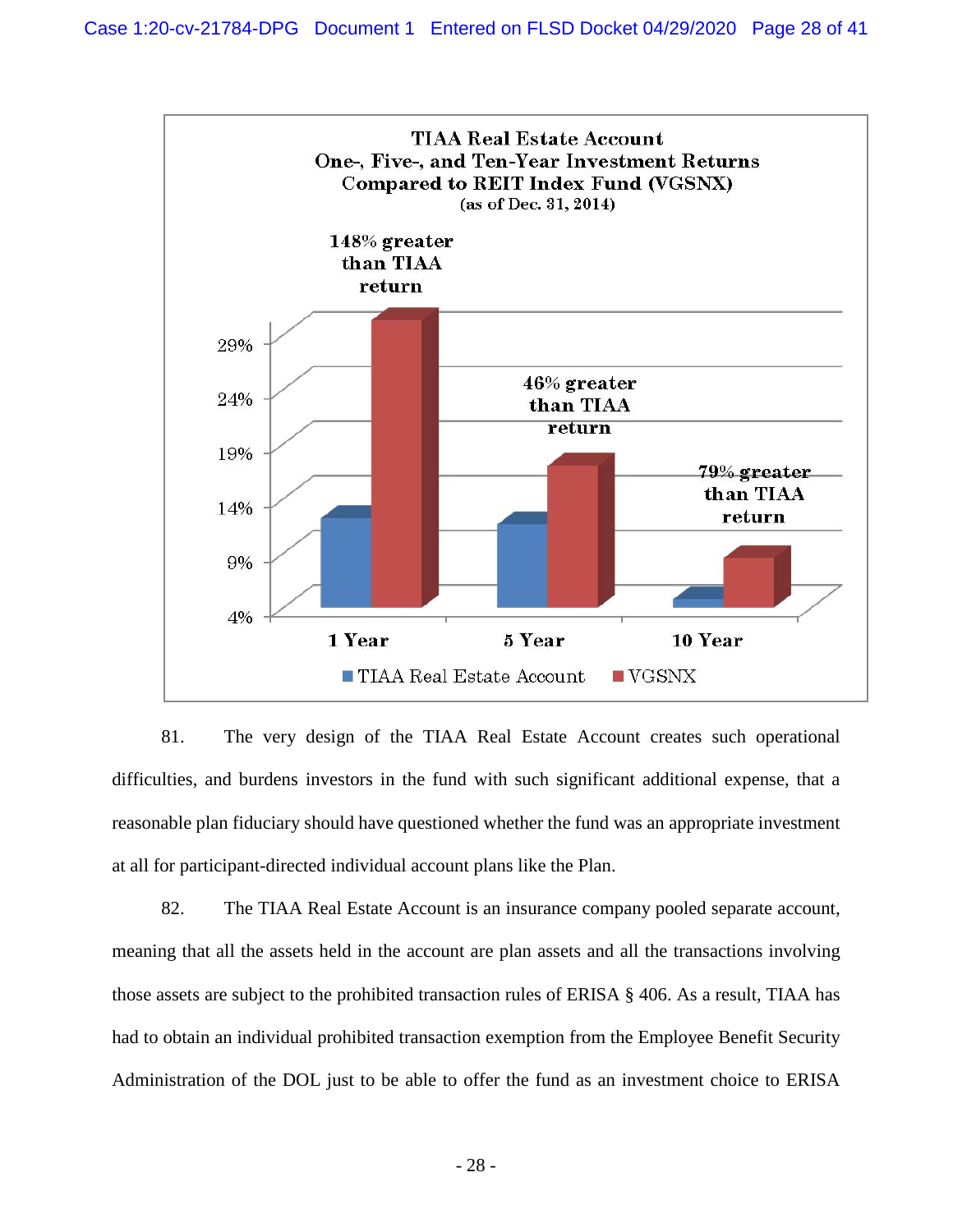plans. One of the conditions of that exemption is that TIAA must retain the services of an independent fiduciary to review and approve nearly every transaction in which the fund engages, adding significant additional expense to the operation of the fund.

83. Additionally, the fund invests directly in real property assets that are highly illiquid. In order to manage the liquidity problem, TIAA guarantees the liquidity of participant accounts invested in the Real Estate Account, but charges participants an additional 17 basis points for that liquidity guarantee.

84. The Real Estate Account charges participants 29.5 basis points for recordkeeping expense, whereas the R3 share classes of the variable annuities currently charge only 14.5 basis points. A reasonable fiduciary would have questioned why, for a participant invested in the Real Estate Account, recordkeeping should cost double what it costs a participant invested in the variable annuities, and would have determined that there is no difference in cost, especially when all the accounting, appraisal and other costs associated with valuation are already being paid by the Real Estate Account.

85. Finally, the Real Estate Account has and continues to charge 12.5 basis points for "distribution fees." Any reasonable fiduciary would have questioned why TIAA is charging a distribution fee to distribute its own fund; this is a fee that gets paid to TIAA. The fact that TIAA may require plans to include the Real Estate Account in a plan's menu of investment choices only adds insult to injury.

86. The Real Estate Account's poor performance coupled with 44.5 basis points in excessive fees makes the TIAA Real Estate Account an exceedingly poor choice by any measure and speaks for itself in evaluating the performance of Defendant's fiduciary obligation to act solely

- 29 -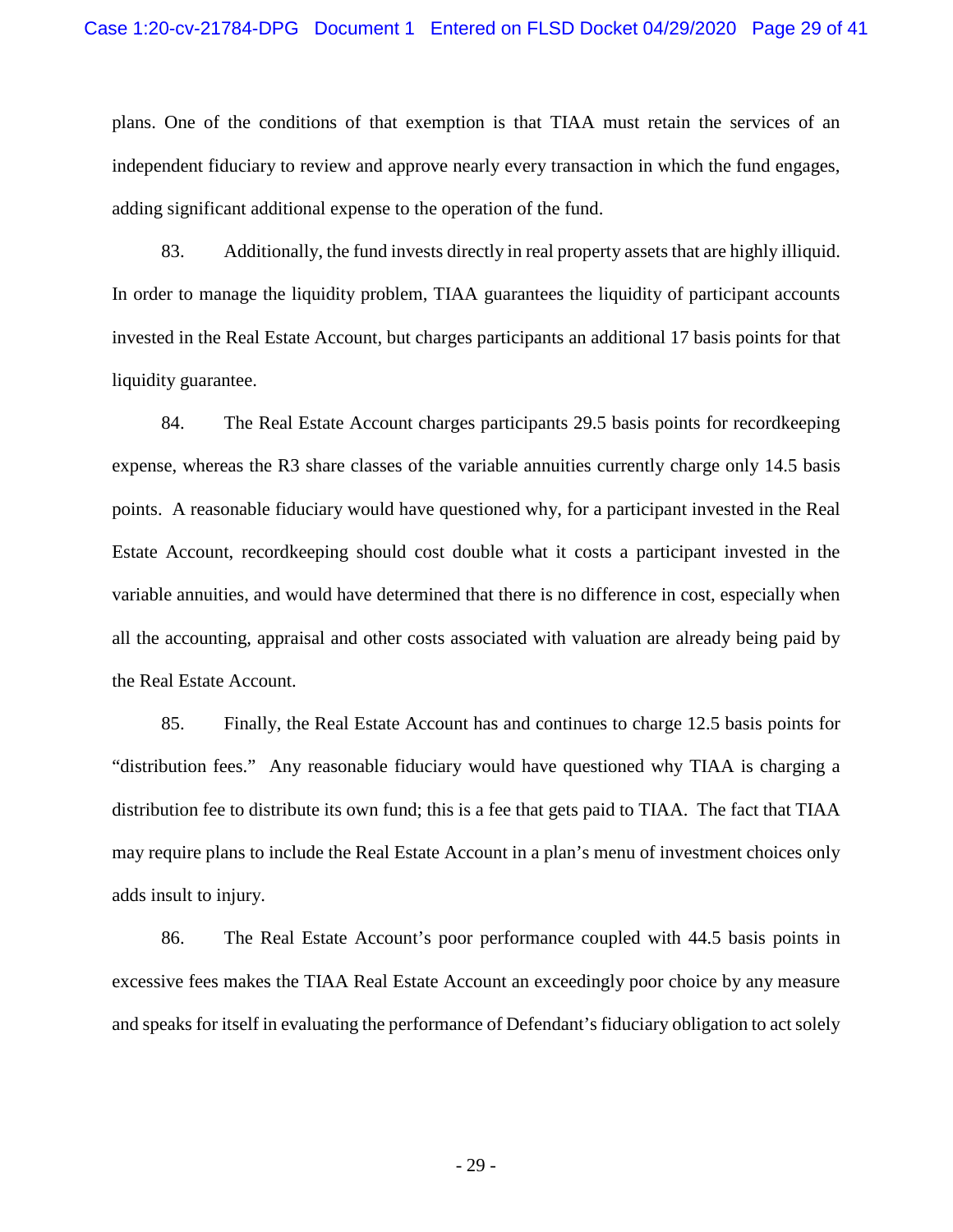in the best interest of participants for the exclusive purpose of providing them benefits under the Plan.

87. As the Supreme Court unanimously ruled in *Tibble*, prudent fiduciaries of defined contribution plans continuously monitor plan investment options and replace imprudent investments. 135 S. Ct. at 1829. Defendant failed to conduct such a process and continues to retain the TIAA Real Estate Account as a Plan investment option, despite its continued dramatic underperformance and far higher cost compared to available investment alternatives.

88. Had Defendant removed just the TIAA Real Estate Account and the amounts been invested in the lower-cost and better-performing Vanguard REIT Index, Plan participants would not have lost millions of their retirement savings.

# **ERISA'S FIDUCIARY STANDARDS**

89. ERISA imposes strict fiduciary duties of loyalty and prudence upon the Defendant as fiduciary of the Plan. 29 U.S.C. §1104(a)(1), states, in relevant part, that:

[A] fiduciary shall discharge his duties with respect to a plan solely in the interest of the participants and beneficiaries and –

(A) for the exclusive purpose of:

(i) providing benefits to participants and their beneficiaries; and (ii) defraying reasonable expenses of administering the plan; [and]

(B) with the care, skill, prudence, and diligence under the circumstances then prevailing that a prudent man acting in a like capacity and familiar with such matters would use in the conduct of an enterprise of like character and with like aims.

90. Under 29 U.S.C. §1103(c)(1), with certain exceptions not relevant here,

the assets of a plan shall never inure to the benefit of any employer and shall be held for the exclusive purposes of providing benefits to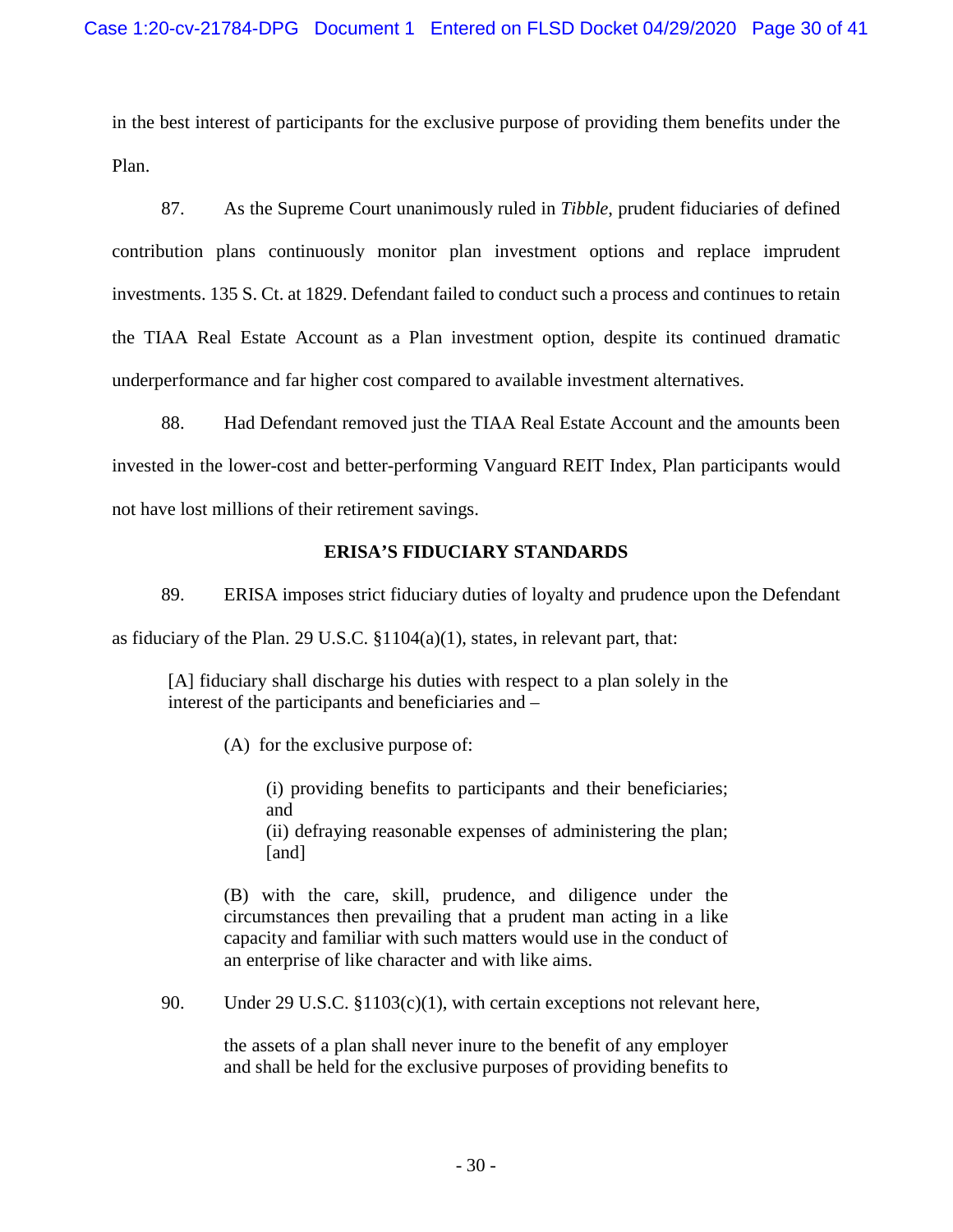participants in the plan and their beneficiaries and defraying reasonable expenses of administering the plan.

91. Under ERISA, fiduciaries that exercise any authority or control over plan assets,

including the selection of plan investments and service providers, must act prudently and solely in

the interest of participants in the plan.

92. ERISA also imposes explicit co-fiduciary liabilities on plan fiduciaries. 29 U.S.C.

§1105(a) provides a cause of action against a fiduciary for knowingly participating in a breach by

another fiduciary and knowingly failing to cure any breach of duty. The statute states, in relevant

part, that:

In addition to any liability which he may have under any other provisions of this part, a fiduciary with respect to a plan shall be liable for a breach of fiduciary responsibility of another fiduciary with respect to the same plan in the following circumstances:

(1) if he participates knowingly in, or knowingly undertakes to conceal, an act or omission of such other fiduciary, knowing such act or omission is a breach; [or]

(2) if, by his failure to comply with section  $1104(a)(1)$  of this title in the administration of his specific responsibilities which give rise to his status as a fiduciary, he has enabled such other fiduciary to commit a breach; or

(3) if he has knowledge of a breach by such other fiduciary, unless he makes reasonable efforts under the circumstances to remedy the breach.

93. 29 U.S.C. §1132(a)(2) authorizes a plan participant to bring a civil action for

appropriate relief under 29 U.S.C. §1109. Section 1109(a) provides in relevant part:

Any person who is a fiduciary with respect to a plan who breaches any of the responsibilities, obligations, or duties imposed upon fiduciaries by this subchapter shall be personally liable to make good to such plan any losses to the plan resulting from each such breach, and to restore to such plan any profits of such fiduciary which have been made through use of assets of the plan by the fiduciary, and shall be subject to such other equitable or remedial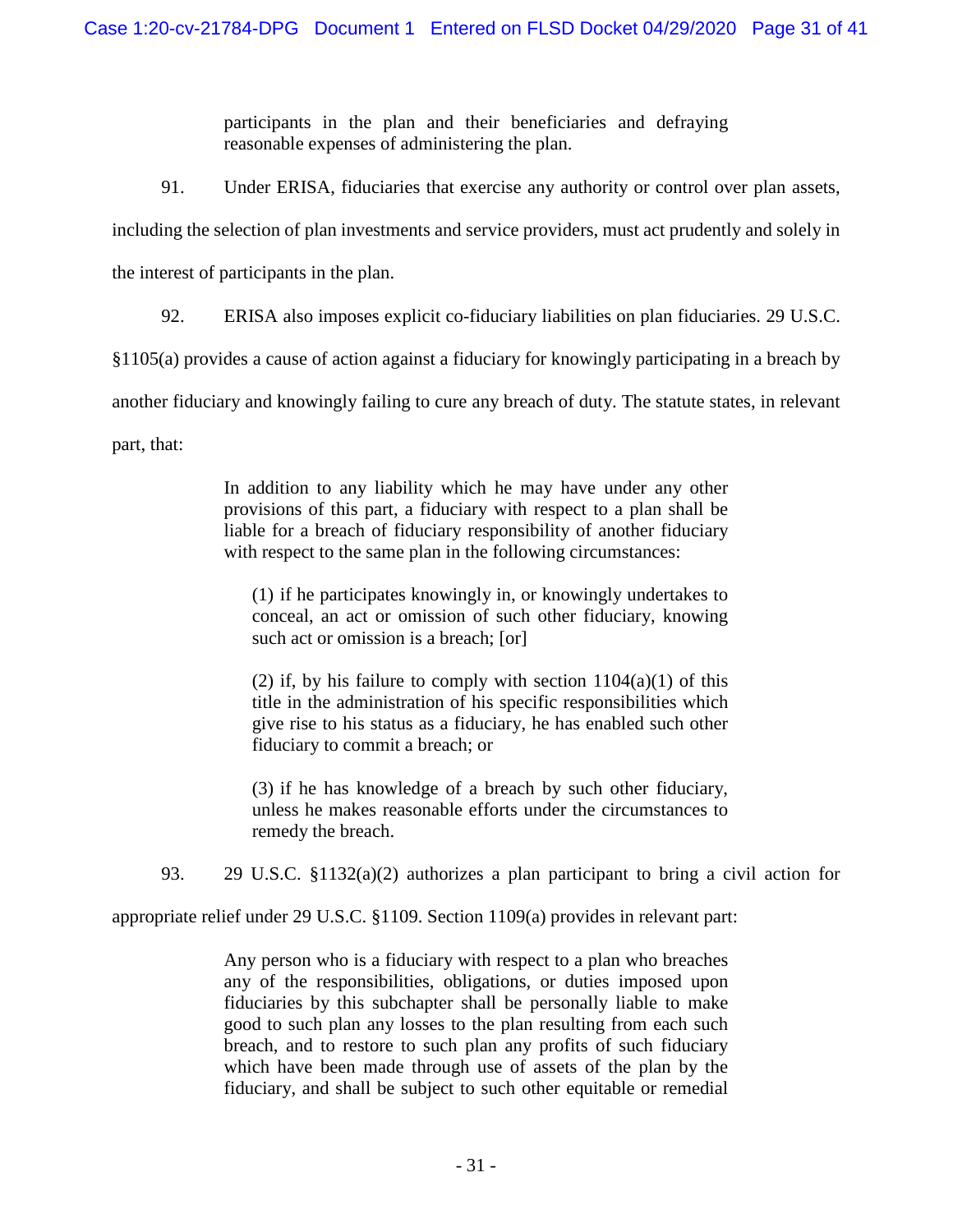relief as the court may deem appropriate, including removal of such fiduciary.

# **CLASS ACTION ALLEGATIONS**

94. 29 U.S.C. §1132(a)(2) authorizes any participant or beneficiary of either of the Plan to bring an action individually on behalf of the Plan to enforce a breaching fiduciary's liability to the plan under 29 U.S.C. §1109(a).

95. In acting in this representative capacity and to enhance the due process protections of unnamed participants and beneficiaries of the Plan, as an alternative to direct individual actions on behalf of the Plan under 29 U.S.C. §1132(a)(2) and (3), Plaintiff seeks to certify this action as a class action on behalf of all participants and beneficiaries of the Plan. Plaintiff seeks to certify, and to be appointed as representatives of, the following class:

> All participants and beneficiaries of the University of Miami Retirement and Savings Plan from May 1, 2014, through the date of judgment, excluding the Defendant or any participant who is a fiduciary to the Plan, excluding those individuals serving or who have served in a fiduciary capacity to the Plan, and the members of their immediate families.

96. This action meets the requirements of Rule 23 and is certifiable as a class action for the following reasons:

a. The Class includes over 16,000 members and is so large that joinder of all its

members is impracticable.

b. There are questions of law and fact common to this Class because the Defendant owed fiduciary duties to the Plan and to all participants and beneficiaries and took the actions and omissions alleged herein as to the Plan and not as to any individual participant. Thus, common questions of law and fact include the following, without limitation: who are the fiduciaries liable for the remedies provided by 29 U.S.C. §1109(a); whether the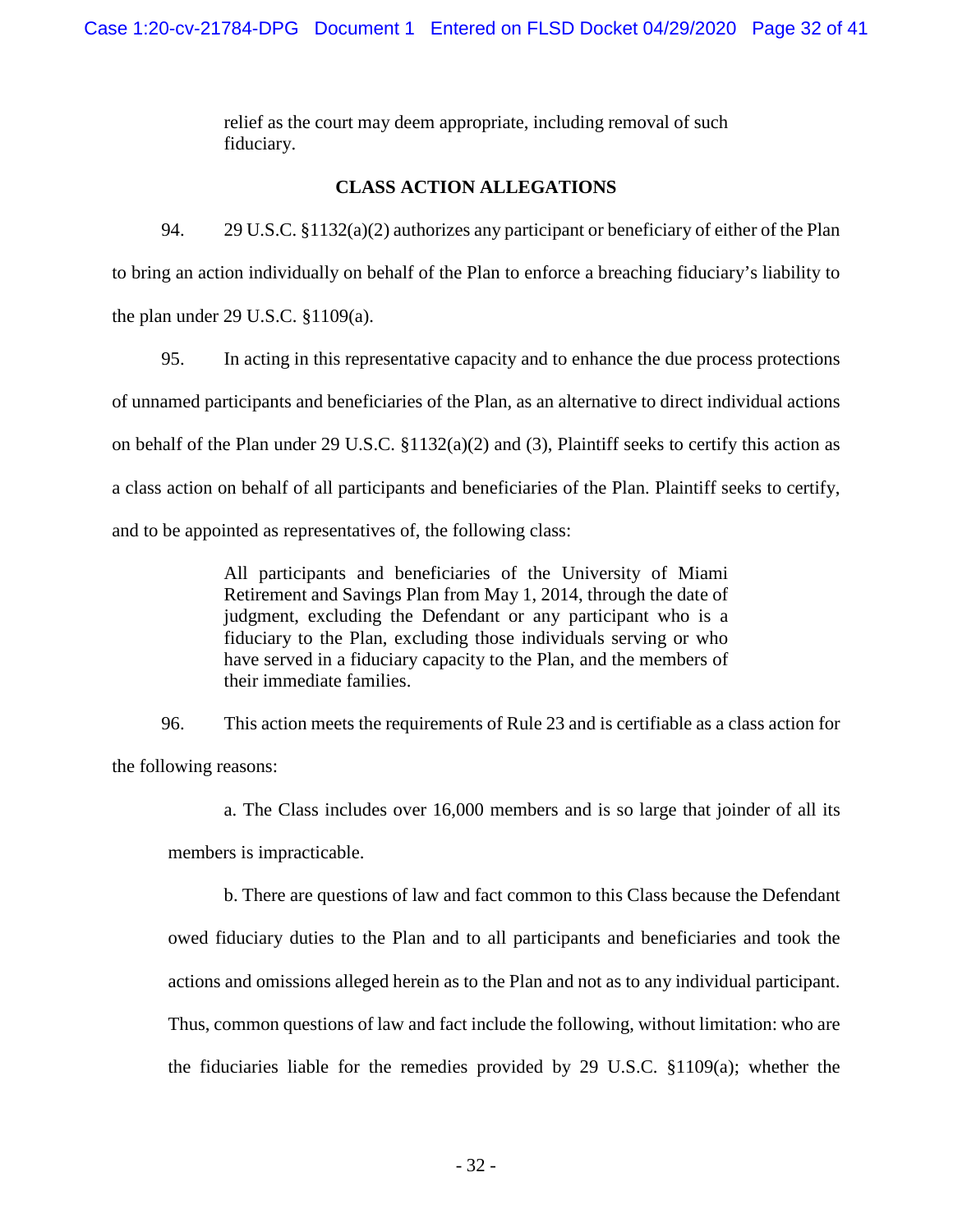fiduciaries of the Plan breached their fiduciary duties to the Plan; what are the losses to the Plan resulting from each breach of fiduciary duty; and what Plan-wide equitable and other relief the court should impose in light of Defendant's breach of duty.

c. Plaintiffs' claims are typical of the claims of the Class because Plaintiffs were participants during the time period at issue in this action and all participants in the Plan were harmed by Defendant's misconduct.

d. Plaintiffs are adequate representatives of the Class because they were participants in the Plan during the Class period, have no interests that are in conflict with the Class, are committed to the vigorous representation of the Class, and have engaged experienced and competent attorneys to represent the Class.

e. Prosecution of separate actions for these breaches of fiduciary duties by individual participants and beneficiaries would create the risk of (A) inconsistent or varying adjudications that would establish incompatible standards of conduct for Defendant in respect to the discharge of its fiduciary duties to the Plan and personal liability to the Plan under 29 U.S.C. §1109(a), and (B) adjudications by individual participants and beneficiaries regarding these breaches of fiduciary duties and remedies for the Plan would, as a practical matter, be dispositive of the interests of the participants and beneficiaries not parties to the adjudication or would substantially impair or impede those participants' and beneficiaries' ability to protect their interests. Therefore, this action should be certified as a class action under Rule  $23(b)(1)(A)$  or (B).

97. A class action is the superior method for the fair and efficient adjudication of this controversy because joinder of all participants and beneficiaries is impracticable, the losses suffered by individual participants and beneficiaries may be small and impracticable for individual

- 33 -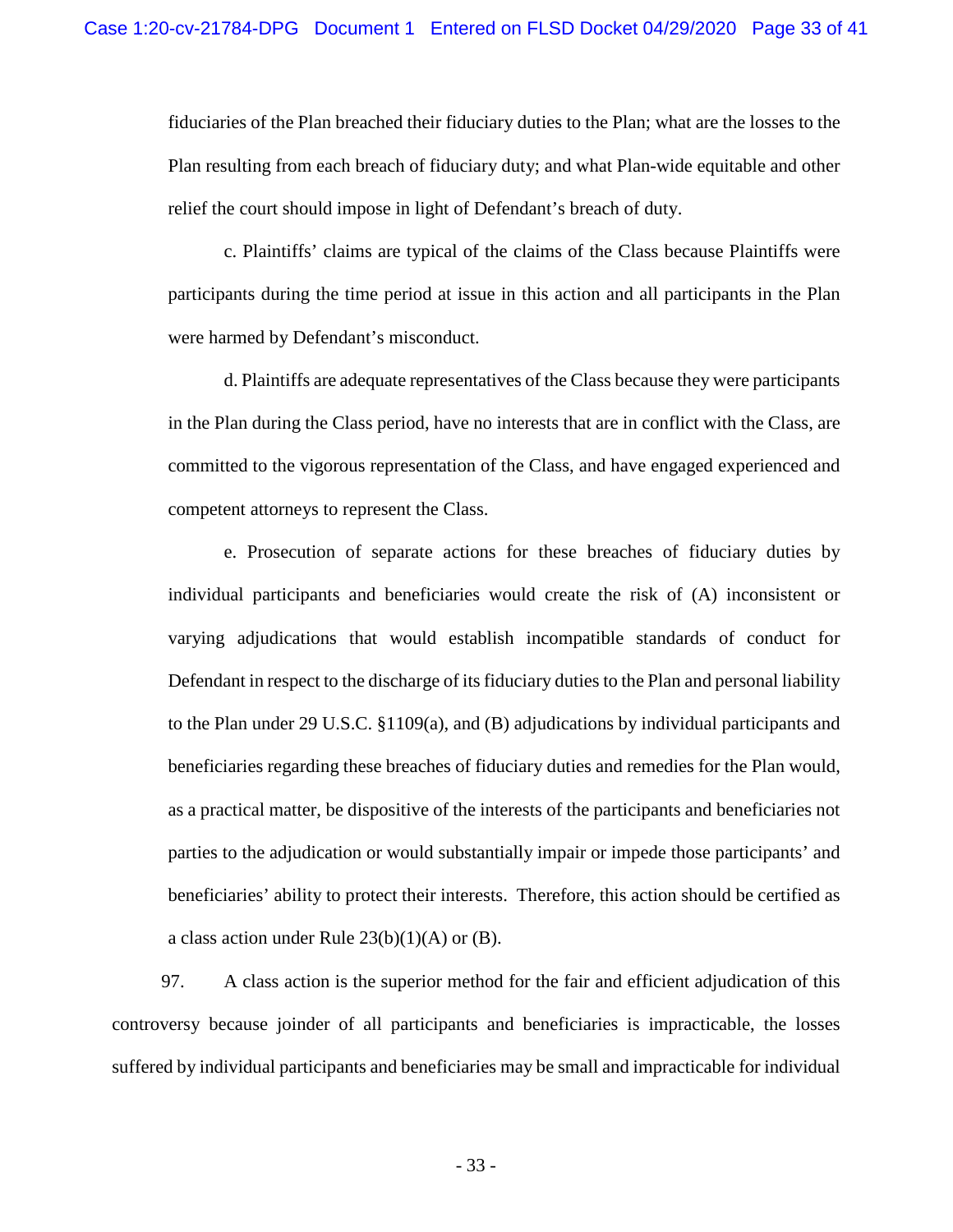members to enforce their rights through individual actions, and the common questions of law and fact predominate over individual questions. Given the nature of the allegations, no class member has an interest in individually controlling the prosecution of this matter, and Plaintiffs are aware of no difficulties likely to be encountered in the management of this matter as a class action. Alternatively, then, this action may be certified as a class under Rule 23(b)(3) if it is not certified under Rule  $23(b)(1)(A)$  or  $(B)$ .

98. Plaintiffs' counsel will fairly and adequately represent the interests of the Class and is best able to represent the interests of the Class under Rule 23(g).

#### **COUNT I**

#### **Breach of Duties of Loyalty and Prudence—Unreasonable Administrative Fees**

99. Plaintiffs restate and incorporate the allegations in the preceding paragraphs.

100. The scope of the fiduciary duties and responsibilities of the Defendant includes discharging its duties with respect to the Plan solely in the interest of, and for the exclusive purpose of providing benefits to, Plan participants and beneficiaries, defraying reasonable expenses of administering the Plan, and acting with the care, skill, prudence, and diligence required by ERISA. Defendant is directly responsible for ensuring that the Plan's fees are reasonable, selecting prudent investment options, evaluating and monitoring the Plan's investments on an ongoing basis and eliminating imprudent ones, and taking all necessary steps to ensure that the Plan's assets are invested prudently.

101. Defendant selected and retained as the Plan's investment options investment funds and insurance company annuities that caused the Plan to incur far higher administrative fees and expenses relative to the size and complexity of the Plan.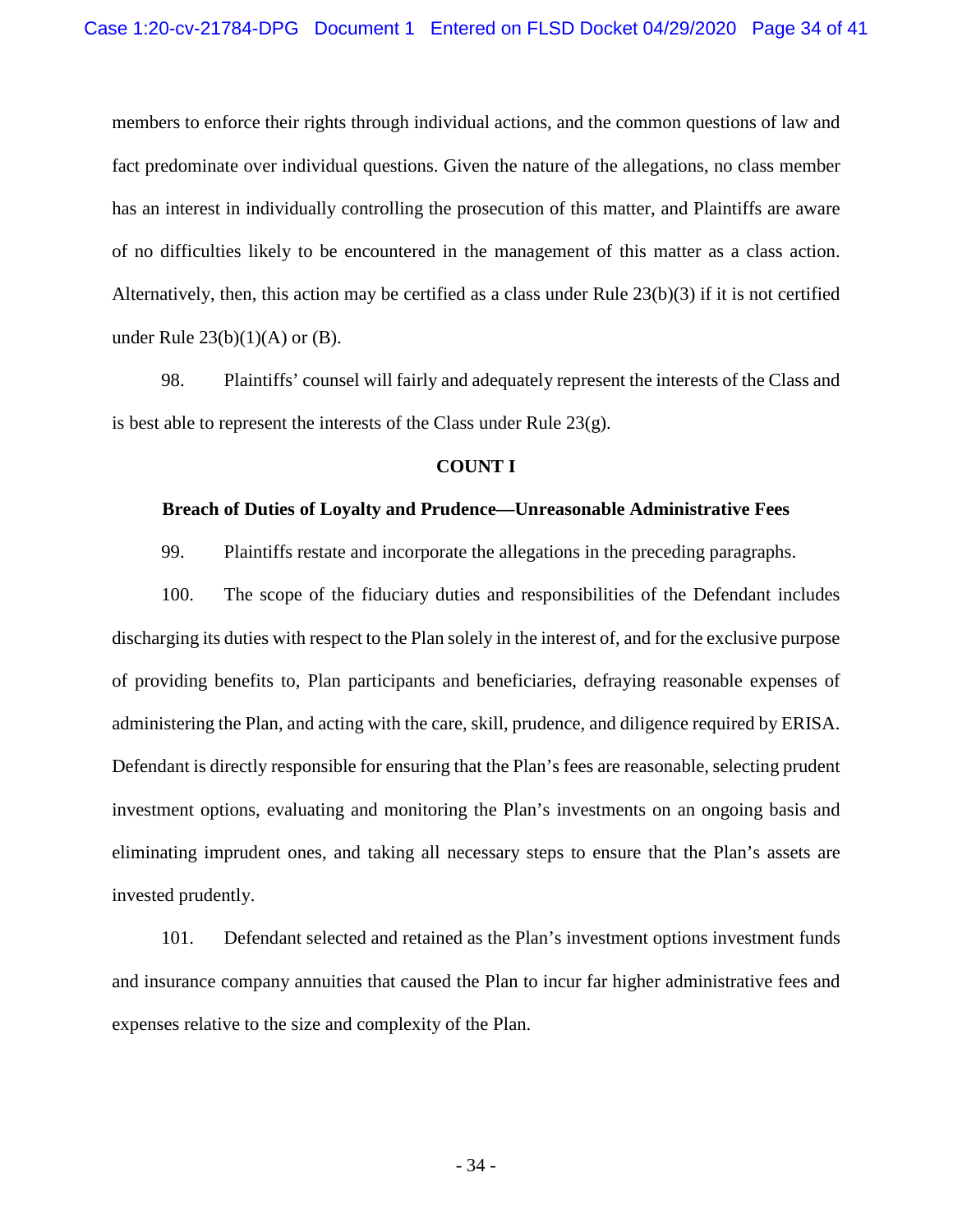102. For years Defendant failed to engage in a prudent process for the evaluation and monitoring of amounts being charged for administrative expense, allowing the Plan to be charged an asset-based fee for recordkeeping calculated in a manner that was completely inconsistent with a reasonable fee for the service and was grossly excessive for the service being provided.

103. Had a prudent and loyal fiduciary conducted a process for the retention of investment options, it would have concluded that the Plan's investment options were retained for reasons other than the best interest of the Plan and its participants, and were causing the Plan to lose tens of millions of dollars of participants' retirement savings in excessive and unreasonable asset-based fees for fixed administrative services.

104. Defendant's failure to properly evaluate the reasonableness of amounts being charged to the Plan has caused Plaintiff and the Class millions of dollars in direct economic loss. The Plan's total losses will be determined after complete discovery in this case and are continuing.

105. Defendant is personally liable under 29 U.S.C. §1109(a) to make good to the Plan any losses to the Plan resulting from the breaches of fiduciary duties alleged in this Count and is subject to other equitable or remedial relief as appropriate.

#### **COUNT II**

# **Breach of Duties of Loyalty and Prudence—Unreasonable Investment Management Fees and Performance Losses**

106. Plaintiff restates and incorporates the allegations contained in the preceding paragraphs.

107. Defendant is the named fiduciary with the overall responsibility for the control, management and administration of the Plan, in accordance with 29 U.S.C. §1102(a). Defendant is the Plan Administrator under 29 U.S.C. §1002(16)(A)(i) with exclusive responsibility and complete discretionary authority to control the operation, management and administration of the

- 35 -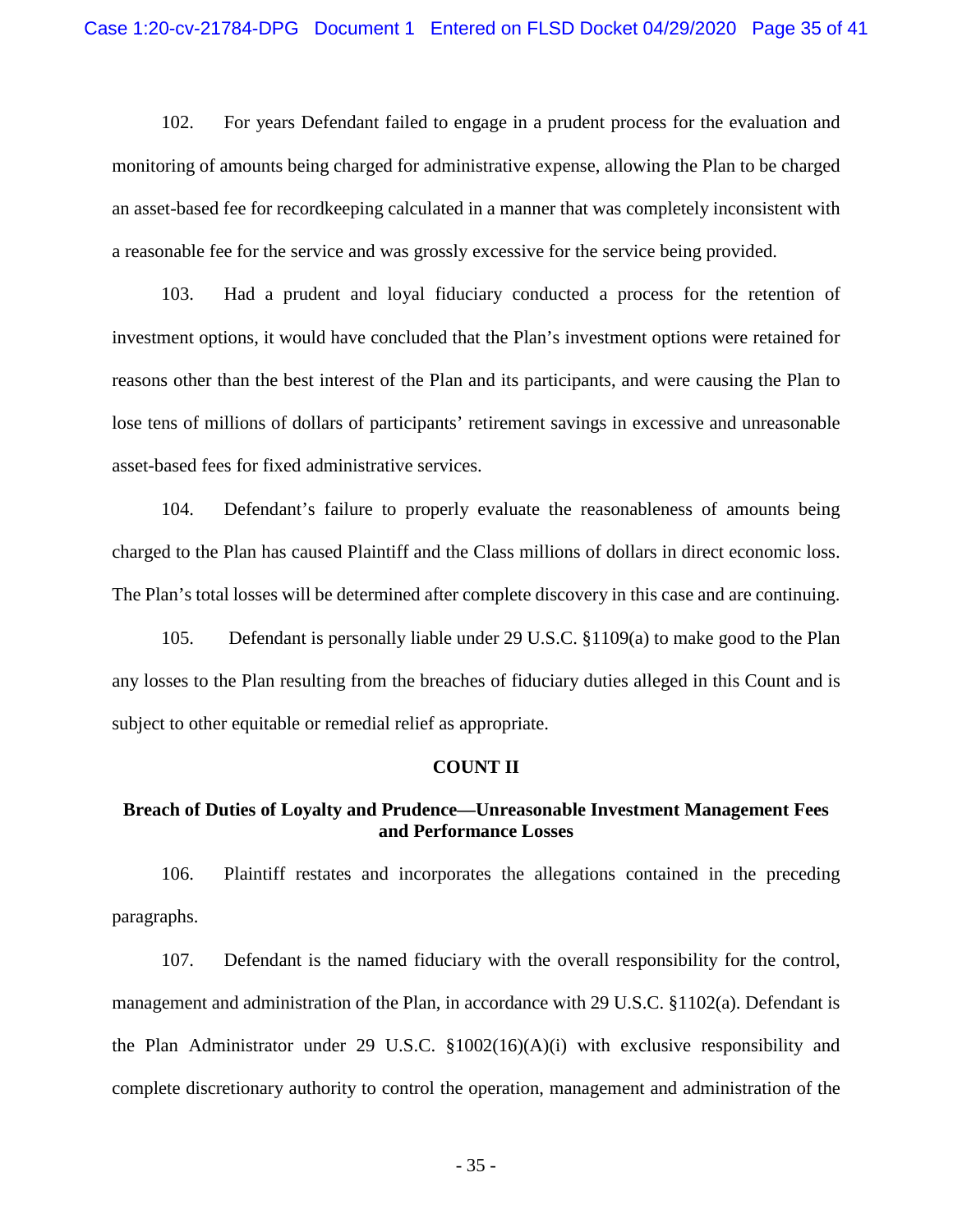Plan, with all powers necessary to enable it to carry out such responsibilities properly, including the selection and compensation of the providers of administrative services to the Plan and the selection, monitoring, and removal of the investment options made available to participants for the investment of their contributions and provision of their retirement income.

108. Prudent fiduciary practice and investment policy would include (i) quarterly performance evaluation of each of the Plan's investment choices, including comparisons to a benchmark and to a peer group of alternative investments, (ii) putting funds that fell below acceptable standards for a period of consecutive quarters on a watch list, and replacement of a fund after persistent under-performance. The performance of the CREF Stock Account and the TIAA Real Estate Account falls completely outside the guidelines of any reasonable investment policy. The failure to take any affirmative action in light of historic performance and excessive expense could only have occurred in the absence of a prudent process. And if Defendant had engaged in a prudent process, the failure to act in accordance with the obvious conclusion of that process, would be the definition of a breach of the duties of prudence and diligence.

109. Defendant's failure to adequately evaluate the performance of all the funds in the Plan's investment lineup, including the CREF Stock Account, the TIAA Real Estate Account, or their associated fees and expenses and has caused Plaintiff and the Class millions of dollars in lost earnings. Total Plan losses will be determined after complete discovery in this case

110. The scope of the fiduciary duties and responsibilities of the Defendant includes managing the assets of the Plan for the sole and exclusive benefit of Plan participants and beneficiaries, defraying reasonable expenses of administering the Plan, and acting with the care, skill, diligence, and prudence required by ERISA. Defendant is directly responsible for ensuring that the Plan's fees are reasonable, selecting prudent investment options, evaluating and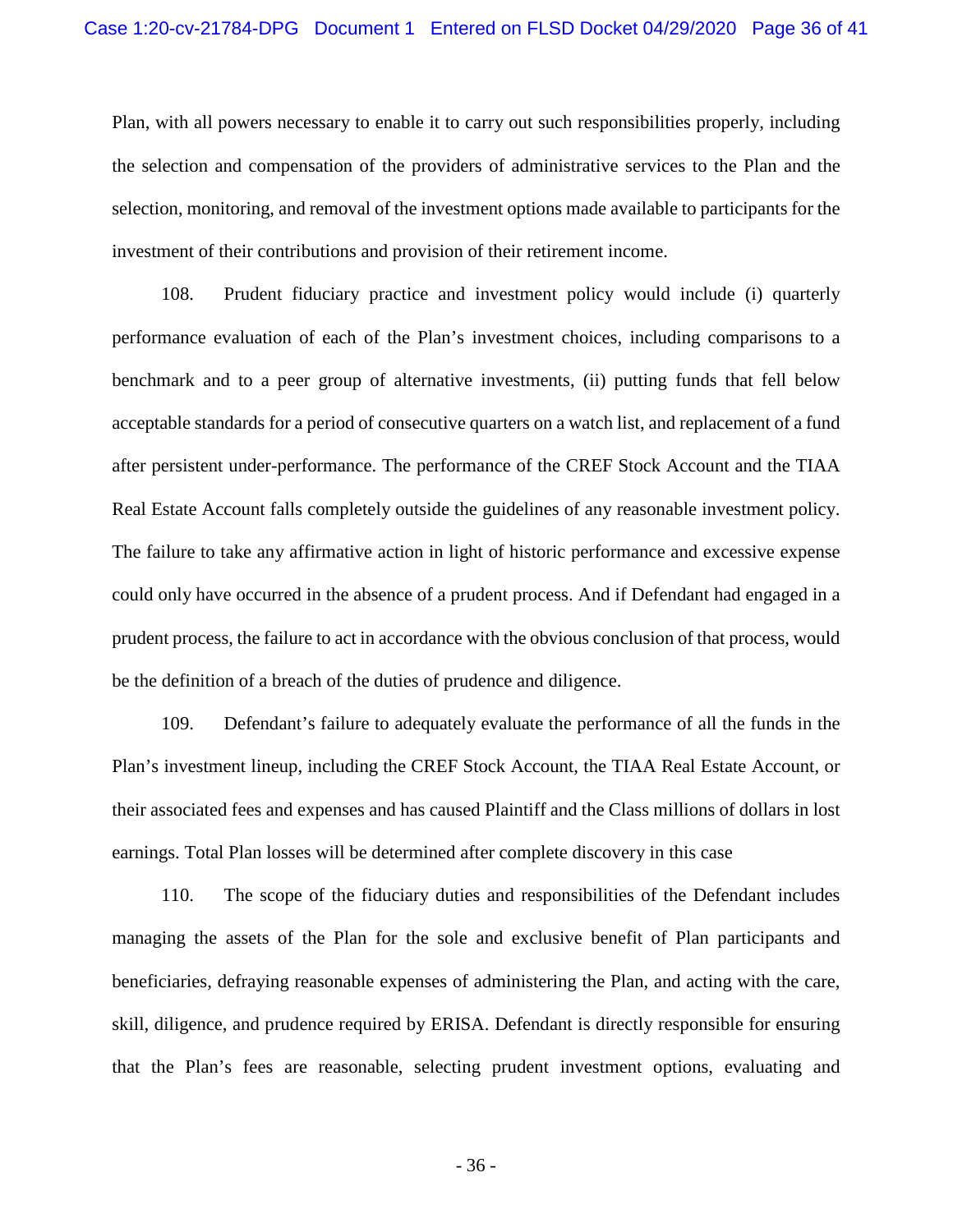monitoring the Plan's investments on an ongoing basis and eliminating imprudent ones, and taking all necessary steps to ensure that the Plan's assets are invested prudently.

111. As the Supreme Court recently confirmed, ERISA's "duty of prudence involves a continuing duty to monitor investments and remove imprudent ones[.]" *Tibble*, 135 S. Ct. at 1829.

112. Had a prudent and loyal fiduciary conducted a prudent process for the retention of investment options, it would have concluded that the Plan's investment options were retained for reasons other than the best interest of the Plan and its participants, and were causing the Plan to lose millions of dollars of participants' retirement savings in excessive and unreasonable fees and underperformance relative to prudent investment options available to the Plan.

113. Defendant is personally liable under 29 U.S.C. §1109(a) to make good to the Plan any losses to the Plan resulting from the breaches of fiduciary duties alleged in this Count and is subject to other equitable or remedial relief as appropriate.

#### **COUNT III**

# **Breach of Duties of Loyalty and Prudence --Failure to Monitor Fiduciaries and Service Providers**

114. Plaintiff restates and incorporates the allegations contained in the preceding paragraphs.

115. Defendant is the named fiduciary with the overall responsibility for the control, management and administration of the Plan, in accordance with 29 U.S.C. §1102(a). Defendant is the Plan Administrator of the Plan under 29 U.S.C. §1002(16)(A)(i) with exclusive responsibility and complete discretionary authority to control the operation, management and administration of the Plan, with all powers necessary to enable it to properly carry out such responsibilities, including the selection and compensation of the providers of administrative services to the Plan and the selection, monitoring, and removal of the investment options made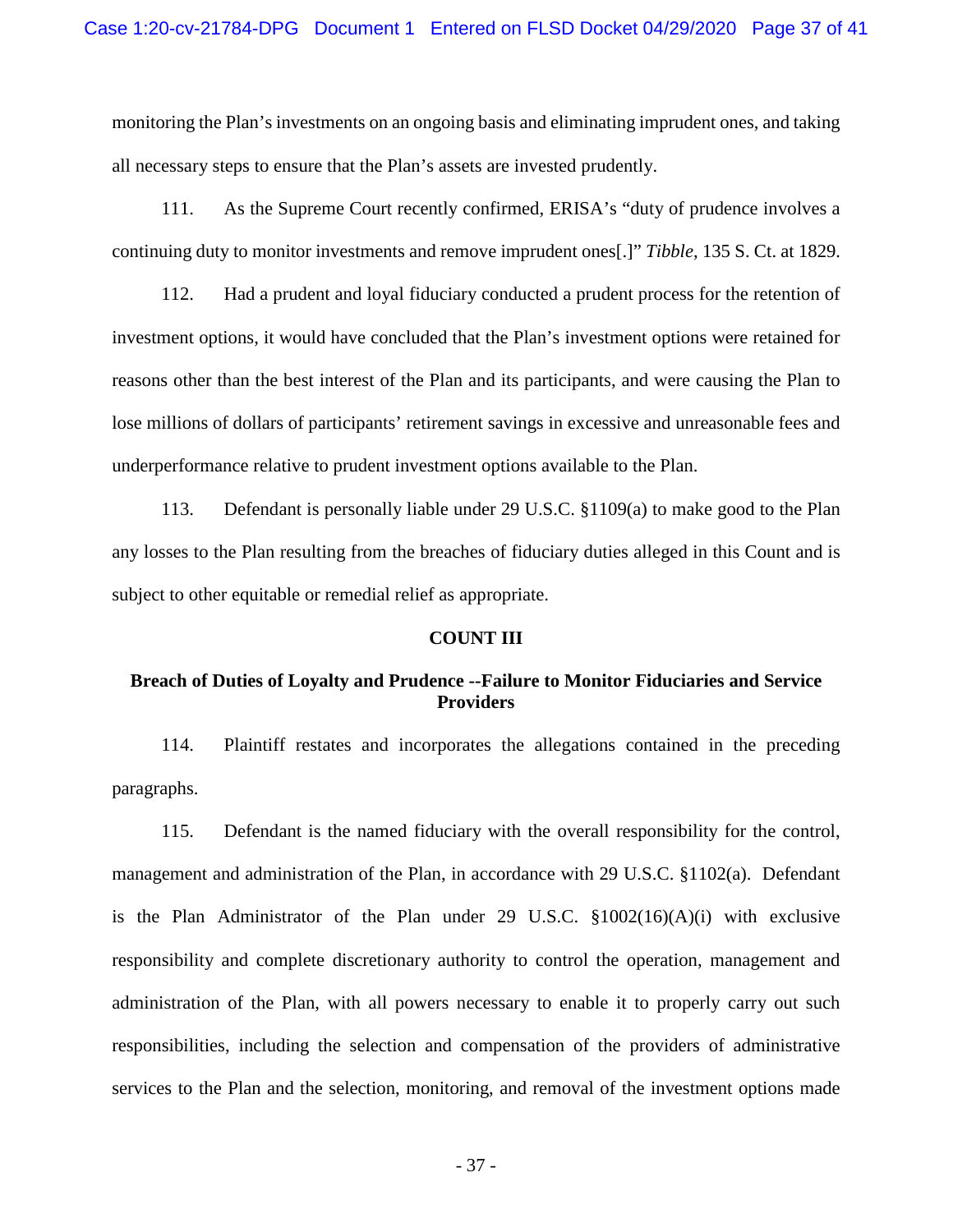available to participants for the investment of their contributions and provision of their retirement income.

116. Given that Defendant had the overall responsibility for the oversight of the Plan, Defendant had a fiduciary responsibility to monitor the performance of the other fiduciaries and service providers, including those delegated fiduciary responsibility to administer and manage Plan assets.

117. A monitoring fiduciary must ensure that its monitored fiduciaries and service providers are performing their obligations, including those with respect to the investment and holding of plan assets, and must take prompt and effective action to protect the plan and participants when they are not.

118. Defendant breached its fiduciary monitoring duties by, among other things:

a. Failing to monitor its appointees, to evaluate their performance, or to have a system in place for doing so, and standing idly by as the Plan suffered losses as a result of its appointees' imprudent actions and omissions with respect to the Plan;

b. Failing to monitor its appointees' fiduciary process, which would have alerted any prudent fiduciary to the potential breach because of the excessive administrative and investment management fees and consistent underperformance of Plan investments in violation of ERISA;

c. Failing to ensure that the monitored fiduciaries and service providers had a prudent process in place for evaluating the Plan's administrative fees and ensuring that the fees were competitive, including a process to identify and determine the amount of all sources of compensation to the Plan's record keepers and the amount of any revenue sharing payments; a process to prevent the recordkeepers from receiving revenue sharing that

- 38 -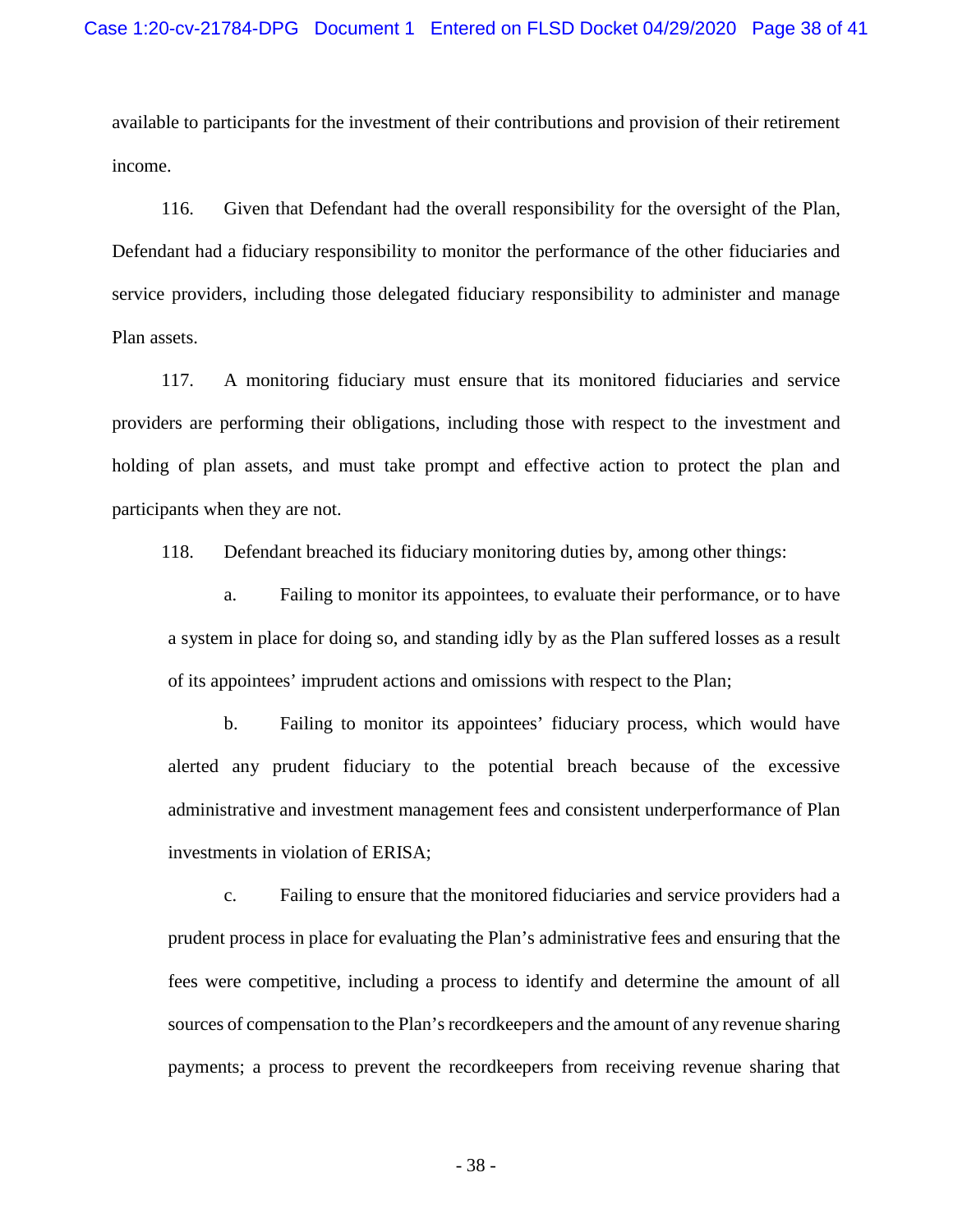would increase the recordkeepers' compensation to unreasonable levels even though the services provided remained the same; and a process to periodically obtain competitive bids to determine the market rate for the services provided to the Plan;

d. Failing to ensure that the monitored fiduciaries and service providers considered the ready availability of comparable and better performing investment options that charged significantly lower fees and expenses than the Plan's mutual fund and insurance company variable annuity options; and

e. Failing to remove appointees whose performance was inadequate in that they continued to maintain imprudent, excessive cost, and poorly performing investments, all to the detriment of Plan participants' retirement savings.

119. Had Defendant discharged its fiduciary monitoring duties prudently as described above, the losses suffered by the Plan would have been minimized or avoided. Therefore, as a direct result of the breaches of fiduciary duty alleged herein, the Plan, the Plaintiffs, and the other Class members lost tens of millions of dollars of retirement savings.

## **PRAYER FOR RELIEF**

For these reasons, Plaintiff, on behalf of the Plan and all similarly situated Plan participants and beneficiaries, respectfully requests that the Court:

- 1. Find and declare that the Defendant has breached its fiduciary duties as described above;
- 2. Find and adjudge that Defendant is personally liable to make good to the Plan all losses to the Plan resulting from each breach of fiduciary duties, and to otherwise restore the Plan to the position it would have occupied but for the breaches of fiduciary duty;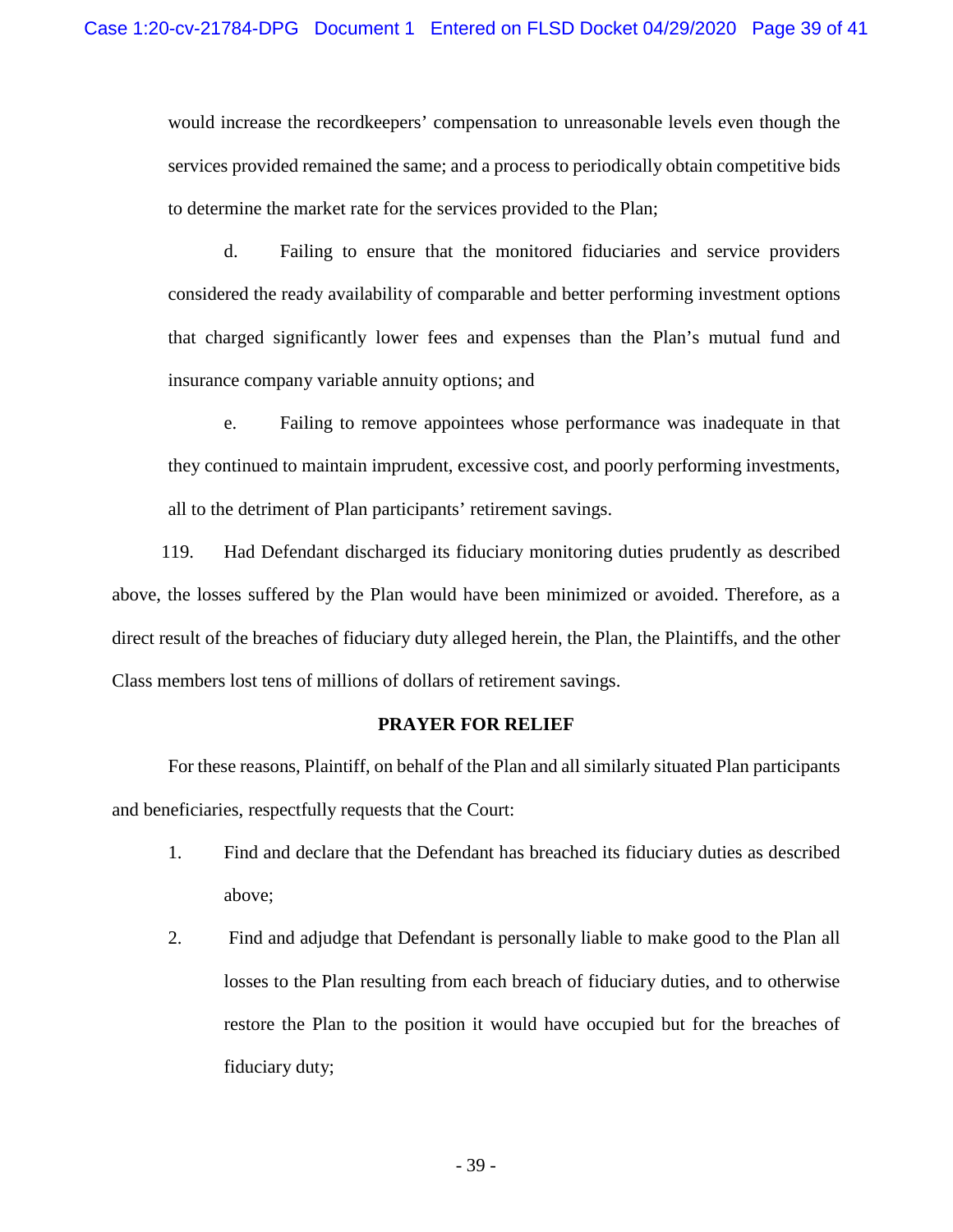- 3. Determine the method by which Plan losses under 29 U.S.C. §1109(a) should be calculated;
- 4. Order Defendant to provide all accountings necessary to determine the amounts Defendant must make good to the Plan under §1109(a);
- 5. Remove the fiduciaries who have breached their fiduciary duties and enjoin them from future ERISA violations;
- 6. Surcharge against Defendant and in favor of the Plan all amounts involved in any transactions which such accounting reveals were improper, excessive and/or in violation of ERISA;
- 7. Reform the Plan to include only prudent investments;
- 8. Reform the Plan to obtain bids for recordkeeping and to pay only reasonable recordkeeping expenses;
- 9. Certify the Class, appoint the Plaintiffs as class representatives, and appoint their counsel as Class Counsel;
- 10. Award to the Plaintiffs and the Class their attorney's fees and costs under 29 U.S.C.  $§1132(g)(1)$  and the common fund doctrine;
- 11. Order the payment of interest to the extent it is allowed by law; and
- 12. Grant other equitable or remedial relief as the Court deems appropriate.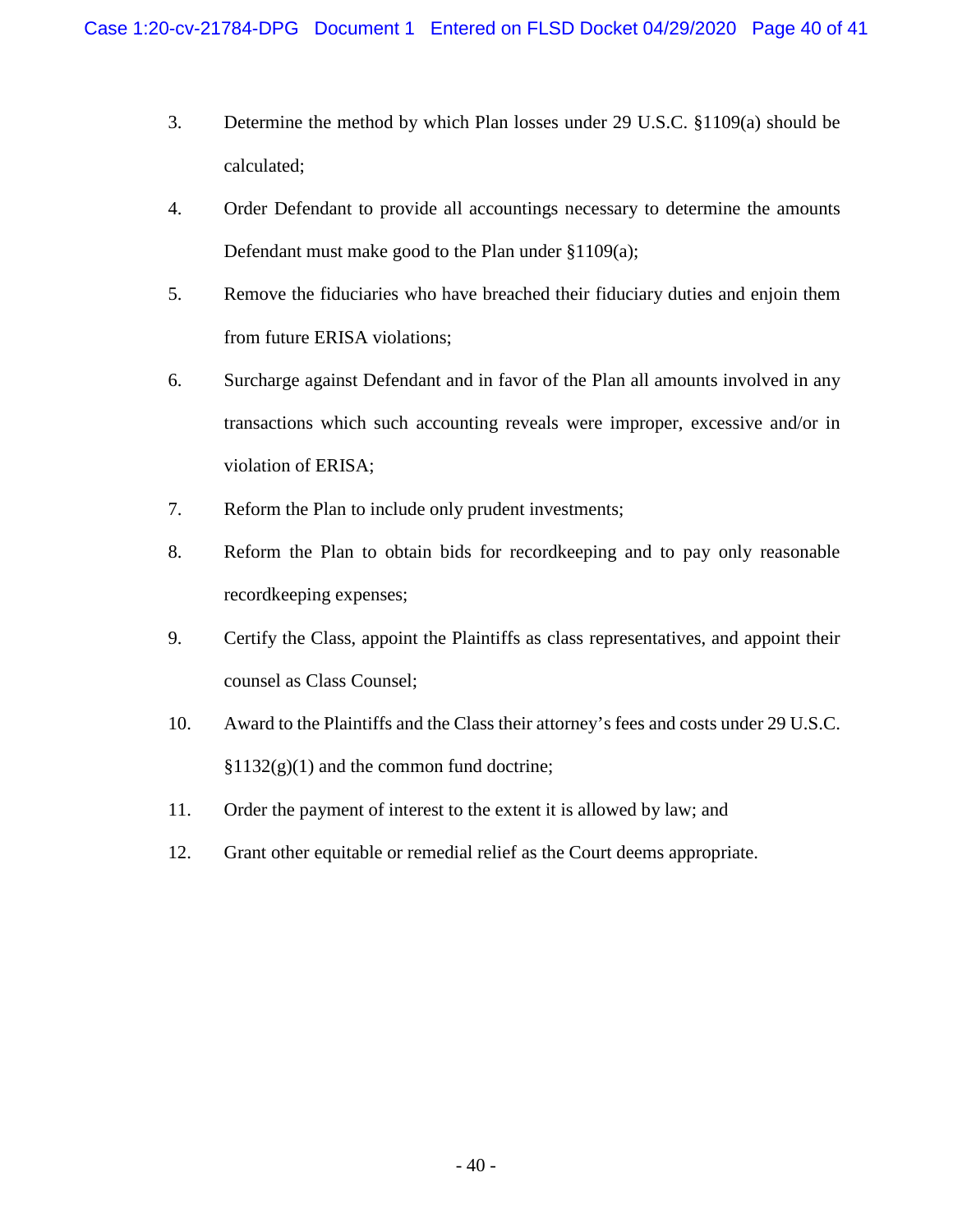DATED this 29<sup>th</sup> day of April, 2020.

Respectfully submitted,

Way of Hill *\_\_\_\_\_\_\_\_*

**BRANDON J. HILL** Florida Bar Number: 37061 **LUIS A. CABASSA, P.A.** Florida Bar Number: 0053643 **WENZEL FENTON CABASSA, P.A.** 1110 North Florida Ave., Suite 300 Tampa, Florida 33602 Direct: 813-337-7992 Main: 813-224-0431 Facsimile: 813-229-8712 Email: bhill@wfclaw.com Email: lcabassa@wfclaw.com Email: gnichols@wfclaw.com

Michael C. McKay (*pro hac vice application forthcoming*) 5635 N. Scottsdale Road, Suite 170 Scottsdale, Arizona 85250 Telephone: (480) 681-7000 Email: mckay@mckay.law

# **CHAD A. JUSTICE**

Florida Bar Number: 121559 **Justice for Justice LLC** 1205 N Franklin St Suite 326 Tampa, Florida 33602 Direct No. 813-566-0550 Facsimile: 813-566-0770 E-mail: chad@getjusticeforjustice.com Attorneys for Plaintiffs and the proposed Class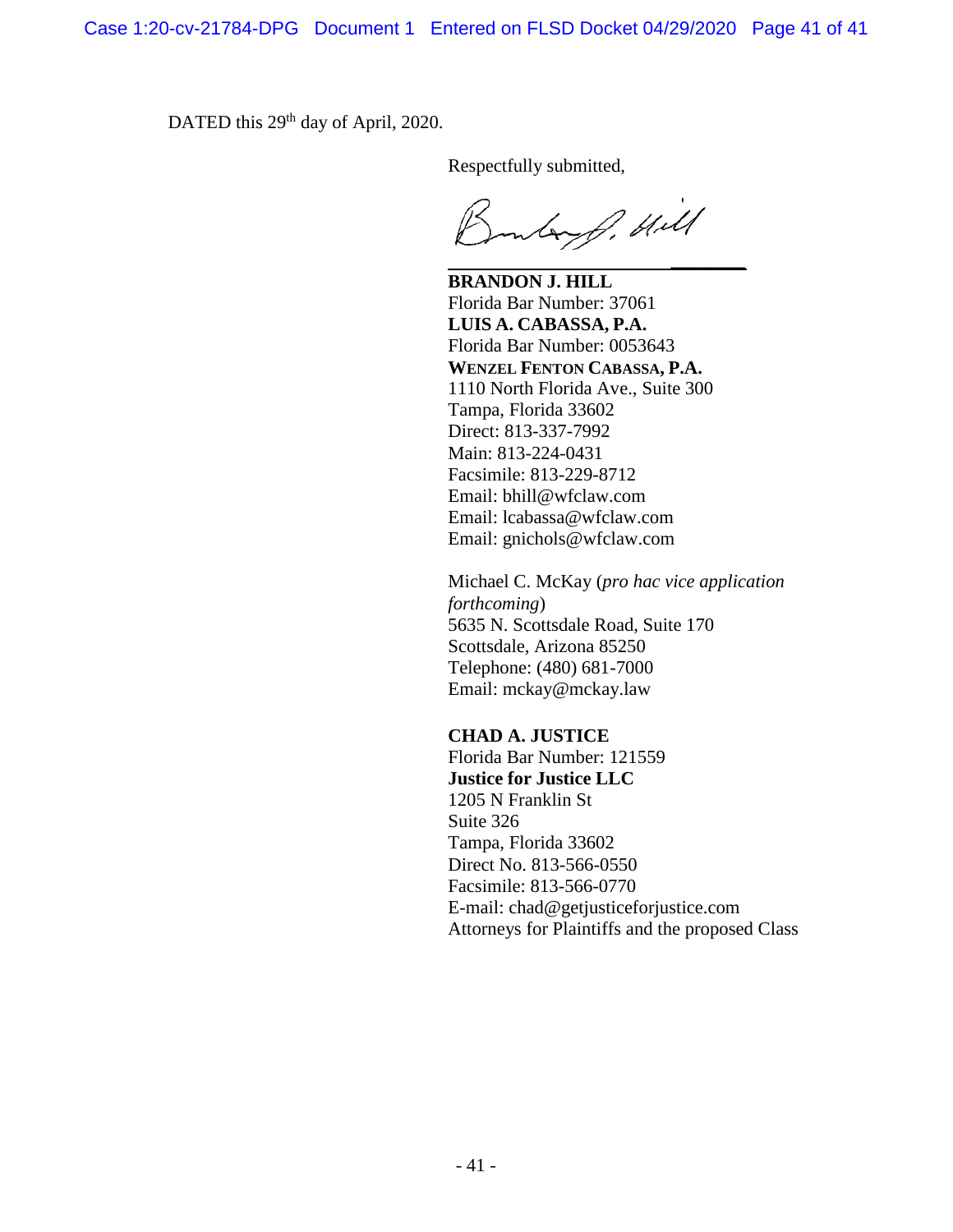# JS 44 (Rev. 06/17) FLSD Revised 06/01/2017 **CIVIL COVER SHEET** Case 1:20-cv-21784-DPG Document 1-1 Entered on FLSD Docket 04/29/2020 Page 1 of 2

The JS 44 civil cover sheet and the information contained herein neither replace nor supplement the filing and service of pleadings or other papers as required by law, except as provided by local rules of court. This form,

#### **I. (a) PLAINTIFFS DEFENDANTS** AUGUSTINO SANTIAGO, LILLY LEYVA, GUILLERMO CREAMER, and MARIA **ACEITUNO**

**(b)** County of Residence of First Listed Plaintiff *(EXCEPT IN U.S. PLAINTIFF CASES)* 

**(c)** Attorneys *(Firm Name, Address, and Telephone Number)* Attorneys

 Brandon J. Hill and Luis A. Cabassa, Wenzel Fenton, Cabassa, P.A., 1110 N. Florida Ave., Suite 300, Tampa, FL 33602; Chad A. Justice,

DEFENDANTS UNIVERSITY OF MIAMI

|                      | County of Residence of First Listed Defendant                                  |
|----------------------|--------------------------------------------------------------------------------|
|                      | (IN U.S. PLAINTIFF CASES ONLY)                                                 |
| NOTE:                | IN LAND CONDEMNATION CASES, USE THE LOCATION OF<br>THE TRACT OF LAND INVOLVED. |
| Attorneys (If Known) |                                                                                |

Theater Crip Thrater T.T.C. 1906 N.I. Thrankling Calichae O.C. Thromas T.T.<br>(d) Check County Where Action Arose: **M** MIAMI- DADE **ID** MONROE **ID BROWARD ID PALM BEACH ID MARTIN ID** ST. LUCIE ID INDIAN RIVER ID OKEECHOBEE I

| II. BASIS OF JURISDICTION                                                                                                                                                                                                                                                                                                                                                                                                                                                                                                                                                                                                                                                      | (Place an "X" in One Box Only)                                                                                                                                                                                                                                                                                                                                                                                                                                                                                                                                                                                                                           |                                                                                                                                                                                                                                                                                                                                                                                                                                                                                                                                                                                                                      |                                                                                                                                                                                                                                                                                                                                                                                                                                    |                                                                                                                                                                                                                                                                                                                                                                                                                                                                                                                                                                         | <b>III. CITIZENSHIP OF PRINCIPAL PARTIES</b> (Place an "X" in One Box for Plaintiff)                                                                                                                                                                                                                                                                                                                                                                                                                                                                                                                                                                                  |  |
|--------------------------------------------------------------------------------------------------------------------------------------------------------------------------------------------------------------------------------------------------------------------------------------------------------------------------------------------------------------------------------------------------------------------------------------------------------------------------------------------------------------------------------------------------------------------------------------------------------------------------------------------------------------------------------|----------------------------------------------------------------------------------------------------------------------------------------------------------------------------------------------------------------------------------------------------------------------------------------------------------------------------------------------------------------------------------------------------------------------------------------------------------------------------------------------------------------------------------------------------------------------------------------------------------------------------------------------------------|----------------------------------------------------------------------------------------------------------------------------------------------------------------------------------------------------------------------------------------------------------------------------------------------------------------------------------------------------------------------------------------------------------------------------------------------------------------------------------------------------------------------------------------------------------------------------------------------------------------------|------------------------------------------------------------------------------------------------------------------------------------------------------------------------------------------------------------------------------------------------------------------------------------------------------------------------------------------------------------------------------------------------------------------------------------|-------------------------------------------------------------------------------------------------------------------------------------------------------------------------------------------------------------------------------------------------------------------------------------------------------------------------------------------------------------------------------------------------------------------------------------------------------------------------------------------------------------------------------------------------------------------------|-----------------------------------------------------------------------------------------------------------------------------------------------------------------------------------------------------------------------------------------------------------------------------------------------------------------------------------------------------------------------------------------------------------------------------------------------------------------------------------------------------------------------------------------------------------------------------------------------------------------------------------------------------------------------|--|
|                                                                                                                                                                                                                                                                                                                                                                                                                                                                                                                                                                                                                                                                                |                                                                                                                                                                                                                                                                                                                                                                                                                                                                                                                                                                                                                                                          |                                                                                                                                                                                                                                                                                                                                                                                                                                                                                                                                                                                                                      | (For Diversity Cases Only)                                                                                                                                                                                                                                                                                                                                                                                                         |                                                                                                                                                                                                                                                                                                                                                                                                                                                                                                                                                                         | and One Box for Defendant)                                                                                                                                                                                                                                                                                                                                                                                                                                                                                                                                                                                                                                            |  |
| $\Box$ 1 U.S. Government                                                                                                                                                                                                                                                                                                                                                                                                                                                                                                                                                                                                                                                       | $\sqrt{3}$                                                                                                                                                                                                                                                                                                                                                                                                                                                                                                                                                                                                                                               | <b>Federal Question</b>                                                                                                                                                                                                                                                                                                                                                                                                                                                                                                                                                                                              |                                                                                                                                                                                                                                                                                                                                                                                                                                    | <b>DEF</b><br>PTF                                                                                                                                                                                                                                                                                                                                                                                                                                                                                                                                                       | PTF<br>DEF                                                                                                                                                                                                                                                                                                                                                                                                                                                                                                                                                                                                                                                            |  |
| Plaintiff                                                                                                                                                                                                                                                                                                                                                                                                                                                                                                                                                                                                                                                                      | (U.S. Government Not a Party)                                                                                                                                                                                                                                                                                                                                                                                                                                                                                                                                                                                                                            |                                                                                                                                                                                                                                                                                                                                                                                                                                                                                                                                                                                                                      | Citizen of This State                                                                                                                                                                                                                                                                                                                                                                                                              | $\Box$ 1<br>$\Box$ 1                                                                                                                                                                                                                                                                                                                                                                                                                                                                                                                                                    | Incorporated or Principal Place<br>$\Box$ 4<br>$\Box$ 4<br>of Business In This State                                                                                                                                                                                                                                                                                                                                                                                                                                                                                                                                                                                  |  |
| U.S. Government<br>$\Box$ 2<br>Defendant                                                                                                                                                                                                                                                                                                                                                                                                                                                                                                                                                                                                                                       | $\square$ 4                                                                                                                                                                                                                                                                                                                                                                                                                                                                                                                                                                                                                                              | Diversity<br>(Indicate Citizenship of Parties in Item III)                                                                                                                                                                                                                                                                                                                                                                                                                                                                                                                                                           | Citizen of Another State                                                                                                                                                                                                                                                                                                                                                                                                           | $\Box$ 2<br>$\Box$ 2                                                                                                                                                                                                                                                                                                                                                                                                                                                                                                                                                    | Incorporated and Principal Place<br>$\Box$ 5<br>$\Box$ 5<br>of Business In Another State                                                                                                                                                                                                                                                                                                                                                                                                                                                                                                                                                                              |  |
|                                                                                                                                                                                                                                                                                                                                                                                                                                                                                                                                                                                                                                                                                |                                                                                                                                                                                                                                                                                                                                                                                                                                                                                                                                                                                                                                                          |                                                                                                                                                                                                                                                                                                                                                                                                                                                                                                                                                                                                                      | Citizen or Subject of a<br>Foreign Country                                                                                                                                                                                                                                                                                                                                                                                         | $\Box$ 3<br>$\Box$ 3<br>Foreign Nation                                                                                                                                                                                                                                                                                                                                                                                                                                                                                                                                  | $\Box$ 6<br>П<br>-6                                                                                                                                                                                                                                                                                                                                                                                                                                                                                                                                                                                                                                                   |  |
| <b>IV. NATURE OF SUIT</b> (Place an "X" in One Box Only)                                                                                                                                                                                                                                                                                                                                                                                                                                                                                                                                                                                                                       |                                                                                                                                                                                                                                                                                                                                                                                                                                                                                                                                                                                                                                                          |                                                                                                                                                                                                                                                                                                                                                                                                                                                                                                                                                                                                                      | Click here for: Nature of Suit Code Descriptions                                                                                                                                                                                                                                                                                                                                                                                   |                                                                                                                                                                                                                                                                                                                                                                                                                                                                                                                                                                         |                                                                                                                                                                                                                                                                                                                                                                                                                                                                                                                                                                                                                                                                       |  |
| <b>CONTRACT</b>                                                                                                                                                                                                                                                                                                                                                                                                                                                                                                                                                                                                                                                                |                                                                                                                                                                                                                                                                                                                                                                                                                                                                                                                                                                                                                                                          | <b>TORTS</b>                                                                                                                                                                                                                                                                                                                                                                                                                                                                                                                                                                                                         | <b>FORFEITURE/PENALTY</b>                                                                                                                                                                                                                                                                                                                                                                                                          | <b>BANKRUPTCY</b>                                                                                                                                                                                                                                                                                                                                                                                                                                                                                                                                                       | <b>OTHER STATUTES</b>                                                                                                                                                                                                                                                                                                                                                                                                                                                                                                                                                                                                                                                 |  |
| $\Box$ 110 Insurance<br>$\Box$ 120 Marine<br>$\Box$ 130 Miller Act<br>$\Box$ 140 Negotiable Instrument<br>$\Box$ 150 Recovery of Overpayment<br>& Enforcement of Judgment<br>151 Medicare Act<br>$\Box$ 152 Recovery of Defaulted<br>Student Loans<br>(Excl. Veterans)<br>$\Box$ 153 Recovery of Overpayment<br>of Veteran's Benefits<br>160 Stockholders' Suits<br>$\Box$ 190 Other Contract<br>195 Contract Product Liability<br>$\Box$ 196 Franchise<br><b>REAL PROPERTY</b><br>$\Box$ 210 Land Condemnation<br>$\Box$ 220 Foreclosure<br>$\Box$ 230 Rent Lease & Ejectment<br>240 Torts to Land<br>$\Box$ 245 Tort Product Liability<br>$\Box$ 290 All Other Real Property | <b>PERSONAL INJURY</b><br>$\Box$ 310 Airplane<br>$\Box$ 315 Airplane Product<br>Liability<br>$\Box$ 320 Assault, Libel &<br>Slander<br>$\Box$ 330 Federal Employers'<br>Liability<br>$\Box$ 340 Marine<br>$\Box$ 345 Marine Product<br>Liability<br>$\Box$ 350 Motor Vehicle<br>355 Motor Vehicle<br>Product Liability<br>$\Box$ 360 Other Personal<br>Injury<br>$\Box$ 362 Personal Injury -<br>Med. Malpractice<br><b>CIVIL RIGHTS</b><br>$\Box$ 440 Other Civil Rights<br>$\Box$ 441 Voting<br>$\Box$ 442 Employment<br>$\Box$ 443 Housing/<br>Accommodations<br>$\Box$ 445 Amer. w/Disabilities -<br>Employment<br>$\Box$ 446 Amer. w/Disabilities - | PERSONAL INJURY<br>365 Personal Injury -<br><b>Product Liability</b><br>$\Box$ 367 Health Care/<br>Pharmaceutical<br>Personal Injury<br>Product Liability<br>368 Asbestos Personal<br><b>Injury Product</b><br>Liability<br>PERSONAL PROPERTY<br>$\Box$ 370 Other Fraud<br>□<br>371 Truth in Lending<br>380 Other Personal<br><b>Property Damage</b><br>385 Property Damage<br>Product Liability<br><b>PRISONER PETITIONS</b><br><b>Habeas Corpus:</b><br>$\Box$ 463 Alien Detainee<br>510 Motions to Vacate<br>□<br>Sentence<br>Other:<br>$\Box$ 530 General<br>535 Death Penalty<br>□<br>□<br>540 Mandamus & Other | $\Box$ 625 Drug Related Seizure<br>of Property 21 USC 881<br>$\Box$ 690 Other<br><b>LABOR</b><br>710 Fair Labor Standards<br>Act<br>720 Labor/Mgmt. Relations<br>$\Box$ 740 Railway Labor Act<br>$\Box$ 751 Family and Medical<br>Leave Act<br>$\Box$ 790 Other Labor Litigation<br>$\boxtimes$ 791 Empl. Ret. Inc.<br>Security Act<br><b>IMMIGRATION</b><br>$\Box$ 462 Naturalization Application<br>$\Box$ 465 Other Immigration | $\Box$ 422 Appeal 28 USC 158<br>$\Box$ 423 Withdrawal<br>28 USC 157<br><b>PROPERTY RIGHTS</b><br>$\Box$ 820 Copyrights<br>$\Box$ 830 Patent<br>$\frac{835 \text{ Patent} - \text{Abbreviated}}{\text{New Drug Application}}$<br>□ 840 Trademark<br><b>SOCIAL SECURITY</b><br>$\Box$ 861 HIA (1395ff)<br>$\Box$ 862 Black Lung (923)<br>$\Box$ 863 DIWC/DIWW (405(g))<br>$\Box$ 864 SSID Title XVI<br>$\Box$ 865 RSI (405(g))<br><b>FEDERAL TAX SUITS</b><br>$\Box$ 870 Taxes (U.S. Plaintiff<br>or Defendant)<br>$\square_{\text{USC}}^{\text{871}}$ IRS—Third Party 26 | 375 False Claims Act<br>$\Box$ 376 Qui Tam (31 USC<br>3729(a)<br>400 State Reapportionment<br>□<br>410 Antitrust<br>◻<br>430 Banks and Banking<br>$\Box$ 450 Commerce<br>$\Box$ 460 Deportation<br>470 Racketeer Influenced and<br>Corrupt Organizations<br>480 Consumer Credit<br>□<br>490 Cable/Sat TV<br>850 Securities/Commodities/<br>□<br>Exchange<br>890 Other Statutory Actions<br>ப<br>П<br>891 Agricultural Acts<br>П<br>893 Environmental Matters<br>◻<br>895 Freedom of Information<br>Act<br>$\Box$ 896 Arbitration<br>□ 899 Administrative Procedure<br>Act/Review or Appeal of<br>Agency Decision<br>950 Constitutionality of State<br><b>Statutes</b> |  |
| V. ORIGIN<br>$\blacksquare$ 1 Original<br>2 Removed<br>Proceeding<br>from State<br>Court                                                                                                                                                                                                                                                                                                                                                                                                                                                                                                                                                                                       | Other<br>□ 448 Education<br>(Place an "X" in One Box Only)<br>$\Box$ 3 Re-filed<br>$\Box$<br>$\overline{4}$<br>(See VI<br>below)                                                                                                                                                                                                                                                                                                                                                                                                                                                                                                                         | □<br>550 Civil Rights<br>555 Prison Condition<br>П<br>560 Civil Detainee -<br>□<br>Conditions of<br>Confinement<br>Reinstated<br>$\overline{\phantom{0}}$<br>П<br>another district<br>(specify)<br>Reopened                                                                                                                                                                                                                                                                                                                                                                                                          | Actions<br>□<br>Transferred from<br>6 Multidistrict<br>Litigation<br>Transfer                                                                                                                                                                                                                                                                                                                                                      | 7<br>Appeal to<br>District Judge<br>from Magistrate<br>Judgment                                                                                                                                                                                                                                                                                                                                                                                                                                                                                                         | 8<br>Multidistrict $\Box$<br>Remanded from<br>Litigation<br>Appellate Court<br>$-$ Direct<br>File                                                                                                                                                                                                                                                                                                                                                                                                                                                                                                                                                                     |  |
| VI. RELATED/                                                                                                                                                                                                                                                                                                                                                                                                                                                                                                                                                                                                                                                                   | (See instructions): a) Re-filed Case                                                                                                                                                                                                                                                                                                                                                                                                                                                                                                                                                                                                                     |                                                                                                                                                                                                                                                                                                                                                                                                                                                                                                                                                                                                                      | b) Related Cases<br>$T1YES$ $\blacksquare$ NO                                                                                                                                                                                                                                                                                                                                                                                      | <b>□YES ØNO</b>                                                                                                                                                                                                                                                                                                                                                                                                                                                                                                                                                         |                                                                                                                                                                                                                                                                                                                                                                                                                                                                                                                                                                                                                                                                       |  |
| <b>RE-FILED CASE(S)</b>                                                                                                                                                                                                                                                                                                                                                                                                                                                                                                                                                                                                                                                        | <b>JUDGE:</b>                                                                                                                                                                                                                                                                                                                                                                                                                                                                                                                                                                                                                                            |                                                                                                                                                                                                                                                                                                                                                                                                                                                                                                                                                                                                                      |                                                                                                                                                                                                                                                                                                                                                                                                                                    | <b>DOCKET NUMBER:</b>                                                                                                                                                                                                                                                                                                                                                                                                                                                                                                                                                   |                                                                                                                                                                                                                                                                                                                                                                                                                                                                                                                                                                                                                                                                       |  |
|                                                                                                                                                                                                                                                                                                                                                                                                                                                                                                                                                                                                                                                                                |                                                                                                                                                                                                                                                                                                                                                                                                                                                                                                                                                                                                                                                          |                                                                                                                                                                                                                                                                                                                                                                                                                                                                                                                                                                                                                      |                                                                                                                                                                                                                                                                                                                                                                                                                                    |                                                                                                                                                                                                                                                                                                                                                                                                                                                                                                                                                                         |                                                                                                                                                                                                                                                                                                                                                                                                                                                                                                                                                                                                                                                                       |  |
| VII. CAUSE OF ACTION                                                                                                                                                                                                                                                                                                                                                                                                                                                                                                                                                                                                                                                           | ERISA, 29 U.S.C. 1001-1461.                                                                                                                                                                                                                                                                                                                                                                                                                                                                                                                                                                                                                              |                                                                                                                                                                                                                                                                                                                                                                                                                                                                                                                                                                                                                      |                                                                                                                                                                                                                                                                                                                                                                                                                                    |                                                                                                                                                                                                                                                                                                                                                                                                                                                                                                                                                                         | Cite the U.S. Civil Statute under which you are filing and Write a Brief Statement of Cause (Do not cite jurisdictional statutes unless diversity):                                                                                                                                                                                                                                                                                                                                                                                                                                                                                                                   |  |
|                                                                                                                                                                                                                                                                                                                                                                                                                                                                                                                                                                                                                                                                                | LENGTH OF TRIAL via                                                                                                                                                                                                                                                                                                                                                                                                                                                                                                                                                                                                                                      |                                                                                                                                                                                                                                                                                                                                                                                                                                                                                                                                                                                                                      | days estimated (for both sides to try entire case)                                                                                                                                                                                                                                                                                                                                                                                 |                                                                                                                                                                                                                                                                                                                                                                                                                                                                                                                                                                         |                                                                                                                                                                                                                                                                                                                                                                                                                                                                                                                                                                                                                                                                       |  |
| <b>VIII. REQUESTED IN</b><br><b>COMPLAINT:</b>                                                                                                                                                                                                                                                                                                                                                                                                                                                                                                                                                                                                                                 | UNDER F.R.C.P. 23                                                                                                                                                                                                                                                                                                                                                                                                                                                                                                                                                                                                                                        | CHECK IF THIS IS A CLASS ACTION                                                                                                                                                                                                                                                                                                                                                                                                                                                                                                                                                                                      | <b>DEMAND \$</b>                                                                                                                                                                                                                                                                                                                                                                                                                   |                                                                                                                                                                                                                                                                                                                                                                                                                                                                                                                                                                         | CHECK YES only if demanded in complaint:                                                                                                                                                                                                                                                                                                                                                                                                                                                                                                                                                                                                                              |  |
| $Y$ es<br><b>JURY DEMAND:</b><br>$\square$ No<br>ABOVE INFORMATION IS TRUE & CORRECT TO THE BEST OF MY KNOWLEDGE<br>SIGNATURE OF ATTORNEY OF RECORD<br>DATE                                                                                                                                                                                                                                                                                                                                                                                                                                                                                                                    |                                                                                                                                                                                                                                                                                                                                                                                                                                                                                                                                                                                                                                                          |                                                                                                                                                                                                                                                                                                                                                                                                                                                                                                                                                                                                                      |                                                                                                                                                                                                                                                                                                                                                                                                                                    |                                                                                                                                                                                                                                                                                                                                                                                                                                                                                                                                                                         |                                                                                                                                                                                                                                                                                                                                                                                                                                                                                                                                                                                                                                                                       |  |
| April 29, 2020                                                                                                                                                                                                                                                                                                                                                                                                                                                                                                                                                                                                                                                                 |                                                                                                                                                                                                                                                                                                                                                                                                                                                                                                                                                                                                                                                          |                                                                                                                                                                                                                                                                                                                                                                                                                                                                                                                                                                                                                      |                                                                                                                                                                                                                                                                                                                                                                                                                                    |                                                                                                                                                                                                                                                                                                                                                                                                                                                                                                                                                                         |                                                                                                                                                                                                                                                                                                                                                                                                                                                                                                                                                                                                                                                                       |  |
| FOR OFFICE USE ONLY<br>RECEIPT#                                                                                                                                                                                                                                                                                                                                                                                                                                                                                                                                                                                                                                                | IFP<br><b>AMOUNT</b>                                                                                                                                                                                                                                                                                                                                                                                                                                                                                                                                                                                                                                     | <b>JUDGE</b>                                                                                                                                                                                                                                                                                                                                                                                                                                                                                                                                                                                                         |                                                                                                                                                                                                                                                                                                                                                                                                                                    | <b>MAG JUDGE</b>                                                                                                                                                                                                                                                                                                                                                                                                                                                                                                                                                        |                                                                                                                                                                                                                                                                                                                                                                                                                                                                                                                                                                                                                                                                       |  |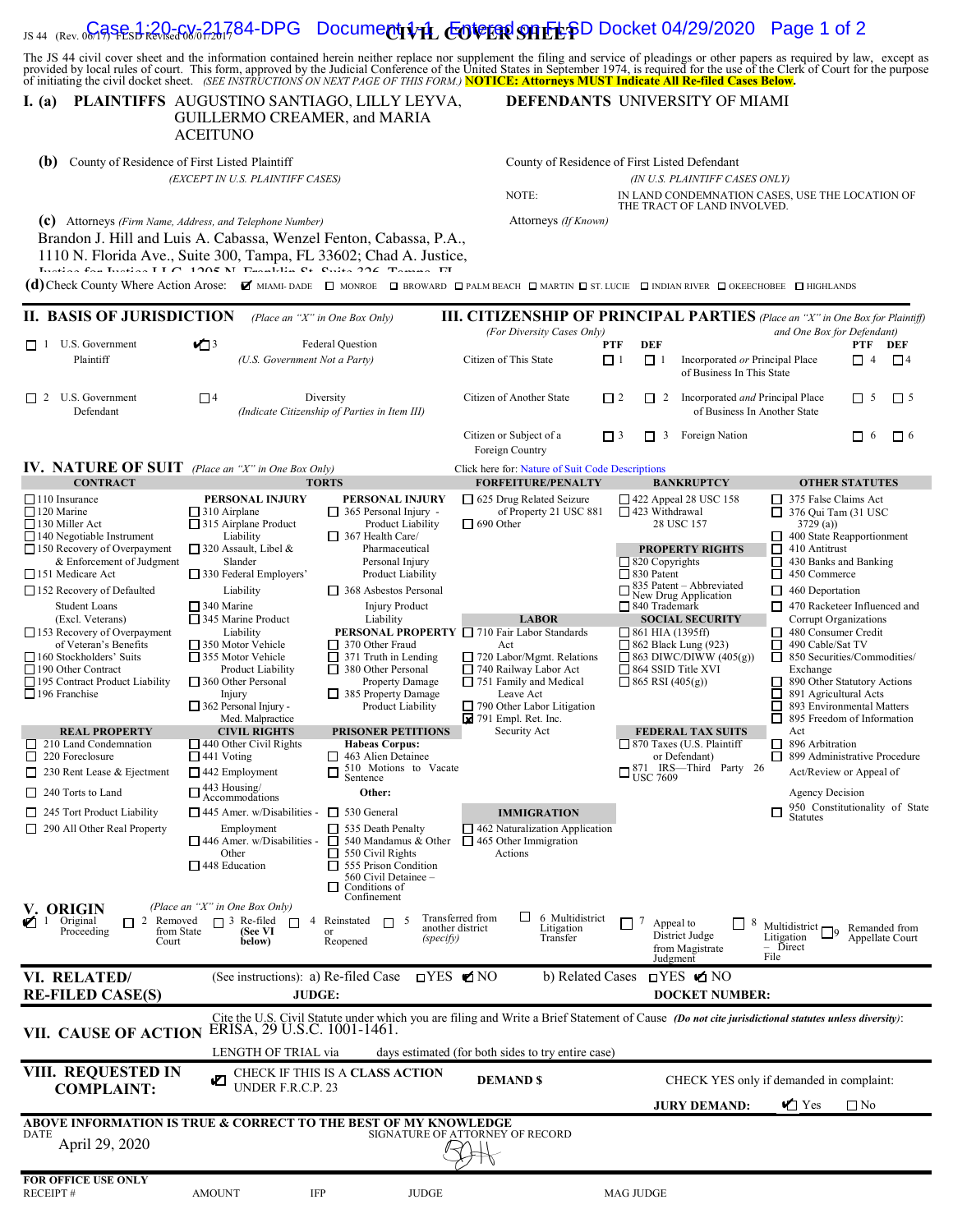JS 44 (Rev. 06/17) FLSD Revised 06/01/2017

#### **INSTRUCTIONS FOR ATTORNEYS COMPLETING CIVIL COVER SHEET FORM JS 44**

#### Authority For Civil Cover Sheet

 The JS 44 civil cover sheet and the information contained herein neither replaces nor supplements the filings and service of pleading or other papers as required by law, except as provided by local rules of court. This form, approved by the Judicial Conference of the United States in September 1974, is required for the use of the Clerk of Court for the purpose of initiating the civil docket sheet. Consequently, a civil cover sheet is submitted to the Clerk of Court for each civil complaint filed. The attorney filing a case should complete the form as follows:

**I.** (a) **Plaintiffs-Defendants.** Enter names (last, first, middle initial) of plaintiff and defendant. If the plaintiff or defendant is a government agency, use only the full name or standard abbreviations. If the plaintiff or defendant is an official within a government agency, identify first the agency and then the official, giving both name and title.

 (b) County of Residence. For each civil case filed, except U.S. plaintiff cases, enter the name of the county where the first listed plaintiff resides at the time of filing. In U.S. plaintiff cases, enter the name of the county in which the first listed defendant resides at the time of filing. (NOTE: In land condemnation cases, the county of residence of the "defendant" is the location of the tract of land involved.)

 (c) Attorneys. Enter the firm name, address, telephone number, and attorney of record. If there are several attorneys, list them on an attachment, noting in this section "(see attachment)".

 **II. Jurisdiction**. The basis of jurisdiction is set forth under Rule 8(a), F.R.C.P., which requires that jurisdictions be shown in pleadings. Place an "X" in one of the boxes. If there is more than one basis of jurisdiction, precedence is given in the order shown below.

United States plaintiff. (1) Jurisdiction based on 28 U.S.C. 1345 and 1348. Suits by agencies and officers of the United States are included here.

United States defendant. (2) When the plaintiff is suing the United States, its officers or agencies, place an "X" in this box.

Federal question. (3) This refers to suits under 28 U.S.C. 1331, where jurisdiction arises under the Constitution of the United States, an amendment to the Constitution, an act of Congress or a treaty of the United States. In cases where the U.S. is a party, the U.S. plaintiff or defendant code takes precedence, and box 1 or 2 should be marked. Diversity of citizenship. (4) This refers to suits under 28 U.S.C. 1332, where parties are citizens of different states. When Box 4 is checked, the citizenship of the different parties must be checked. (See Section III below; federal question actions take precedence over diversity cases.)

**III. Residence (citizenship) of Principal Parties.** This section of the JS 44 is to be completed if diversity of citizenship was indicated above. Mark this section for each principal party.

**IV. Nature of Suit**. Nature of Suit. Place an "X" in the appropriate box. If there are multiple nature of suit codes associated with the case, pick the nature of suit code that is most applicable. Click here for: Nature of Suit Code Descriptions.

**V. Origin**. Place an "X" in one of the seven boxes.

Original Proceedings. (1) Cases which originate in the United States district courts.

Removed from State Court. (2) Proceedings initiated in state courts may be removed to the district courts under Title 28 U.S.C., Section 1441. When the petition for removal is granted, check this box.

Refiled (3) Attach copy of Order for Dismissal of Previous case. Also complete VI.

Reinstated or Reopened. (4) Check this box for cases reinstated or reopened in the district court. Use the reopening date as the filing date.

Transferred from Another District. (5) For cases transferred under Title 28 U.S.C. Section 1404(a). Do not use this for within district transfers or multidistrict litigation transfers.

Multidistrict Litigation. (6) Check this box when a multidistrict case is transferred into the district under authority of Title 28 U.S.C. Section 1407. When this box is checked, do not check (5) above.

Appeal to District Judge from Magistrate Judgment. (7) Check this box for an appeal from a magistrate judge's decision.

Remanded from Appellate Court. (8) Check this box if remanded from Appellate Court.

**VI. Related/Refiled Cases**. This section of the JS 44 is used to reference related pending cases or re-filed cases. Insert the docket numbers and the corresponding judges name for such cases.

**VII. Cause of Action**. Report the civil statute directly related to the cause of action and give a brief description of the cause. **Do not cite jurisdictional statutes unless diversity**. Example: U.S. Civil Statute: 47 USC 553 Brief Description: Unauthorized reception of cable service

**VIII. Requested in Complaint**. Class Action. Place an "X" in this box if you are filing a class action under Rule 23, F.R.Cv.P.

Demand. In this space enter the dollar amount (in thousands of dollars) being demanded or indicate other demand such as a preliminary injunction.

Jury Demand. Check the appropriate box to indicate whether or not a jury is being demanded.

**Date and Attorney Signature**. Date and sign the civil cover sheet.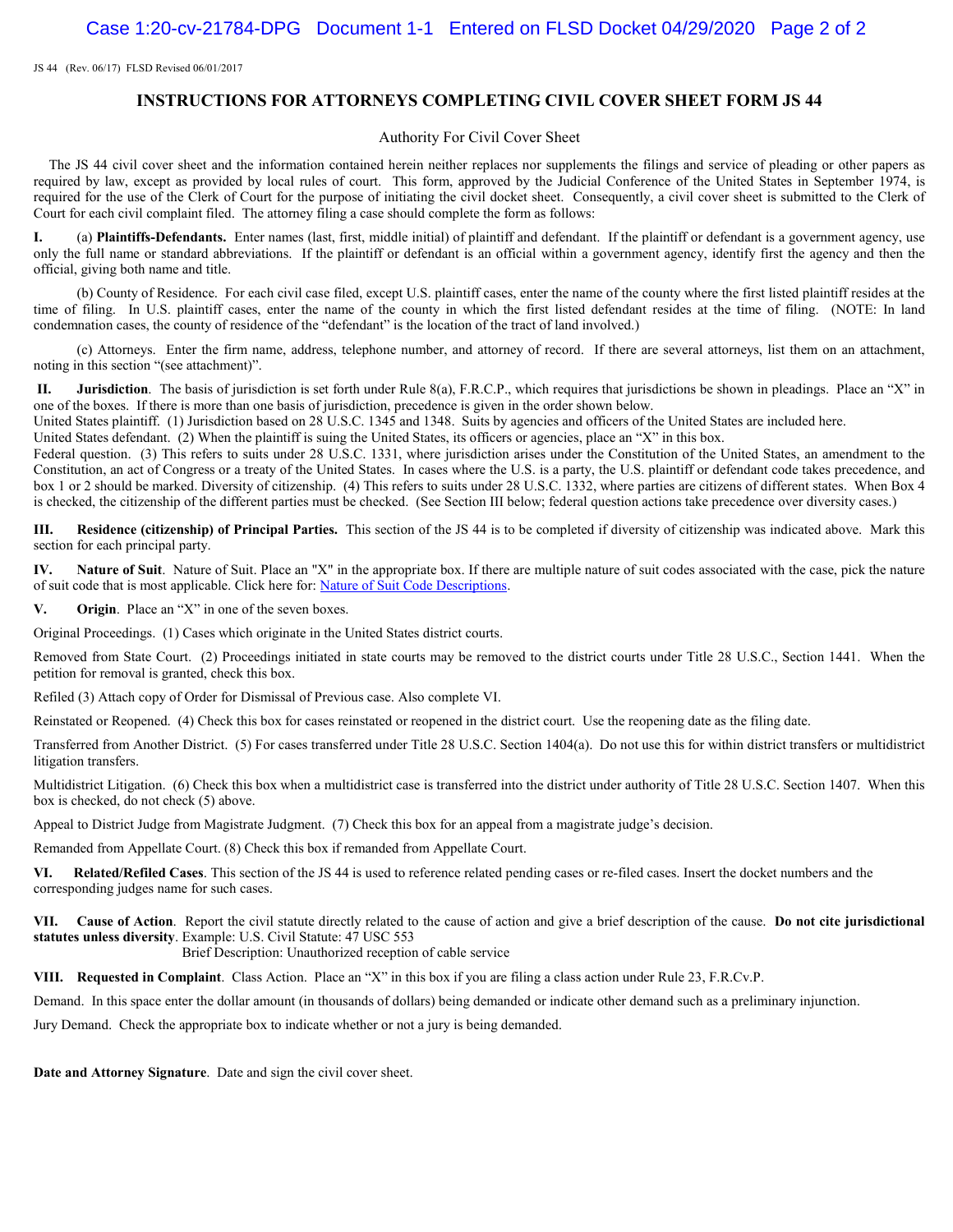Case 1:20-cv-21784-DPG Document 1-2 Entered on FLSD Docket 04/29/2020 Page 1 of 2

AO 440 (Rev. 06/12) Summons in a Civil Action

for the

Southern District of Florida  $\Box$ 

) ) ) ) ) ) ) ) ) ) ) )

AUGUSTINO SANTIAGO, LILLY LEYVA, GUILLERMO CREAMER, and MARIA ACEITUNO, individually and as representatives of a class of participants and beneficiaries on behalf of the

> *Plaintiff(s)* v. Civil Action No.

UNIVERSITY OF MIAMI

*Defendant(s)*

#### **SUMMONS IN A CIVIL ACTION**

To: *(Defendant's name and address)* UNIVERSITY OF MIAMI c/o Humberto Speziani UM Risk Management 1320 South Dixie Highway S-1200 Coral Gables, FL 33146

A lawsuit has been filed against you.

Within 21 days after service of this summons on you (not counting the day you received it) — or 60 days if you are the United States or a United States agency, or an officer or employee of the United States described in Fed. R. Civ. P. 12 (a)(2) or  $(3)$  — you must serve on the plaintiff an answer to the attached complaint or a motion under Rule 12 of the Federal Rules of Civil Procedure. The answer or motion must be served on the plaintiff or plaintiff's attorney, whose name and address are:

Brandon J. Hill Luis A. Cabassa Wenzel Fenton Cabassa, P.A. 1110 N. Florida Avenue, Suite 300 Tampa, FL 33602

If you fail to respond, judgment by default will be entered against you for the relief demanded in the complaint. You also must file your answer or motion with the court.

*CLERK OF COURT*

Date:

*Signature of Clerk or Deputy Clerk*